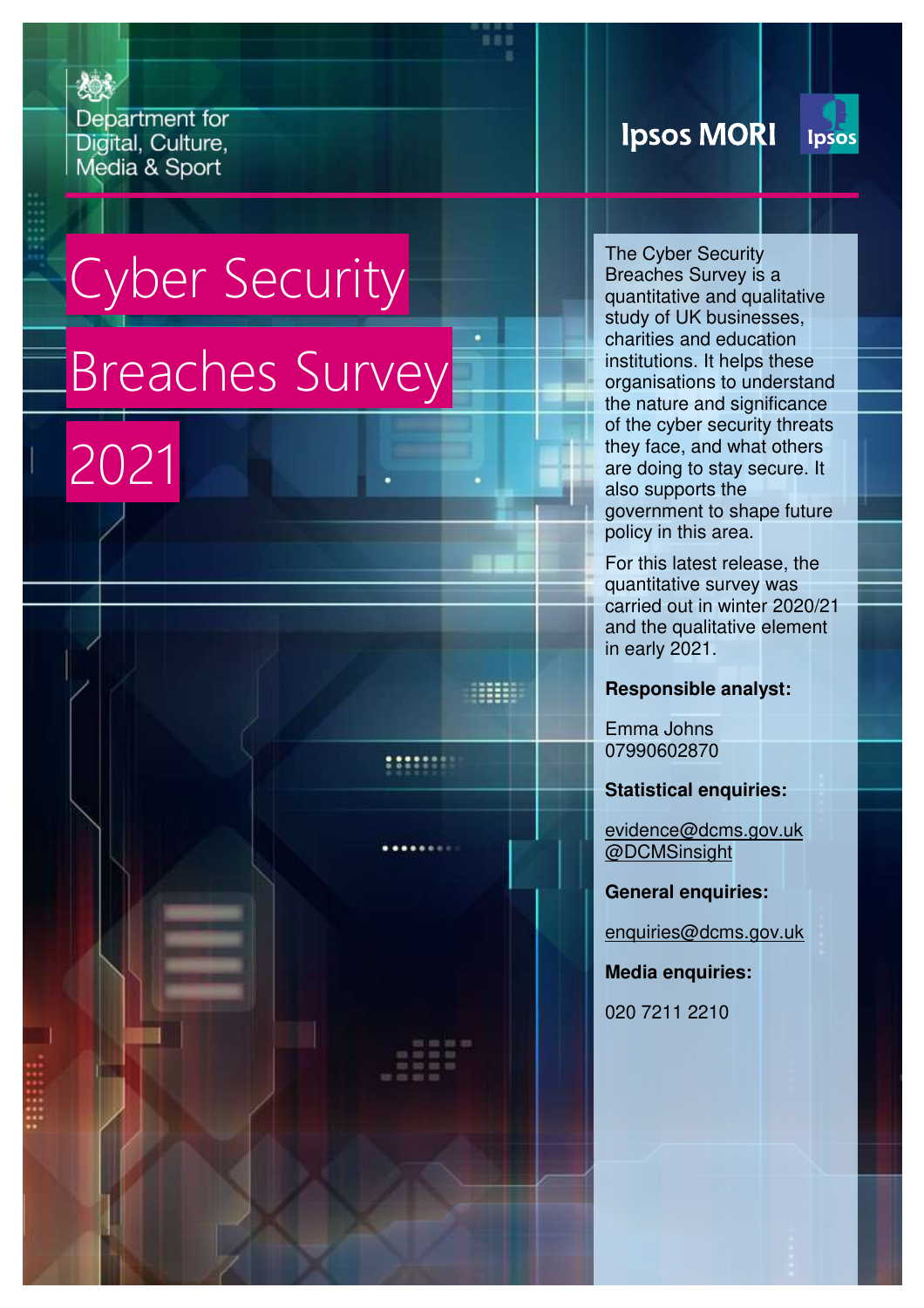# **Contents**

| 1.1 |                                                         |  |  |
|-----|---------------------------------------------------------|--|--|
| 1.2 |                                                         |  |  |
| 1.3 |                                                         |  |  |
| 1.4 |                                                         |  |  |
| 1.5 |                                                         |  |  |
| 1.6 |                                                         |  |  |
|     |                                                         |  |  |
| 2.1 |                                                         |  |  |
| 2.2 |                                                         |  |  |
| 2.3 |                                                         |  |  |
| 2.4 |                                                         |  |  |
|     |                                                         |  |  |
| 3.1 |                                                         |  |  |
| 3.2 |                                                         |  |  |
| 3.3 |                                                         |  |  |
| 3.4 |                                                         |  |  |
|     |                                                         |  |  |
| 4.1 |                                                         |  |  |
| 4.2 |                                                         |  |  |
| 4.3 |                                                         |  |  |
| 4.4 |                                                         |  |  |
| 4.5 |                                                         |  |  |
| 4.6 |                                                         |  |  |
| 4.7 |                                                         |  |  |
| 4.8 |                                                         |  |  |
| 4.9 |                                                         |  |  |
|     |                                                         |  |  |
| 5.1 |                                                         |  |  |
| 5.2 | The breaches and attacks considered most disruptive  45 |  |  |
| 5.3 |                                                         |  |  |
| 5.4 |                                                         |  |  |
| 5.5 |                                                         |  |  |
|     |                                                         |  |  |
| 6.1 |                                                         |  |  |
| 6.2 |                                                         |  |  |
| 6.3 |                                                         |  |  |
|     |                                                         |  |  |
|     |                                                         |  |  |
|     |                                                         |  |  |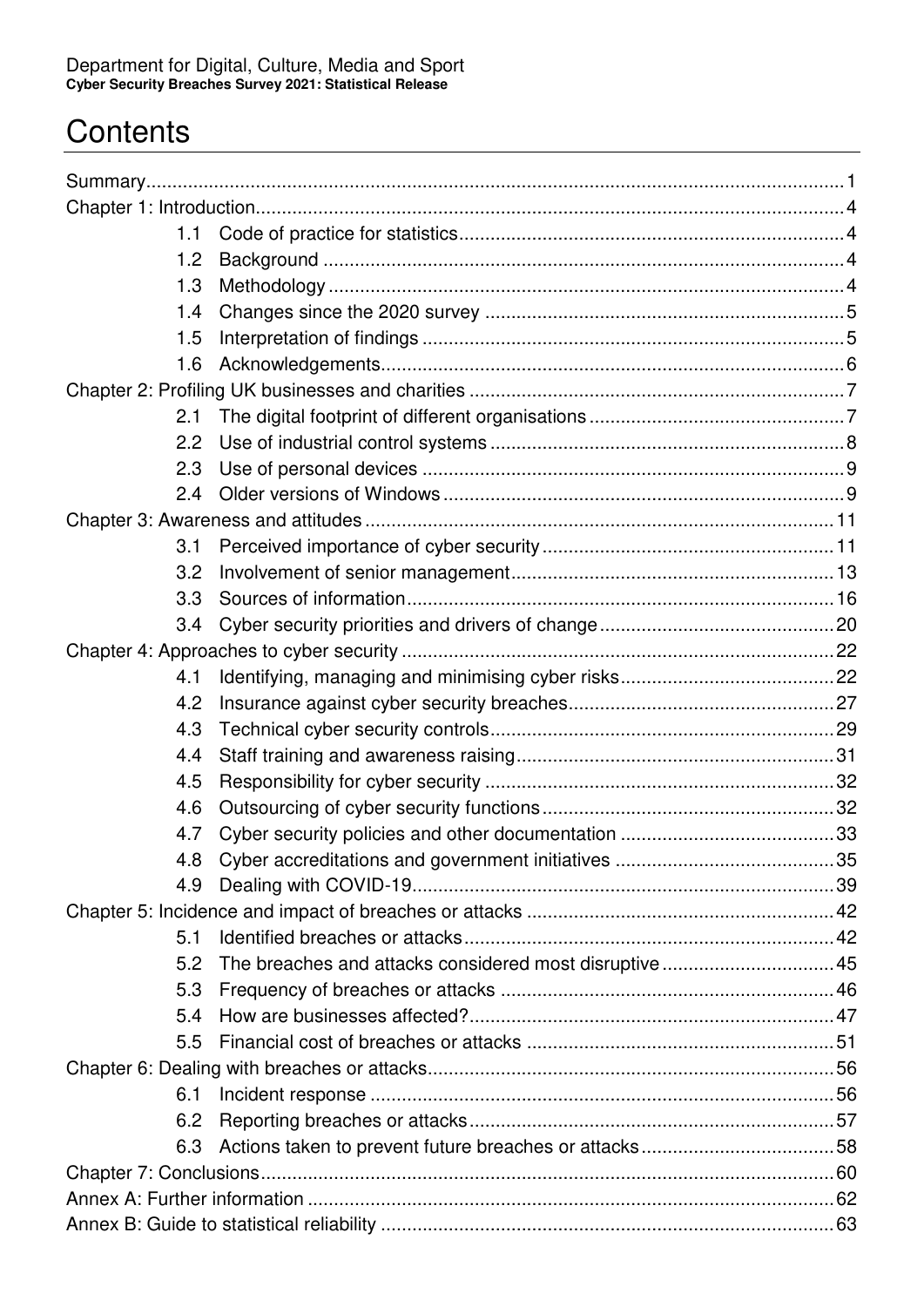# <span id="page-2-0"></span>Summary

 $\overline{a}$ 

This sixth survey in the annual series continues to show that cyber security breaches are a serious threat to all types of businesses and charities. Among those identifying breaches or attacks, their frequency is undiminished, and phishing remains the most common threat vector.

Four in ten businesses (39%) and a quarter of charities (26%) report having cyber security breaches or attacks in the last 12 months. Like previous years, this is higher among medium businesses (65%), large businesses (64%) and high-income charities (51%).<sup>1</sup>

This year, fewer businesses are identifying breaches or attacks than in 2020 (when it was 46%), while the charity results are unchanged. This could be the result of a reduction in trading activity from businesses during the pandemic, which may have inadvertently made some businesses temporarily less detectable to attackers this year.

However, other quantitative and qualitative evidence from the study suggests that the risk level is potentially higher than ever under COVID-19, and that businesses are finding it harder to administer cyber security measures during the pandemic. For example, fewer businesses are now deploying security monitoring tools (35%, vs. 40% last year) or undertaking any form of user monitoring (32% vs. 38%). Therefore, this reduction among businesses possibly suggests that they are simply less aware than before of the breaches and attacks their staff are facing.

Among those that have identified breaches or attacks, around a quarter (27% of these businesses and 23% of these charities) experience them at least once a week. The most common by far are phishing attacks (for 83% and 79% respectively), followed by impersonation (for 27% and 23%). Broadly, these patterns around frequency and threat vectors are in line with the 2020 and 2019 results.

#### A sizeable number of organisations that identify breaches report a specific negative outcome or impact. On average, for those that do, the costs are substantial.

Among the 39 per cent of businesses and 26 per cent of charities that identify breaches or attacks, one in five (21% and 18% respectively) end up losing money, data or other assets. One-third of businesses (35%) and four in ten charities (40%) report being negatively impacted regardless, for example because they require new post-breach measures, have staff time diverted or suffer wider business disruption.

These figures have shifted gradually over time – the proportions experiencing negative outcomes or impacts in 2021 are significantly lower than in 2019 and preceding years. This is not due to breaches or attacks becoming less frequent, with no notable change in frequency this year. Instead, it may, in part, be due to more organisations implementing basic cyber security measures following the introduction of the General Data Protection Regulation (GDPR) in 2018. It could also reflect other trends such as the rising use of cloud storage and backups.

Nevertheless, where businesses have faced breaches with material outcomes, the average (mean) cost of all the cyber security breaches these businesses have experienced in the past 12 months is estimated to be £8,460. For medium and large firms combined, this average cost is higher, at £13,400. There are too few charities in the sample to report average costs in this way, but the overall costs recorded for businesses and charities follow a similar pattern.

<sup>1</sup> For businesses, analysis by size splits the population into micro businesses (1 to 9 employees), small businesses (10 to 49 employees), medium businesses (50 to 249 employees) and large businesses (250 employees or more). For charities, we look at annual income bands, with high income being £500,000 or more.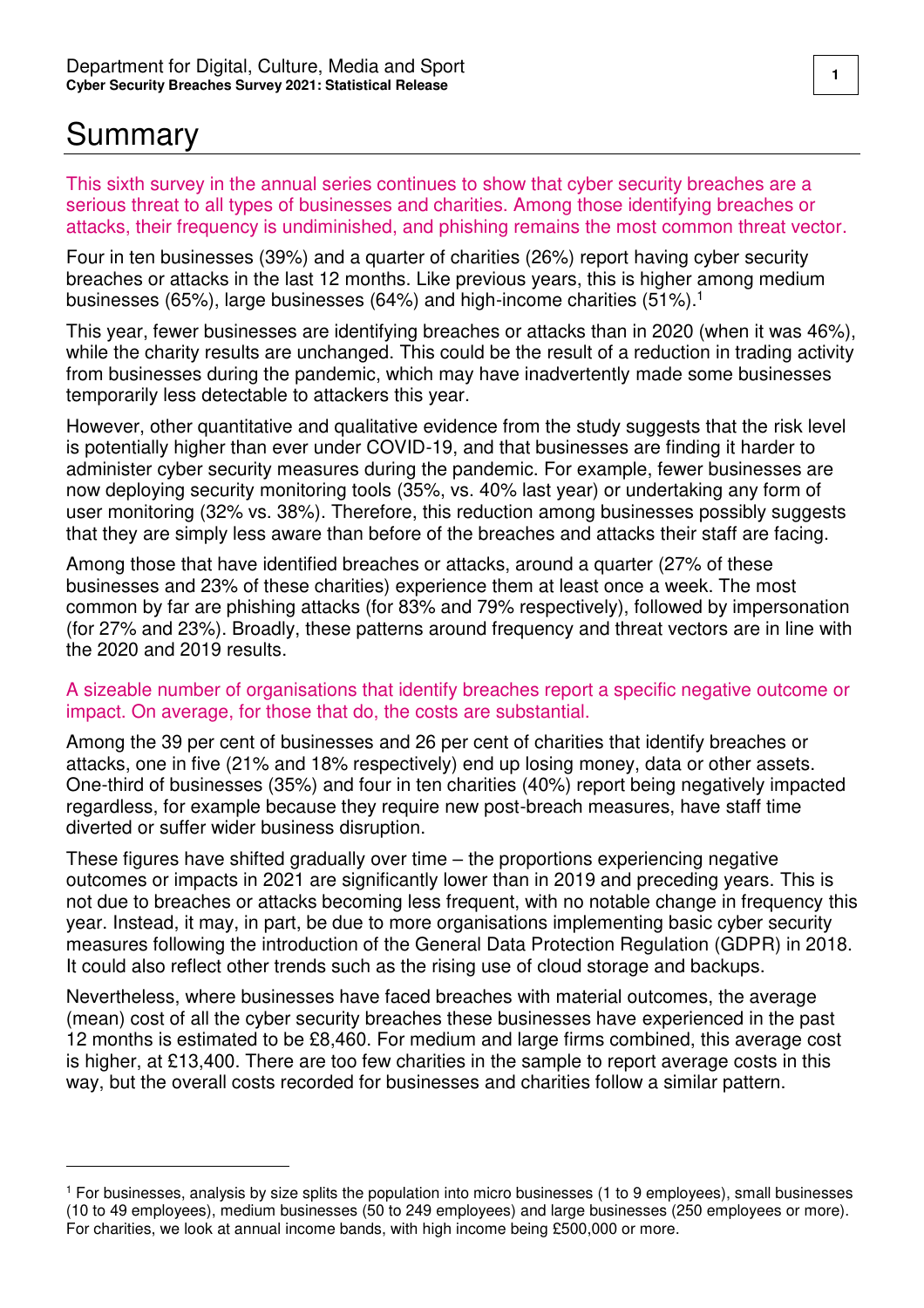#### Despite COVID-19 stretching many organisation's cyber security teams to their limits, cyber security remains a priority for management boards. But it has not necessarily become a higher priority under the pandemic

Three-quarters (77%) of businesses say cyber security is a high priority for their directors or senior managers, while seven in ten charities (68%) say this of their trustees. While there have been minor fluctuations in these findings over the past three years, cyber security remains a higher priority compared to when we first surveyed each group (i.e. 69% in 2016 for businesses and 53% in 2018 for charities).

Half of businesses (50%) and four in ten charities (40%) update their senior management teams about the actions taken on cyber security at least quarterly, in line with the 2020 results. However, the percentage of charities reporting that their senior managers are never updated on cyber security has increased since last year (to 23%, vs. 12% in 2020).

Overwhelmingly, businesses (84%) and charities (80%) say COVID-19 has made no change to the importance they place on cyber security. The qualitative research suggests that some organisations have increased their investment in IT and cyber security in response to the pandemic. Many organisations adopted new security solutions, including cloud security and multi-factor authentication, or new rules requiring VPN connections to access files.

These changes were often characterised as being about business and IT service continuity. However, in some cases, interviewees felt that management boards and end users did not fully appreciate the role of cyber security in facilitating long-term business continuity. In the immediacy of the pandemic, cyber security measures were sometimes viewed in the short term as being in conflict with business continuity, rather than complementing it.

#### The COVID-19 pandemic has led to significant changes in ways of working. This has made cyber security harder for many organisations.

In qualitative interviews, many organisations explained that COVID-19 and the ensuing move to home working initiated substantial changes in their digital infrastructure. Many issued laptops or tablets to staff, set up Virtual Private Networks (VPNs) or expanded existing VPN capacity, started using cloud servers and had to quickly approve new software. In a new question this year, the survey finds that a third of businesses (34%) and a fifth of charities (20%) have a VPN.

These changes have led to new challenges for organisations to contend with, as part of their cyber security management approaches:

- Direct security and user monitoring have become harder in organisations where staff are working remotely. As previously noted, fewer businesses are deploying security monitoring tools than in 2020 (down from 40% to 35%). Fewer businesses (32%, vs. 38% in 2020) and charities (29% vs. 38%) are now undertaking any form of user monitoring.
- Upgrading hardware, software and systems has also become more difficult. With staff working at home, there are more endpoints for organisations to keep track of. Fewer businesses (83%, vs. 88% in 2020) and charities (69% vs. 78%) report having up-to-date malware protection. Fewer businesses (78% vs. 83%) and charities (57% vs. 72%) have set up network firewalls. In large businesses in particular, having laptops with unsupported versions of Windows is a significant security risk (affecting 32% of large businesses).
- More generally, the pandemic had stretched resources and led to competing priorities in IT and cyber security teams. In some cases, there was a perceived conflict between prioritising IT service continuity and maintenance work, and aspects of cyber security such as patching software.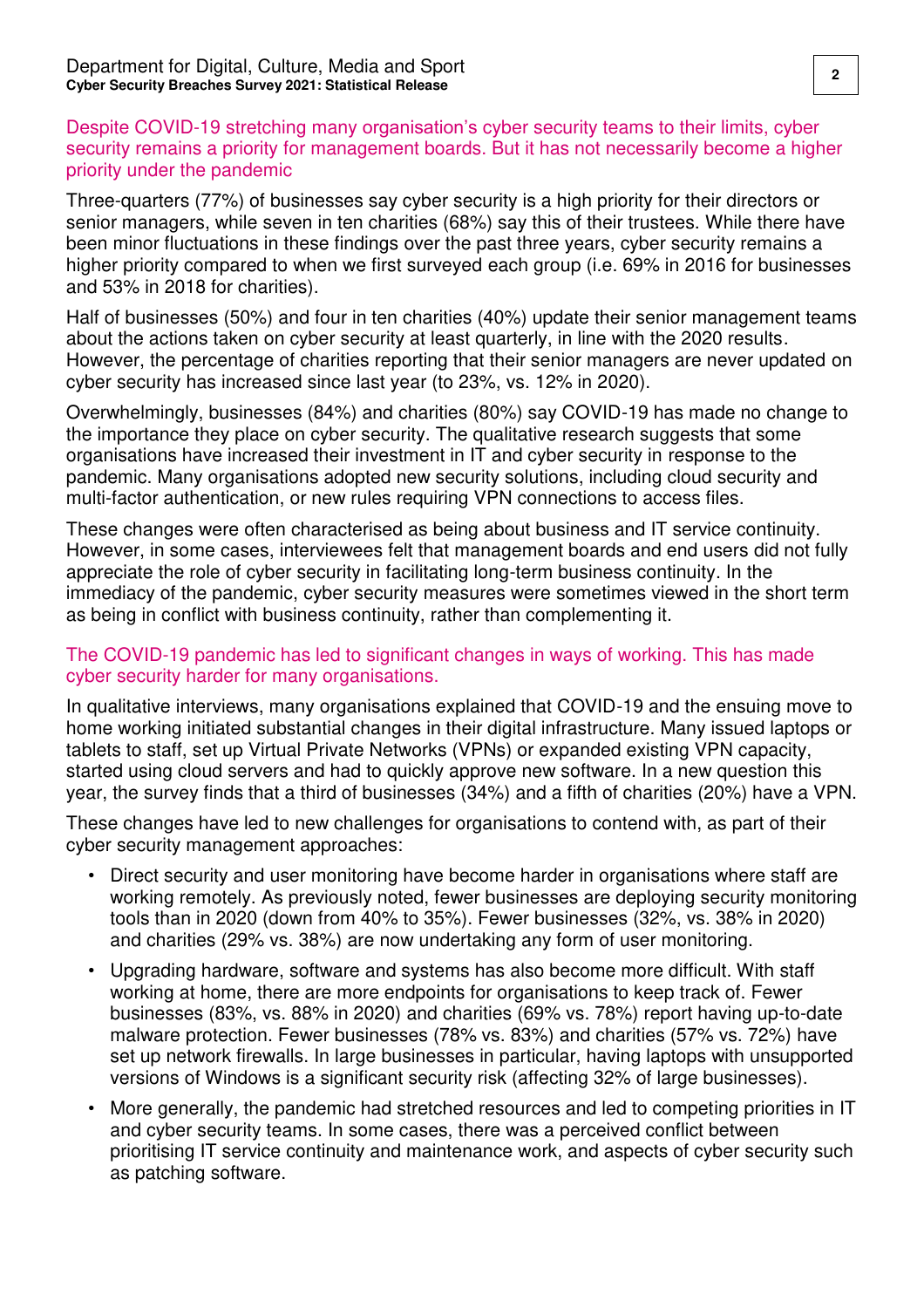COVID-19 has been an unexpected and unprecedented challenge for organisations. But in terms of cyber security, the findings highlight that there is more they can do to plan for, and ensure they are resilient to, future uncertainties.

The survey findings highlight that a minority of organisations overall have taken actions in the following areas – although they are far more common among medium and large businesses:

- taking out some form of cyber insurance (43% of businesses and 29% of charities) this is up from 32 per cent for businesses in 2020
- undertaking cyber security risk assessments (34% and 32%)
- testing staff, such as through mock phishing exercises (20% and 14%)
- carrying out cyber security vulnerability audits (15% and 12%)
- reviewing cyber security risks posed by suppliers (12% and 8%).

As the UK emerges from the COVID-19 pandemic, organisations might also consider what more they can do to manage cyber security risks in a "blended" working environment (i.e. where staff are regularly working both in offices and at home):

- Three in ten businesses (31%) and slightly fewer charities (27%) have a business continuity plan that covers cyber security. This was a new question for 2021.
- A quarter of businesses and charities (23% of each) have cyber security policies that cover home working. A fifth of businesses (18%) and a quarter of charities (23%) have policies that cover the use of personal devices for work. The extent to which these areas feature in cyber security policies has not changed significantly since last year.
- Over four in ten businesses (46%) and three in ten charities (30%) are using smart (i.e. network-connected) devices in workplaces. This was also a new question for 2021, and highlights a potential new area of cyber risk for organisations to address.

The qualitative research also highlights organisations' cyber security ambitions for the future and the broader challenges they expect to face. Many expect to make continuous improvements in their cyber security, which includes, for example, rolling out multi-factor authentication, or tweaking policies and processes to cover Software as a Service (SaaS). Some also expect to move further away from an approach of locking down user activity, towards one that prioritises functionality and flexibility. Cyber security teams may therefore need to realign themselves to wider strategic business needs in some cases, emphasising how staff can use new technologies, software and platforms securely rather than banning them.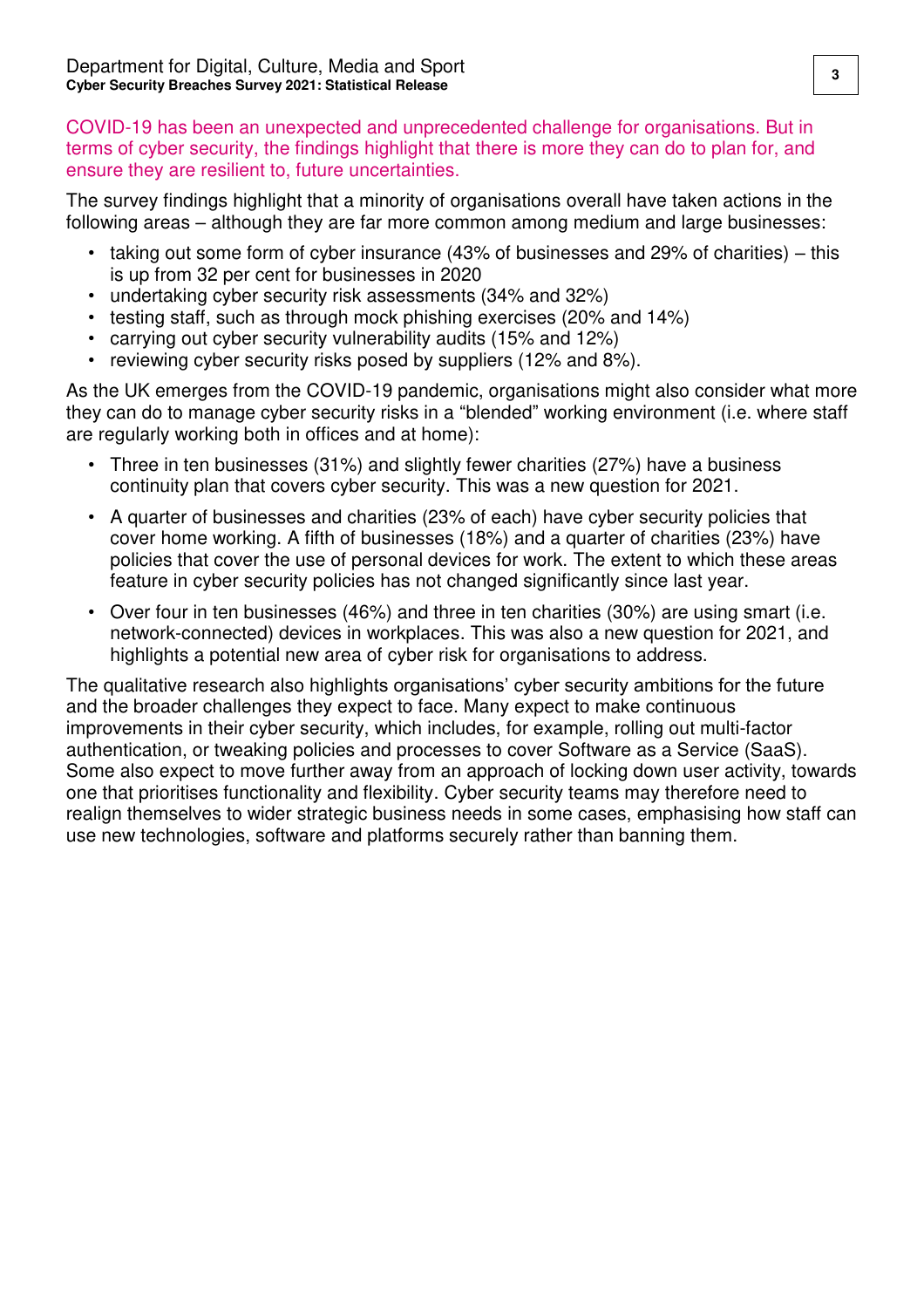# <span id="page-5-0"></span>Chapter 1: Introduction

#### <span id="page-5-1"></span>**1.1 Code of practice for statistics**

The Cyber Security Breaches Survey is an official statistic and has been produced to the standards set out in the Code of Practice for Statistics.

#### <span id="page-5-2"></span>**1.2 Background**

Publication date: March 2021

#### Geographic coverage: United Kingdom

The Department for Digital, Culture, Media and Sport (DCMS) commissioned the Cyber Security Breaches Survey of UK businesses, charities and education institutions as part of the National Cyber Security Programme. The findings help these organisations to understand the nature and significance of the cyber security threats they face, and what others are doing to stay secure. It also supports the Government to shape future policy in this area, in line with the [National Cyber](https://www.gov.uk/government/publications/national-cyber-security-strategy-2016-to-2021)  [Security Strategy 2016](https://www.gov.uk/government/publications/national-cyber-security-strategy-2016-to-2021)–2021.

The latest survey was carried out by Ipsos MORI. It covers:

- awareness and attitudes towards cyber security, including the impact of COVID-19
- approaches to cyber security, including the technical and governance processes that organisations have in place to identify and manage cyber risks
- the nature and impact (including estimated costs) of cyber security breaches
- differences by size and sector.

This 2021 publication follows [previous surveys in this series,](https://www.gov.uk/government/collections/cyber-security-breaches-survey) published annually since 2016. In each publication year, the quantitative fieldwork has taken place in the winter of the preceding year (for example, in winter 2020/21, for this latest survey).

This Statistical Release focuses on the business and charity results. The results for educational institutions have been included in a separate [Education Annex.](https://www.gov.uk/government/statistics/cyber-security-breaches-survey-2021)

#### <span id="page-5-3"></span>**1.3 Methodology**

As in previous years, there were two strands to the Cyber Security Breaches Survey:

- We undertook a random probability telephone survey of 1,419 UK businesses, 487 UK registered charities and 378 education institutions from 12 October 2020 to 22 January 2021. The data for businesses and charities have been weighted to be statistically representative of these two populations.
- We carried out 32 in-depth interviews in January 2021, to gain further qualitative insights from some of the organisations that answered the survey.

Sole traders and public-sector organisations were outside the scope of the survey. In addition, businesses with no IT capacity or online presence were deemed ineligible, which led to a small number of specific sectors (agriculture, forestry and fishing) being excluded. These exclusions are consistent with previous years, and the survey is considered comparable across years.

The educational institutions, covered in the separate **Education Annex, comprise 135 primary** schools, 158 secondary schools, 57 further education colleges and 28 higher education institutions.

More technical details and a copy of the questionnaire are available in the separately published [Technical Annex.](https://www.gov.uk/government/statistics/cyber-security-breaches-survey-2021)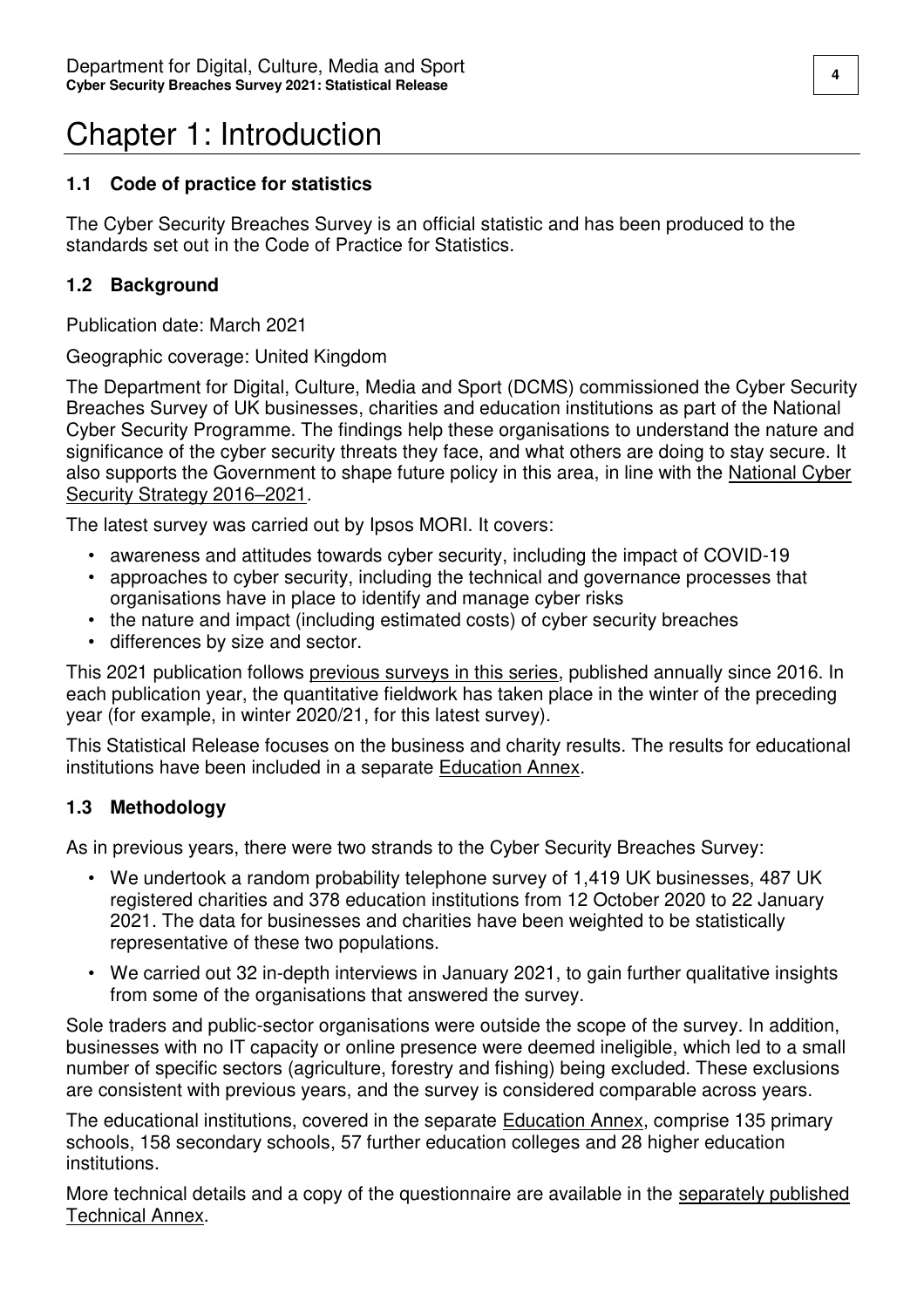#### <span id="page-6-0"></span>**1.4 Changes since the 2020 survey**

The 2021 survey is methodologically consistent with previous years, in terms of the sampling and data collection approaches. This allows us to look at trends over time with confidence, where the same questions have been asked across years. However, this year's study makes the following important changes:

- a small number of questionnaire changes to stay in line with DCMS policy objectives (e.g. new questions related to COVID-19 and managing supplier risks)
- a redesign in the way we collect data on the costs of breaches in the survey, as part of a reflection on findings from a separate 2020 DCMS research study on [the full cost of cyber](https://www.gov.uk/government/publications/cyber-security-incentives-regulation-review-government-response-to-the-call-for-evidence)  [security breaches](https://www.gov.uk/government/publications/cyber-security-incentives-regulation-review-government-response-to-the-call-for-evidence)
- an increase in the sample sizes for charities, primary schools, secondary schools and further education colleges, allowing for a more statistically robust dataset for these groups.

This Statistical Release flags any changes that mean findings are no longer comparable with previous years (i.e. where the question wording has changed). A full list of these changes is in the [Technical Annex.](https://www.gov.uk/government/statistics/cyber-security-breaches-survey-2021) In particular, the changes to the cost data mean we can no longer make direct comparisons to previous years, but can still comment on whether the pattern of results is similar to previous years.

#### <span id="page-6-1"></span>**1.5 Interpretation of findings**

#### How to interpret the quantitative data

The survey results are subject to margins of error, which vary with the size of the sample and the percentage figure concerned. For all percentage<sup>2</sup> results, subgroup differences by size, and sector, as well as changes since the previous surveys, have been highlighted only where statistically significant (at the 95% level of confidence).<sup>3</sup> By extension, where we do not comment on differences across years, for example in line charts, this is specifically because they are not statistically significant differences.

There is a further guide to statistical reliability at the end of this release.

#### Subgroup definitions and conventions

 $\overline{a}$ 

For businesses, analysis by size splits the population into micro businesses (1 to 9 employees), small businesses (10 to 49 employees), medium businesses (50 to 249 employees) and large businesses (250 employees or more).

For charities, analysis by size is primarily considered in terms of annual income band. The sample size for charities (487) has increased this year compared to the smaller 2020 sample size (387). As a result, we have been able to highlight more income band differences this year, with the greatest focus being on the subgroups of high-income charities (with £500,000 or more in annual income) and those with very high incomes (of £5 million or more).

Due to the relatively small sample sizes for certain business sectors, these have been grouped with other similar sectors for more robust analysis. Business sector groupings referred to across this report, and their respective SIC 2007 sectors, are:

<sup>&</sup>lt;sup>2</sup> Where subgroup mean scores are compared, the large variation in the data often means that these differences are not statistically significant – this is made clear throughout. However, looking at the pattern of mean scores across subgroups, and the direction of travel since the 2016 and 2017 surveys, can still generate valuable insights in these instances.

<sup>3</sup> Subgroup differences highlighted are either those that emerge consistently across multiple questions or evidence a particular hypothesis (i.e. not every single statistically significant finding has been commented on).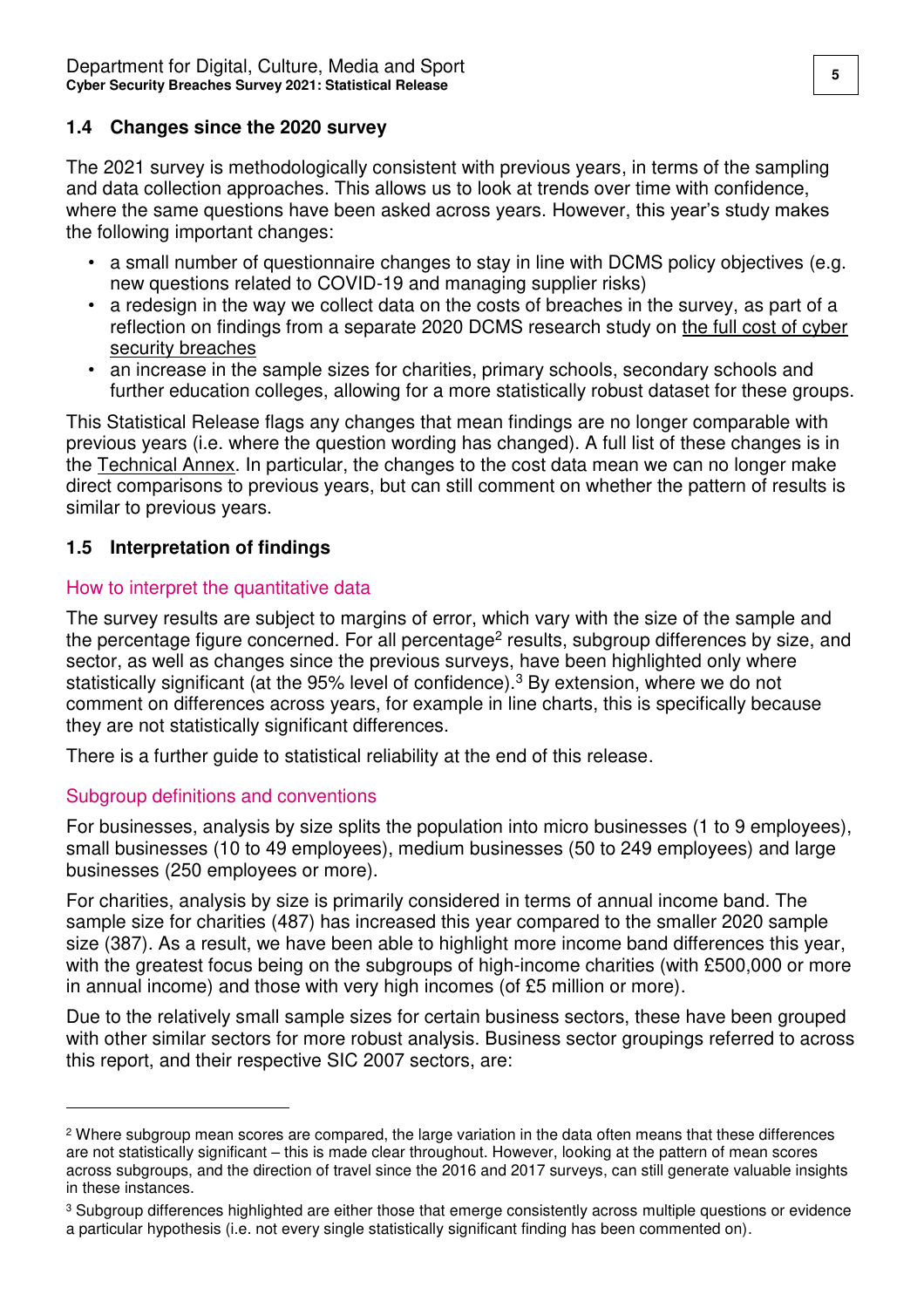Department for Digital, Culture, Media and Sport **<sup>6</sup> Cyber Security Breaches Survey 2021: Statistical Release** 

- administration and real estate (L and N)
- construction (F)
- education (P)
- health, social care and social work  $(Q)$
- entertainment, service and membership organisations (R and S)
- finance and insurance (K)
- food and hospitality (I)
- information and communications (J)
- utilities and production (including manufacturing) (B, C, D and E)
- professional, scientific and technical (M)
- retail and wholesale (including vehicle sales and repairs) (G)
- transport and storage (H).

Typically, we have not commented on differences by region. Where these differences appear in the data, there is generally no consistent pattern across years (which is not the case for size and sector differences). The regional differences in any given year's data may therefore be more reflective of the size and sector profile of the sample in that region than of any real population differences.

Where figures in charts do not add to 100%, or to an associated net score, this is due to rounding of percentages or because the questions allow more than one response.

#### How to interpret the qualitative data

The qualitative survey findings offer more nuanced insights and case studies into how and why businesses and charities hold attitudes or adopt behaviours with regards to cyber security. The findings reported here represent common themes emerging across multiple interviews. Where examples or insights from one organisation, or a small number of organisations are pulled out, this is to illustrate findings that emerged more broadly across interviews. However, as with any qualitative findings, these examples are not intended to be statistically representative.

#### <span id="page-7-0"></span>**1.6 Acknowledgements**

Ipsos MORI and DCMS would like to thank all the organisations and individuals who participated in the survey. We would also like to thank the organisations who endorsed the fieldwork and encouraged organisations to participate, including:

- the Association of British Insurers (ABI)
- the Charity Commission for England and Wales
- the Charity Commission for Northern Ireland
- the Confederation of British Industry (CBI)
- the Institute of Chartered Accountants in England and Wales (ICAEW)
- Jisc, a not-for-profit company that provides digital infrastructure, services and guidance for UK further and higher education institutions.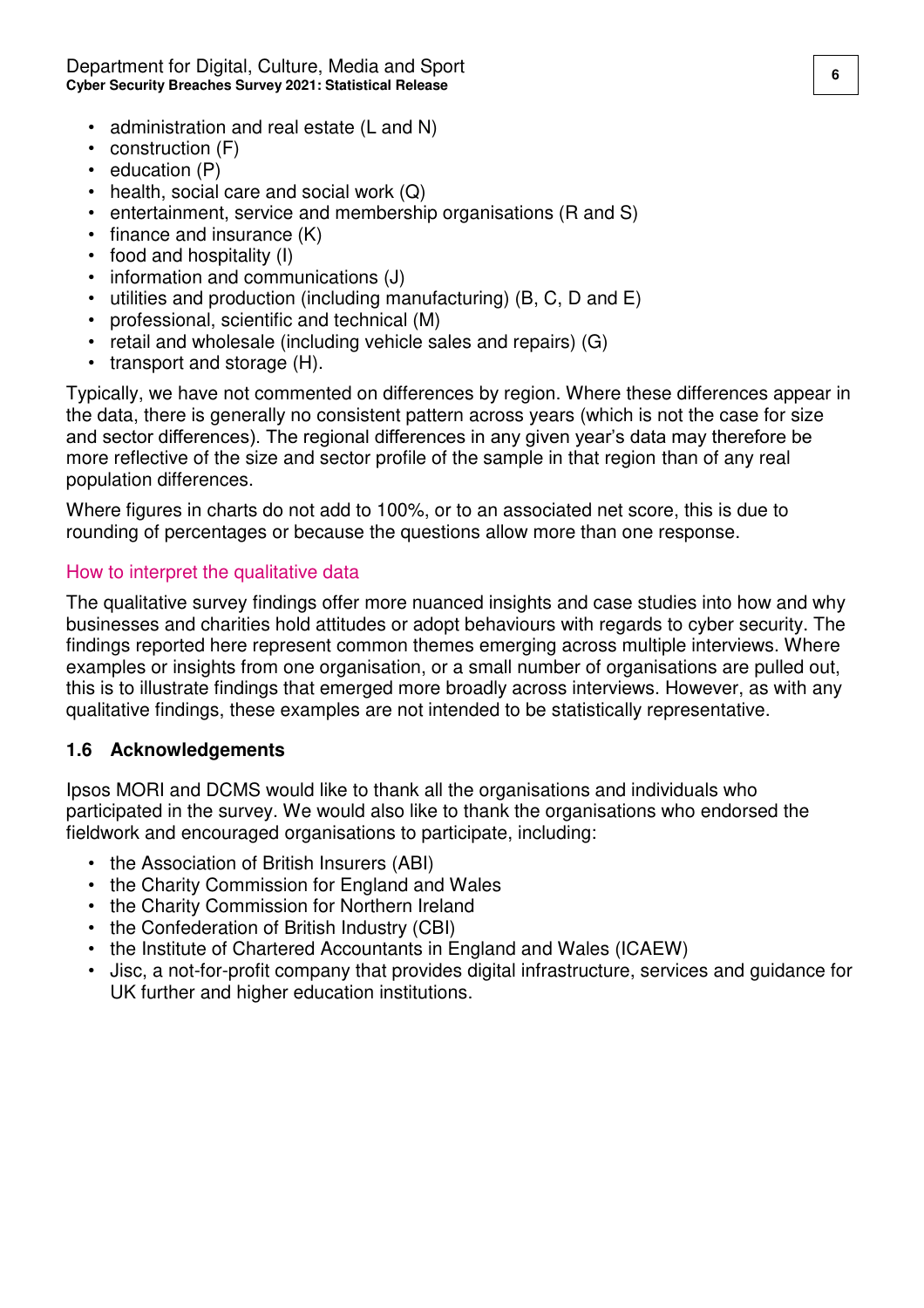# <span id="page-8-0"></span>Chapter 2: Profiling UK businesses and charities

Some organisations may be more at risk of cyber security breaches given their reliance on digital services or e-commerce, or employees' use of personal devices in the workplace. This brief chapter covers the types of organisations that tend to be more exposed to risks in this way. It helps to contextualise some of the sector differences evidenced in later chapters.

### <span id="page-8-1"></span>**2.1 The digital footprint of different organisations**

Almost all organisations have some form of digital exposure. Over nine in ten businesses (96%) and nine in ten charities (88%) have at least one of the items listed in Figure 2.1. These are in addition to the number that will have their own websites and staff email accounts – something we have recorded as being near-universal in previous years of the survey.

Moreover, most organisations have multiple exposure points. Six in ten businesses (59%) and half of charities (50%) have at least three of the items mentioned.

Only a minority of businesses and charities take payments or bookings online. However, medium (42%) and large (44%) businesses are more likely than average (30%) to have such payment capabilities, as high-income charities (42% of those with £500,000 or more, vs. 29% overall).

Network-connected devices (sometimes called smart devices) were a new answer option for the first time this year. These can be devices such as TVs, building controls, alarms or speakers, among others. These are more commonplace in businesses than charities (46% vs. 30%). Larger organisations also report using these devices more often (68% of medium firms, 77% of large firms and 52% of high-income charities do so).



#### **Figure 2.1: Percentage that currently have or use the following digital services or processes**

Bases: 1,419 UK businesses; 487 charities \*New codes added for 2021

We also continue to ask charities separately about two types of online activity that might affect them, over and above private sector businesses:

- Over four-in-ten charities (45%) allow people to donate to them online.
- Four-in-ten (39%) have beneficiaries that can access services online.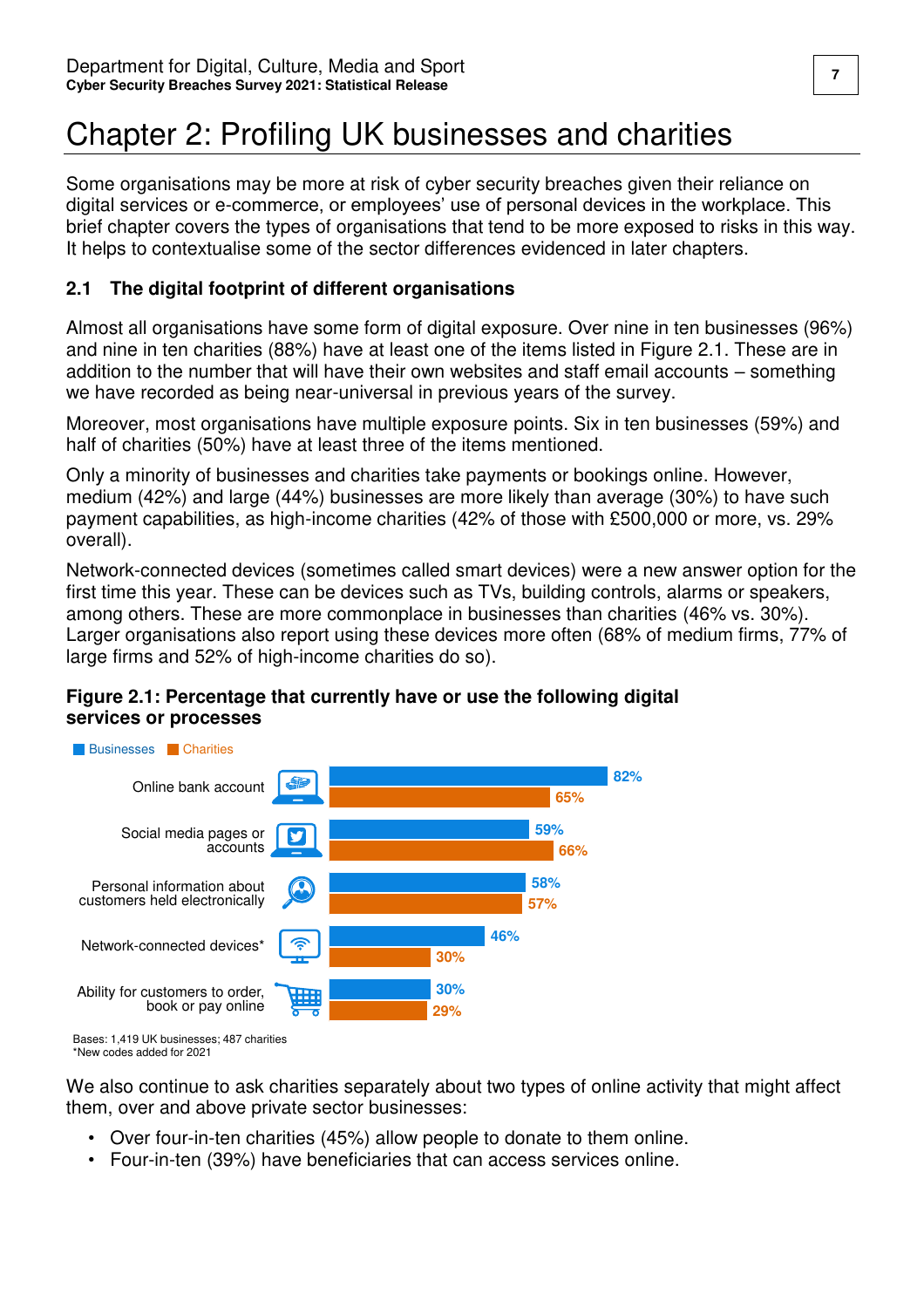It is more common for high-income charities to allow people to donate to them online (55% of those with £500,000 or more) and to have beneficiaries that can access services online (59%) when compared to charities overall.

#### Sector differences

Among private businesses, the sectors that are most likely to hold personal data about customers include:

- finance and insurance (82%, vs. 58% overall)
- health, social work and social care (80%)
- administration and real estate (67%).

The sectors where it is most common for customers to book or pay online are, as might be expected, the food and hospitality sector (57%, vs. 30% overall) and the retail and wholesale sector (40%).

All these sectoral differences are broadly in line with what we have found in previous years.

Food and hospitality firms are also more likely than others to use network-connected devices (59%, vs. 46% overall).

#### Trends over time

This year sees a significant increase in businesses dealing with finances online, both in terms of having an online bank account (82%, vs. 75% in 2020) and accepting online payments (30%, vs. 23% in 2020). Both these indicators had previously remained consistent since 2016.

There is a similar trend for charities. Compared to 2019, a greater proportion now have online bank accounts (65%, vs. 54% in 2019), provide an ability for people to donate online (45% vs. 24%) and allow beneficiaries or service users to access services online (39% vs. 29%). Since 2018, there has also been an increase in charities offering customers the ability to pay online (29%, vs. 20% in 2018).

This could indicate an increase in organisations moving their business or services online during the COVID-19 pandemic, when face-to-face dealings have become more restricted.

#### <span id="page-9-0"></span>**2.2 Use of industrial control systems**

An industrial control system (ICS) is a digital control system used to control industrial processes such as manufacturing, raw materials and energy production, distribution and telecommunications. Our survey asks the specific sectors that are likely to carry out these processes whether they have an ICS. Our estimates suggest that even in these sectors, ICS is a relatively niche process. This includes:

- utilities and production (9% use ICS)
- information and communications (7%)
- construction (6%).

There are too few transport and storage firms in the sample to report separately this year, but the combined data across the past three years of the survey suggests around five per cent of the businesses in this sector also use ICS.

These results are, broadly, consistent with previous years. The proportions are expected to be considerably higher in large businesses in these sectors, particularly the utilities sector, where most businesses are thought to have some sort of ICS. However, our sample sizes within these sectors do not allow results to be split by size. It is also worth noting that our sector grouping for this report includes manufacturing businesses alongside utilities.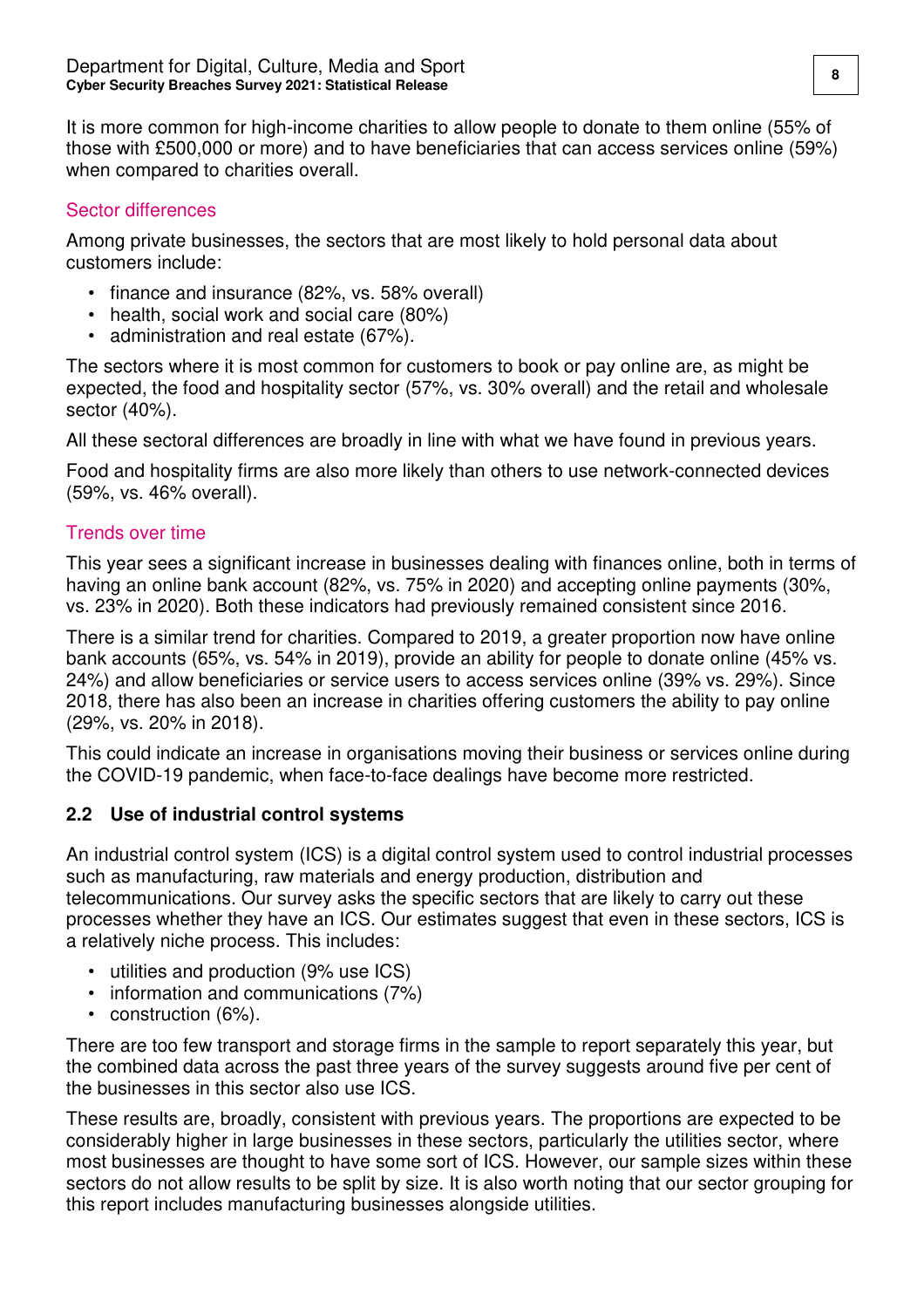#### <span id="page-10-0"></span>**2.3 Use of personal devices**

Using a personal device, such as a personal non-work laptop, to carry out work-related activities is known as bringing your own device (BYOD). Around half of businesses (47%) and two-thirds of charities (67%) say that staff in their organisation regularly do this, as Figure 2.2 shows.

BYOD has historically been more prevalent in charities than in businesses (since charities were first included, in the 2018 survey). [DCMS's 2017 qualitative research with charities](https://www.gov.uk/government/publications/cyber-security-in-charities) suggested that this behaviour was especially common among smaller charities. It found that they often have lower budgets for IT equipment or do not have their own office space, so have previously been more likely to encourage home working.

**Figure 2.2: Percentage that have any staff using personally owned devices to carry out regular work-related activities** 



Bases: 1,419 UK businesses; 741 micro firms; 265 small firms; 210 medium firms; 203 large firms; 78 entertainment, service or membership organisation; 487 charities

This behaviour is more common among entertainment, service and membership organisations.

The business findings show a small decrease in reported BYOD this year (47%, vs. 53% in 2020). However, this could be a reporting issue rather than a true change in the use of personal devices – organisations may have less oversight of how staff working from home are accessing their files or network, for example.

In addition, this small decrease is counter to the longer-term trend, which suggests little change over the last six years – the business result was 45 per cent in 2016. The charity results have also been relatively consistent since they were first surveyed (in the 2018 study). This suggests that the COVID-19 pandemic has not necessarily caused a sustained rise in the use of personally owned devices – although, as noted, organisations might also have less oversight of this issue than before.

By contrast, in Section 4.3 in the next chapter, we outline that fewer organisations than last year are banning the use of personal devices as a rule. Therefore, more organisations than before are having to plan for the *possibility* of staff using personal devices.

### <span id="page-10-1"></span>**2.4 Older versions of Windows**

This year, we asked organisations for the first time if they had computers with old versions of Windows installed (i.e. Windows 7 or 8). The National Cyber Security Centre (NCSC) and others have [previously highlighted](https://www.ncsc.gov.uk/blog-post/one-year-left-for-windows-7-support) that some older versions (pre-Windows 8.1) have stopped being supported, so may be more vulnerable to cyber security breaches.

As Figure 2.3 shows, one in five businesses (20%) and a similar proportion of charities (17%) say they still have older versions of Windows installed.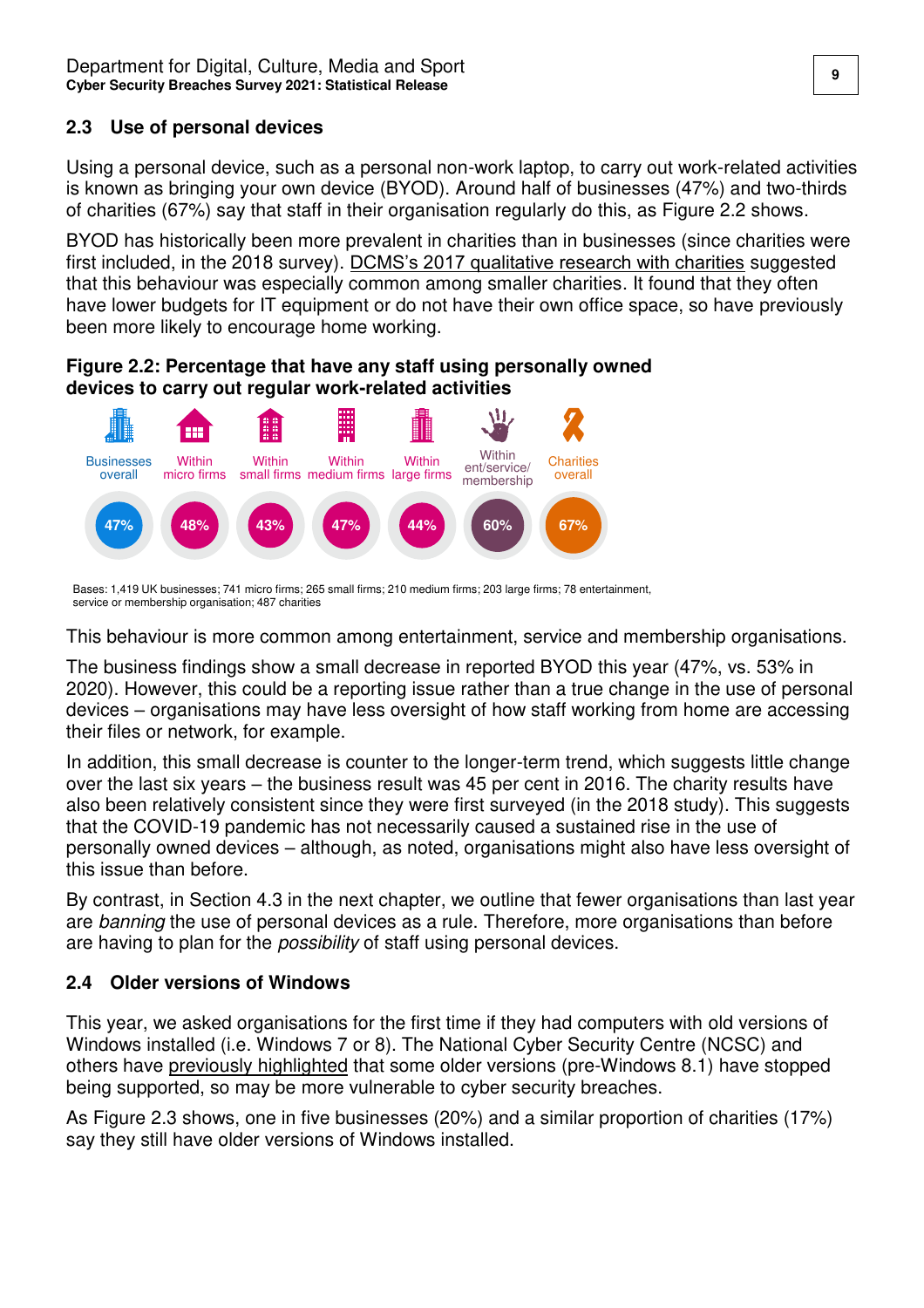#### **Figure 2.3: Percentage or organisations that have older versions of Windows installed**



Bases: 1,419 UK businesses; 741 micro firms; 265 small firms; 210 medium firms; 203 large firms; 157 utilities and production firms; 487 charities

Having older versions of Windows is more common among large businesses (32%, vs. 20% overall) and those in the utilities and production sector (28%). It is less common in the finance and insurance sector (8%), with other sectors being relatively close to the average.

The qualitative evidence suggests that COVID-19 and the ensuing shift towards home working have made it more challenging for large organisations in particular to deal with legacy hardware and software – there are more endpoints for them to cover, upgrades have to be done remotely, and IT and cyber teams are dealing with competing priorities. This potentially helps to explain why older versions of Windows are more prevalent among larger businesses, even though larger firms tend to have more sophisticated cyber security approaches than smaller ones. The cyber security challenges presented by COVID-19 are covered in more depth in Section 4.9.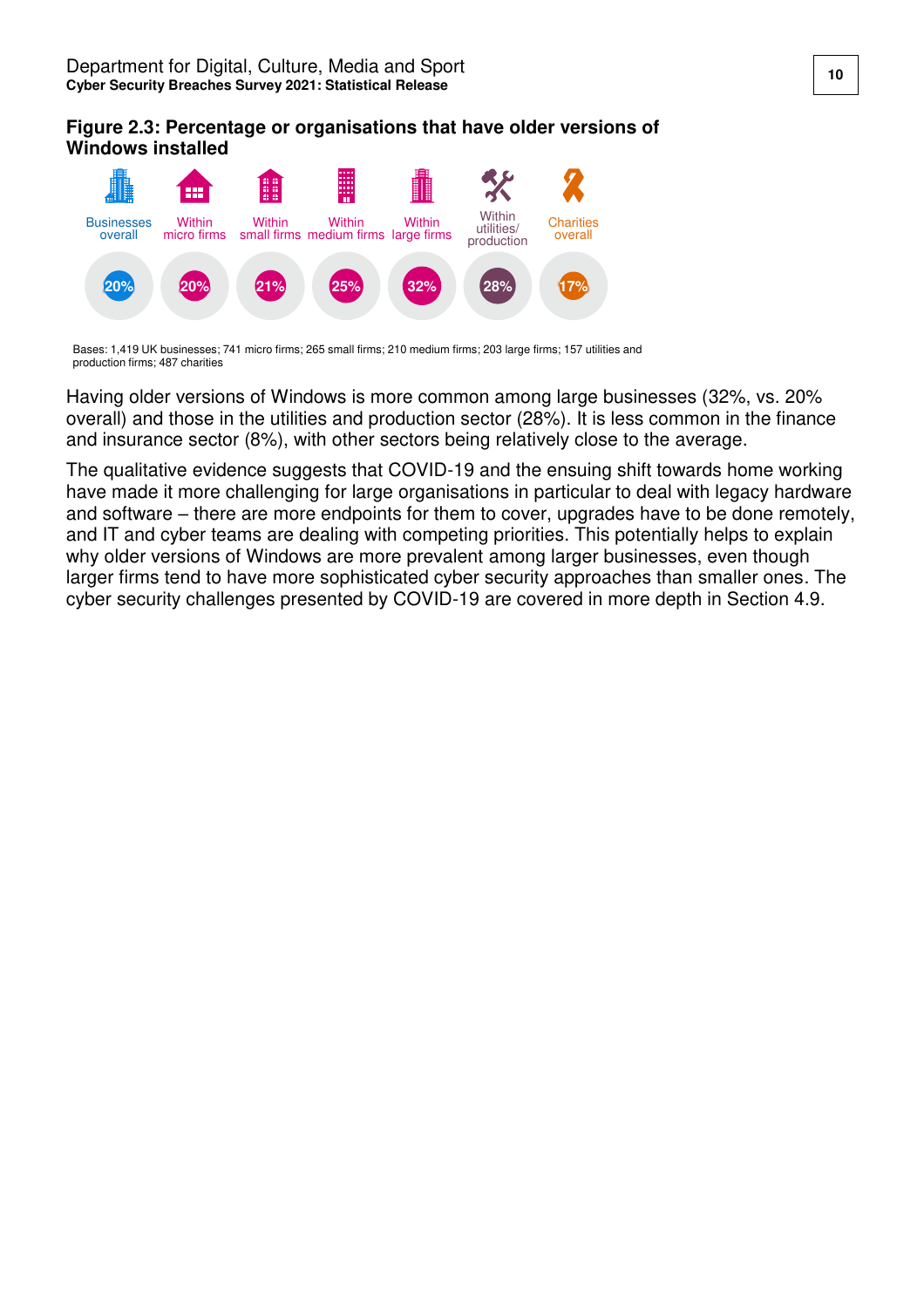# <span id="page-12-0"></span>Chapter 3: Awareness and attitudes

This chapter starts by exploring how much of a priority cyber security is to businesses and charities, and how this has changed over time. It also looks at where organisations get information and guidance about cyber security, and how useful this is for them. In the qualitative research, we gained feedback on specific government guidance packages as well.

This year's study is the first to take place since the start of the COVID-19 pandemic and ensuing national restrictions. The quantitative survey covers whether businesses think the COVID-19 pandemic has impacted their prioritisation of cyber security. The qualitative research also explored this topic, as well as broader shifts in attitudes to cyber security.

#### <span id="page-12-1"></span>**3.1 Perceived importance of cyber security**

Three-quarters of businesses (77%) and seven in ten charities (68%) say that cyber security is a high priority for their senior management. For both groups, there is a relatively equal split between those that say it is a very or fairly high priority, as Figure 3.1 shows.

It is important to note that our survey is carried out with the individual within each organisation who is most responsible for cyber security. In smaller organisations, this is likely to be someone in the senior management team, who can answer this question first-hand. In larger organisations, these individuals may not be senior managers, and their answers will reflect their own perceptions of their senior management teams.

#### **Figure 3.1: Extent to which cyber security is seen as a high or low priority for directors, trustees and other senior managers**



Bases: 1,419 UK businesses; 487 charities Unlabelled bars are 1%.

It is more common for larger businesses to say that cyber security is a high priority (95% of medium businesses and 93% of large businesses, vs. 77% overall). The same is true for highincome charities (96% of those with £500,000 or more, vs. 68% of charities overall).

The business sectors that attach a higher priority to cyber security are:

- finance and insurance (72% say it is a very high priority, vs. 37% of all businesses)
- information and communications (62%)
- health, social work and social care (56%).

These three sectors have consistently treated cyber security as a higher priority in previous years as well. By contrast, but also in line with last year, the food and hospitality sector and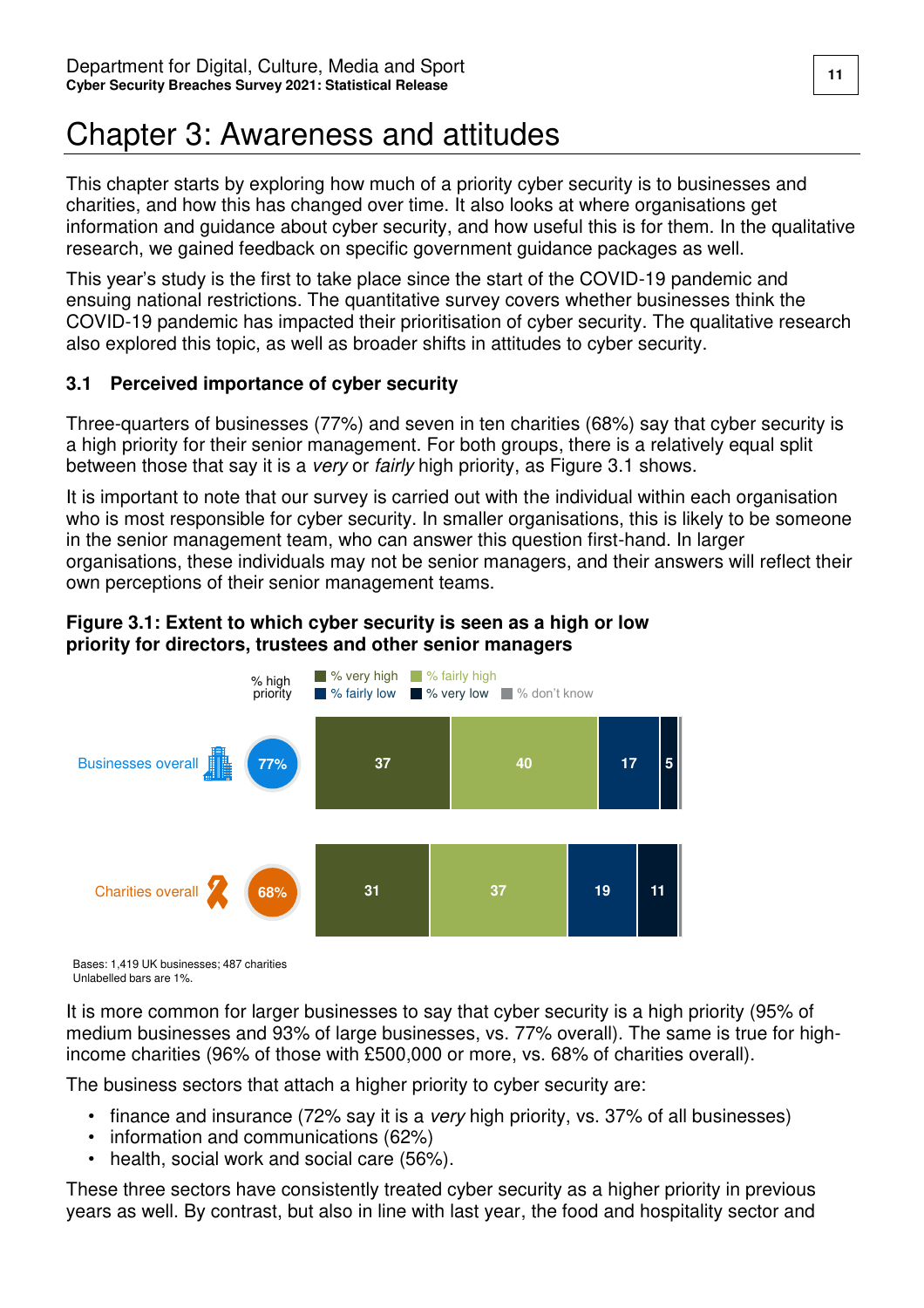construction sector both tend to treat cyber security as a lesser business priority (only 62% and 64% say it is a high priority, vs. 77% of businesses overall).

#### The impact of COVID-19 on attitudes towards cyber security

This year, we also explored whether cyber security was felt to have become a higher or lower priority for organisations specifically since the start of the first UK lockdown in March 2020. Overwhelmingly, businesses (84%) and charities (80%) say that it has made no change for their organisation. Among the remainder, hardly any (2% of businesses and 3% of charities) say that it has become a lower priority. This leaves 14 per cent of businesses and 16 per cent of charities saying, instead, that it has become a higher priority.

The qualitative interviews offer further insights into these responses. Among the organisations saying cyber security had become a higher priority under the pandemic, there were those that said that, in their case, the frequency of attacks had increased since March 2020 – especially phishing attacks. Others giving this response felt their organisations were more exposed to cyber risks now that their staff were working from home, because there were more endpoints to deal with and because they had less oversight of staff outside the office. In some cases where organisations had moved online to a greater extent following the lockdown, management boards had started paying more attention to cyber security as a business risk.

#### *"I* think senior management have realised that because we are doing so much business online, the volume holds up to having more information about people, and being more vulnerable because of that.*"*

#### Small business

However, where the pandemic had not led to this kind of change in business operations, there was a sense that senior management attitudes had not hugely shifted, or at least that any senior focus on cyber security was temporary. Moreover, while some interviewees mentioned that IT and cyber security investment had increased early on in the pandemic, these increases were often framed more in terms of business continuity than cyber security. These interviews suggest that senior managers often view business continuity and cyber security as distinct aims, rather than viewing them as complementary.

There were broadly two types of organisations saying their prioritisation was unchanged. Firstly, there were those that felt they already treated cyber security as a high priority before the pandemic. Secondly, there were some who did not believe that COVID-19 had increased their cyber risk, because they already had staff working at home before the pandemic. The latter group tended to have taken little to no action to adapt cyber security policies and processes to COVID-19, even if more of their staff were now working at home on a regular basis.

The handful of interviewees saying cyber security had become a lower priority under COVID-19 sometimes did not have clear reasons for this. However, one admitted that they simply had not had time to review their approach to cyber security since the first lockdown. Another mentioned that other aspects business continuity was a much greater priority for them in the early stages.

*"T*he priority for us as a business was survival, making sure that we felt our staff were safe, that they had enough room to socially distance and that we were able to carry on providing the service to our customers *…* It was more about survival than anything else from March 2020 until June 2020.*"*

Small business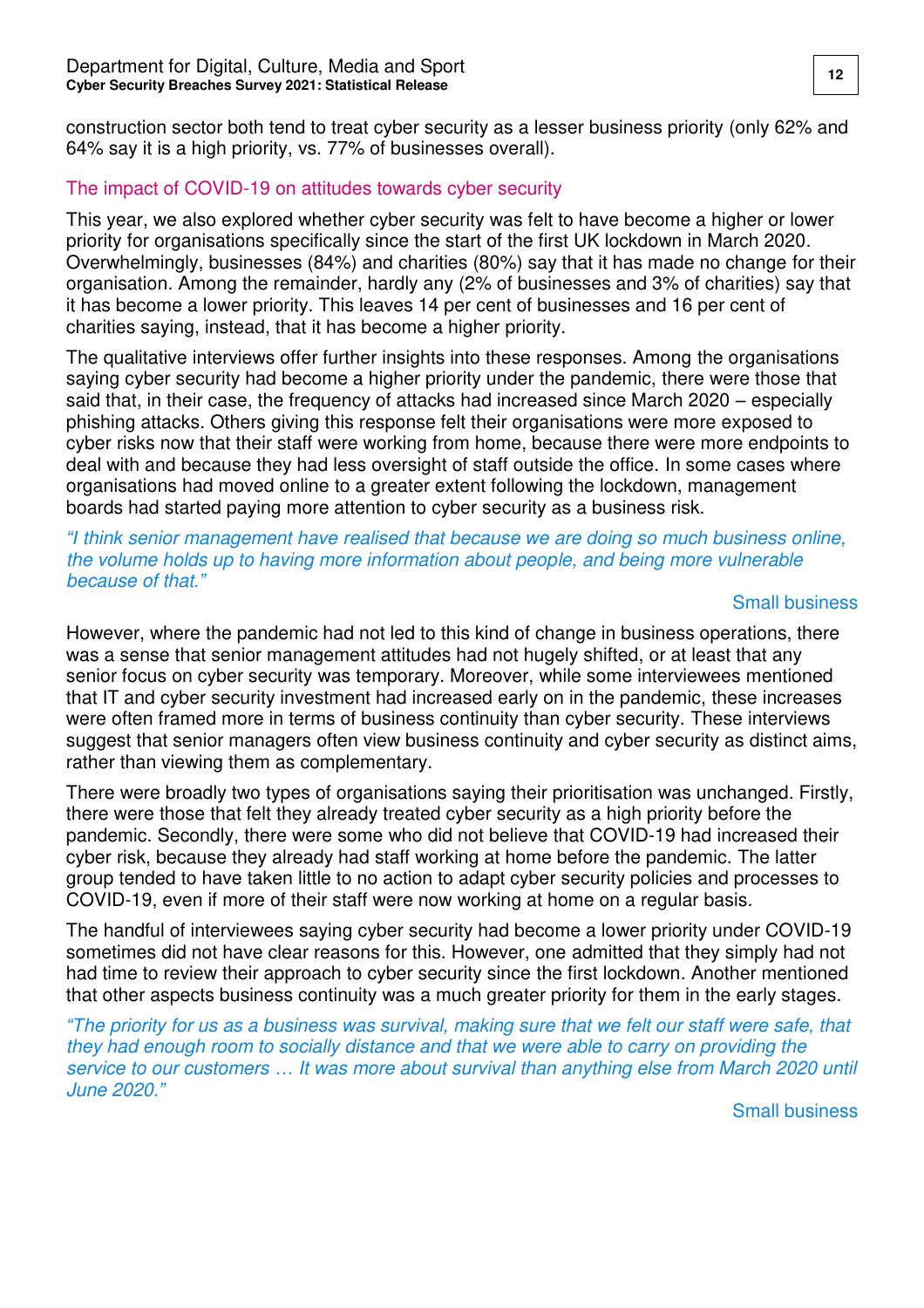*Cyber security was a lower priority at the beginning because … from the other directors' perspective, it's their job to keep the business run*ning at whatever cost. My role is to fight against that a little bit. It's not at any cost. There still has to be a layer of security and we still *need to be confident that whatever we do isn't going to make us any more vulnerable. But it wasn't the time to say, 'I think we should start making things more secure'."*

Medium business

#### Trend over time

Figure 3.2 shows how the prioritisation score has actually changed over a longer period of time. For both businesses and charities, the fluctuations from 2019 to 2021 are not statistically significant. Ultimately, this supports the notion that, for most organisations, cyber security remains highly important to senior managers in the wake of the COVID-19 pandemic, as it was before the pandemic. However, the qualitative findings discussed in the previous section add a great deal of nuance to this, highlighting that service continuity and flexibility have been viewed as competing priorities with cyber security since the first UK lockdown.

The proportion saying cyber security is a high priority in 2021 remains higher than when we first measured this for businesses (2016) and charities (2018). As noted in previous years, the more substantial rise for charities between 2018 and 2019 is likely to have been driven by the introduction of the General Data Protection Regulation (GDPR) in early 2018.



**Figure 3.2: Percentage of organisations over time where cyber security is seen as a high priority for directors, trustees and other senior managers** 

Bases: 1,000+ UK businesses per year; 300+ charities per year \*N.B. the weighting approach for businesses was changed for 2020, although this is expected to have a negligible impact on comparability to previous years. Full details of the change are available in the technical annex.

The fluctuations from 2019 to 2021 for businesses and charities are not statistically significant.

### <span id="page-14-0"></span>**3.2 Involvement of senior management**

#### How often are senior managers updated on cyber security?

Figure 3.3 breaks down how often senior managers get updates on the state of cyber security and any actions being taken. It shows that updates tend to be more frequent in businesses than in charities, continuing a trend from previous years.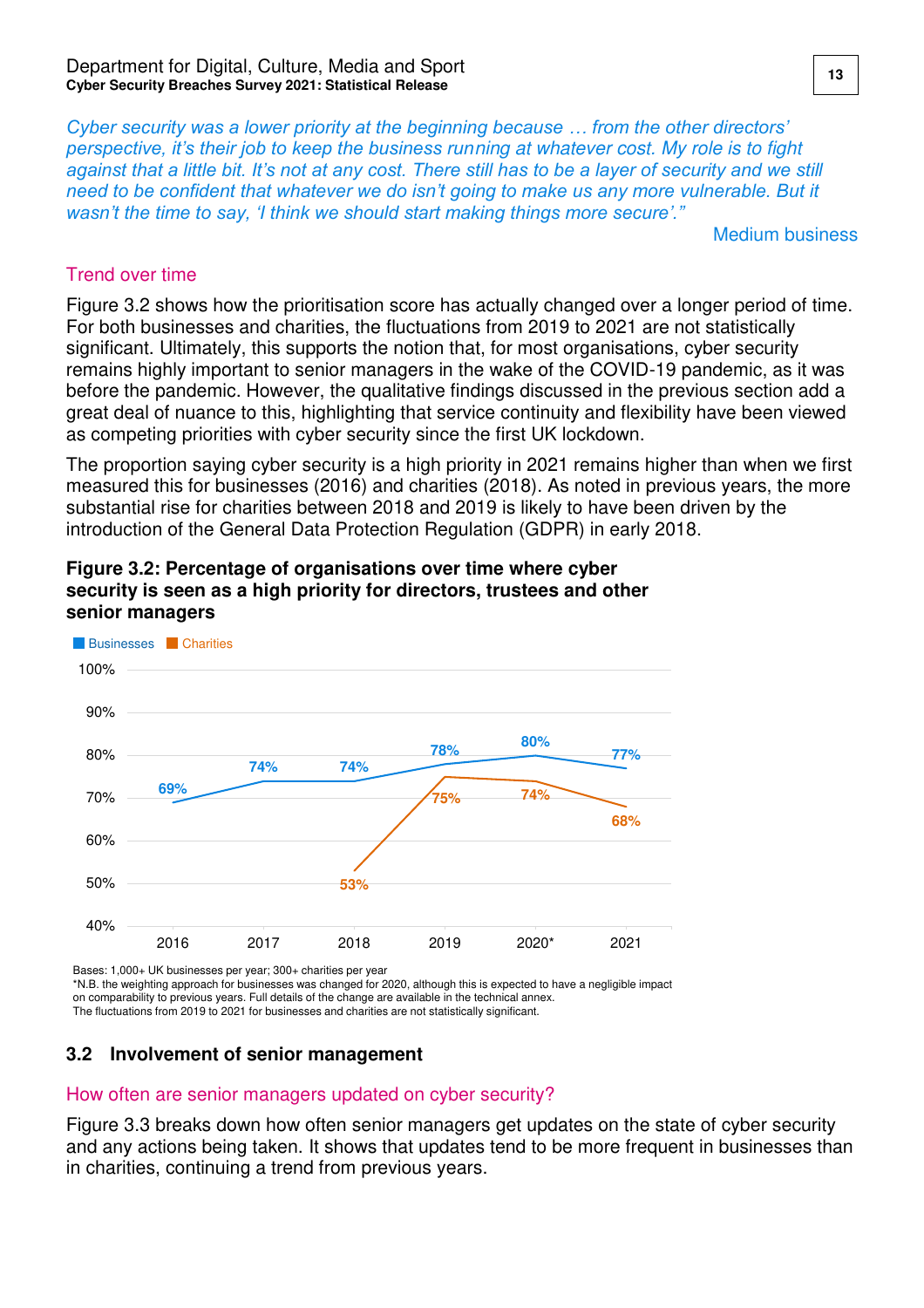Two-thirds of businesses (64%) and six in ten charities (61%) say senior managers are updated at least once a year.<sup>4</sup> This is in addition to the four per cent in each case that say they are updated every time there is a breach (which may vary in regularity).

On average, businesses update their senior managers more often than charities. Half of businesses (50%) update them at least quarterly, while four in ten charities (40%) do this.

#### **Figure 3.3: How often directors, trustees or other senior managers are given an update on any actions taken around cyber security**



Bases: 1,419 UK businesses; 487 charities

As in previous years, this varies greatly by the size of the organisation. Medium and large businesses tend to have very similar behaviours in this respect. For example, three-quarters of medium businesses (74%) and large businesses (73%) have senior managers updated at least quarterly, compared to just over half of small businesses (54%) and half of micro businesses (48%). Two-thirds (67%) of high-income charities provide quarterly updates to their trustees. These results are in line with the 2020 survey.

Entertainment, services or membership organisations are more likely than average to say their senior managers are never given any updates on cyber security (36%, vs. 17% overall).

#### Board responsibilities

 $\overline{a}$ 

Around two-fifths of businesses and one-third of charities have board members or trustees with a cyber security brief (Figure 3.4). As might be expected, this is much more common in larger organisations, where the management board is likely to be larger.

This is not the case in charities with higher incomes – under two-fifths of high-income charities (36% of those with £500,000 or more) and those with very high incomes (37% of those with £5 million or more) have a trustee with responsibility for cyber security, close to the average.

<sup>4</sup> These aggregated results (for organisations updating managers at least annually or quarterly) across this section exclude the four per cent of businesses and charities that say they update senior managers each time there is a breach (although these are still included in the base).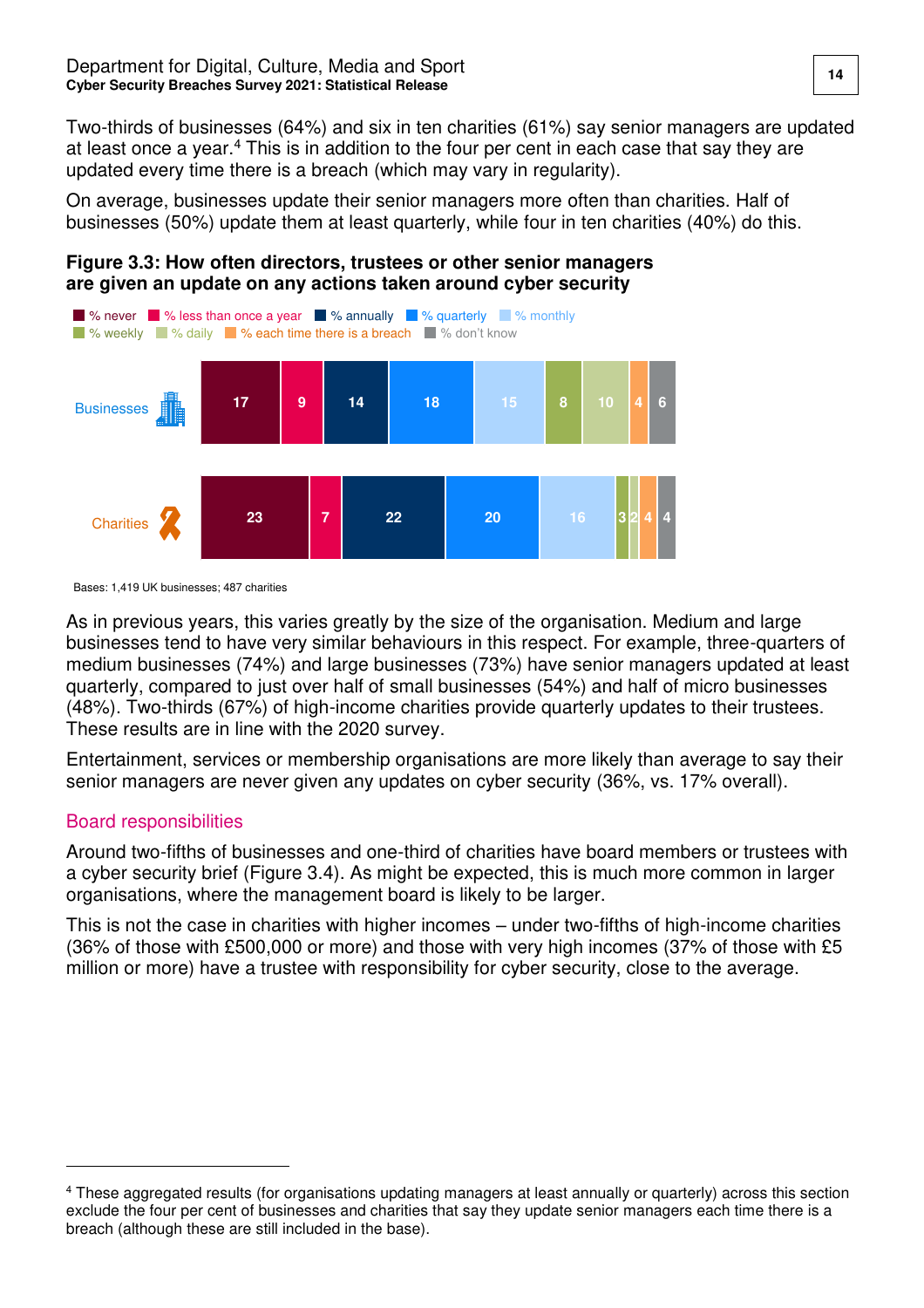#### **Figure 3.4: Percentage of organisations with board members or trustees that have responsibility for cyber security**



Bases: 1,419 UK businesses; 741 micro firms; 265 small firms; 210 medium firms; 203 large firms; 94 finance and insurance firms; 95 information and communications firms; 159 professional, scientific and technical firms; 487 charities

Finance and insurance firms, information and communications firms, and professional, scientific and technical firms are all more likely than average to have board members taking on this kind of responsibility. The first two of these sectors were also above the average at this question in previous years. At the other end of the scale, construction firms (20%), food and hospitality firms (24%), and entertainment, service or membership organisations (24%) are among the least likely to have board members assigned this role.

#### Trends over time

The proportion of businesses saying that senior managers are never updated on cyber security has remained stable for the past three years (Figure 3.5). This means that cyber security is still being discussed more in boardrooms than it was in 2016 and 2017.

For charities, the results are expected to be more erratic given the lower sample size. The proportion of charities now saying they never update senior managers on cyber security is up from 2020, and is closer to the 2019 level. This might, however, mean that the 2020 result was an outlier. In the longer term, the result is still more positive than the (pre-GDPR) 2018 survey.



#### **Figure 3.5: Percentage of organisations over time that never update senior managers on any actions taken around cyber security**

Bases: 1,000+ UK businesses per year; 300+ charities per year

\*N.B. the weighting approach for businesses was changed for 2020, although this is expected to have a negligible impact on comparability to previous years. Full details of the change are available in the technical annex.

Figure 3.6 shows the trend over time for board members taking on cyber security responsibilities. This shows a similar pattern – it has been relatively flat for businesses over the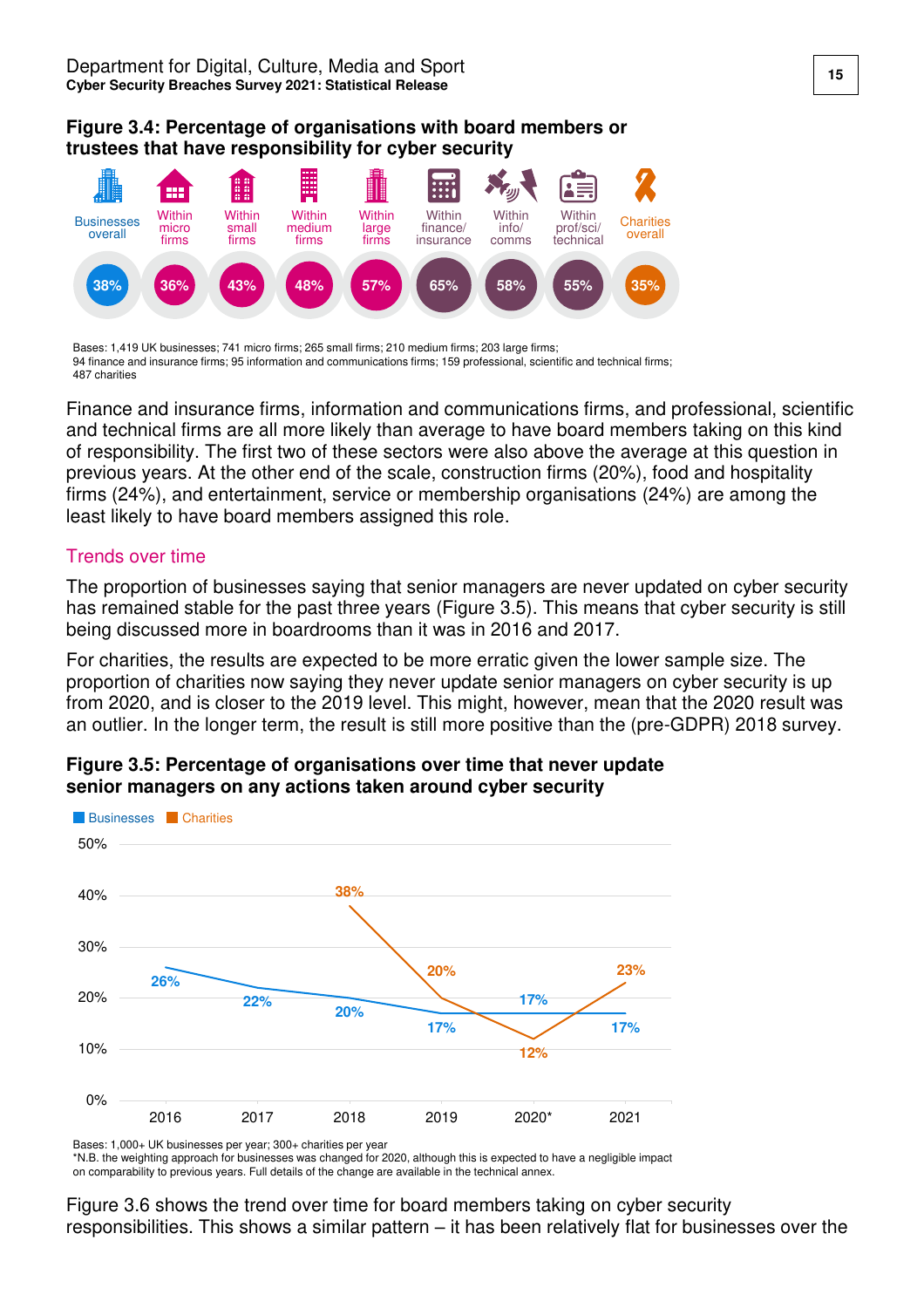past three years, but it is still more likely that board members are taking on such a role than it was in 2016 and 2017. For large businesses, this proportion has dropped since 2020, but remains in line with the 2018 and 2019 results.

In charities, the 2021 result remains higher than it was in 2018, suggesting an ongoing legacy from GDPR implementation. The 2020 result is, by contrast, far higher than this year and the preceding year. As such, it may be an outlier in terms of the long-term trend.

#### **Figure 3.6: Percentage of organisations over time with board members or trustees with responsibility for cyber security**



Bases (per year): 1,000+ UK businesses; 100+ medium firms; 100+ large firms; 300+ charities \*N.B. the weighting approach for businesses was changed for 2020, although this is expected to have a negligible impact on comparability to previous years. Full details of the change are available in the technical annex.

## <span id="page-17-0"></span>**3.3 Sources of information**

### Overall proportion seeking cyber security information or guidance

The quantitative survey shows that around half of businesses (53%) and over four in ten charities (45%) report actively seeking information or guidance on cyber security from outside their organisation in the past year.

For businesses overall, this result is lower than its peak in in 2018 and 2019 (59%), which was seen in the lead up to, and aftermath of GDPR implementation. However, for large businesses specifically, the 2021 result (75%) is higher than in 2020 (57%) and 2019 (64%). This indicates an increase in information seeking for the largest organisations during the COVID-19 pandemic.

For charities, the result has been less constant over time, but has typically hovered around five in ten or just under.

External information seeking continues to be more common among small, medium and large businesses than micro ones, as Figure 3.7 shows. The sectors where firms are most likely to seek out external information are finance and insurance, and information and communications.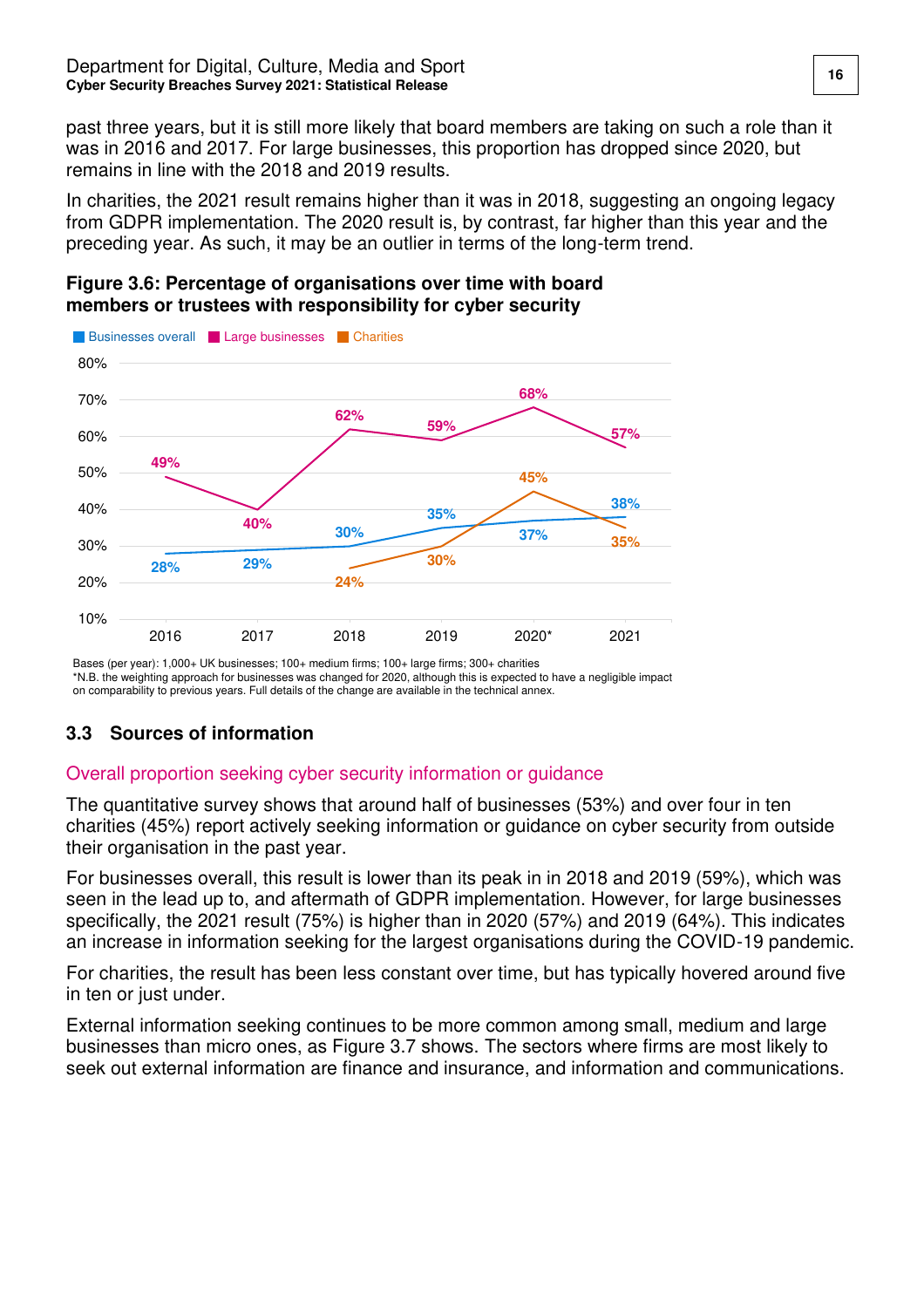#### **Figure 3.7: Proportion of organisations that have sought external information or guidance in the last 12 months on the cyber security threats faced by their organisation**



Bases: 1,419 UK businesses; 741 micro firms; 265 small firms; 210 medium firms; 203 large firms; 94 finance and insurance firms; 95 information and communications firms; 487 charities

A minority of businesses and charities seek information internally within their organisations (3% of businesses and 7% of charities), which is in line with previous years.

### Where do organisations get information and guidance?

The results in Figure 3.7 combine all the individual, unprompted responses that organisations give in the survey. The most common individual sources of information and guidance are:

- external cyber security consultants, IT consultants or IT service providers (mentioned by 26% of all businesses and 13% of all charities)
- general online searching (9% of businesses and 3% of charities)
- any government or public sector source, including government websites, regulators and other public bodies (8% of businesses and 13% of charities).

These have also been the most frequently mentioned sources in previous years. The relatively low proportions for each of these highlights that there is still no commonly agreed information source when it comes to cyber security. For example, just one per cent of businesses overall, and three per cent of large businesses, mention the National Cyber Security Centre (NCSC) by name. Among charities, just six per cent mention charity-specific sources such as their country's charity regulator<sup>5</sup>.

#### Awareness of government guidance, initiatives and communications

 $\overline{a}$ 

The unprompted question around information sources tends to underrepresent actual awareness of government communications on cyber security, as people do not necessarily recall the specific things they have seen and heard. We therefore asked organisations whether they have heard of specific initiatives or communications campaigns before. These include:

- the national [Cyber Aware](http://www.cyberaware.gov.uk/) communications campaign, which offers tips and advice to protect individuals and organisations against cybercrime
- the [10 Steps to Cyber Security](https://www.ncsc.gov.uk/collection/10-steps-to-cyber-security) guidance, which aims to summarise what organisations should do to protect themselves
- the government-endorsed [Cyber Essentials](https://www.cyberessentials.ncsc.gov.uk/) scheme, which enables organisations to be certified independently for having met a good-practice standard in cyber security.

<sup>5</sup> The charities mentioning their country's charity regulator are also included in the 13 per cent mentioning a government or public sector information source.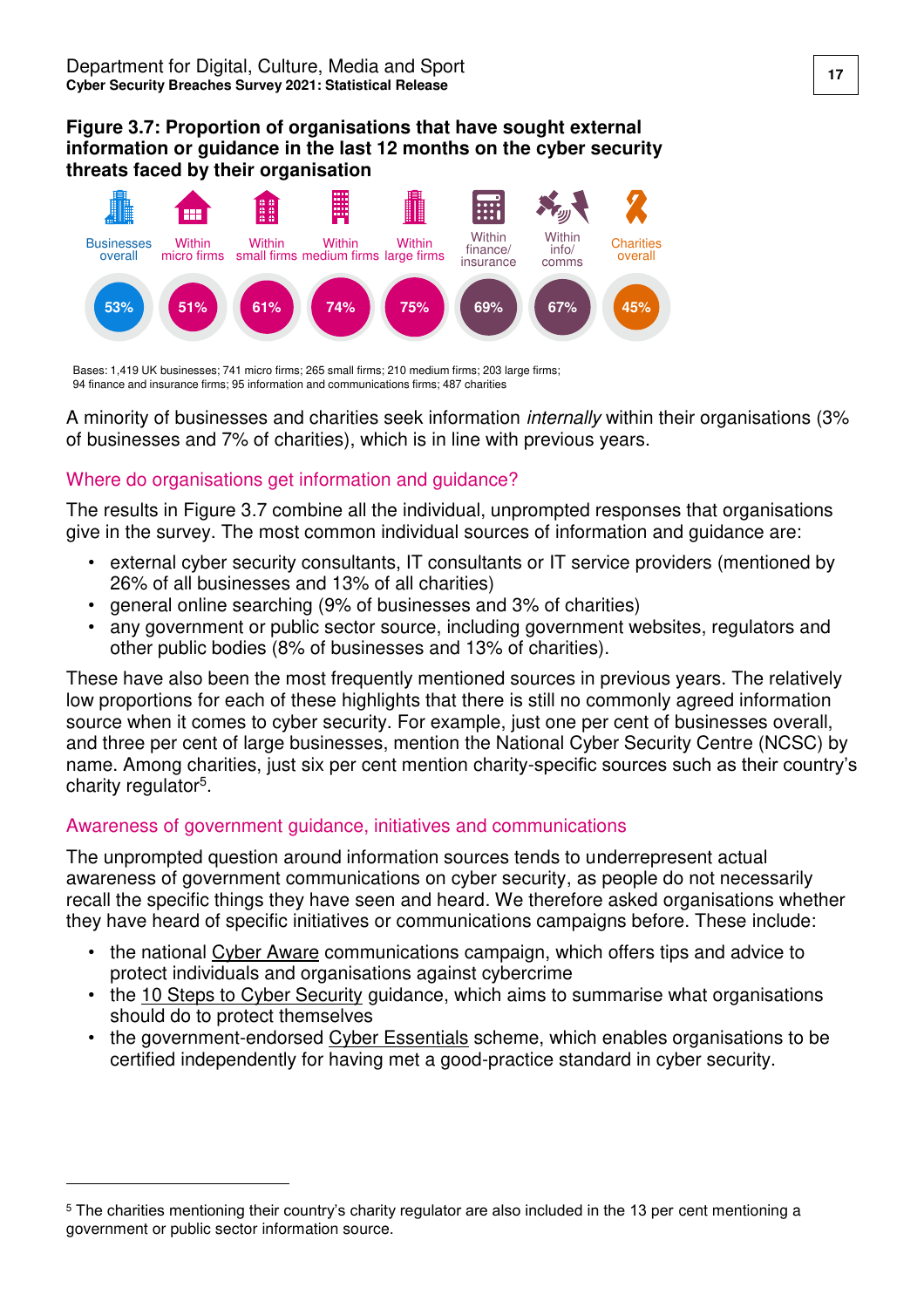This year, we also included two new sets of guidance that the NCSC issued in response to the COVID-19 pandemic:

- guidance on [home working](https://www.ncsc.gov.uk/guidance/home-working) and [video conferencing services](https://www.ncsc.gov.uk/guidance/video-conferencing-services-security-guidance-organisations)
- guidance on [moving business online.](https://www.ncsc.gov.uk/guidance/moving-business-from-physical-to-digital)

Figure 3.8 illustrates that it is still a minority of businesses and charities that are aware of each of these schemes or sets of guidance. Nevertheless, the relatively new guidance on home working and video conferencing appears to have made a strong impact, with a fifth of businesses and a quarter of charities recalling seeing this guidance.

#### **Figure 3.8: Percentage of organisations aware of the following government guidance, initiatives or communication campaigns**



Information and communications firms, and professional, scientific and technical firms both tend to be more aware of several of these schemes or sets of guidance. This includes the new guidance on home working and video conferencing (of which 33% and 32% are aware respectively, vs. 21% of businesses overall). Medium and large firms are also substantially more aware of all these guidance packages, breaking down as follows:

- Cyber Aware (38% of medium firms and 48% of large firms)
- NCSC home working and video conferencing guidance (39% and 38% respectively)
- 10 Steps guidance (34% and 41%)
- Cyber Essentials (45% and 50%)
- NCSC guidance for moving business online (19% and 26%).

This year's results continue to show a slow, gradual rise in awareness of government initiatives:

- For businesses, awareness of Cyber Aware is now 13 percentage points higher than in 2017 (when this question was first asked). For charities, it has increased by eight percentages points since 2018 (when charities were first included in the survey).
- Compared to the 2016 results, business awareness of the 10 Steps has increased by seven points and awareness of Cyber Essentials by eight points.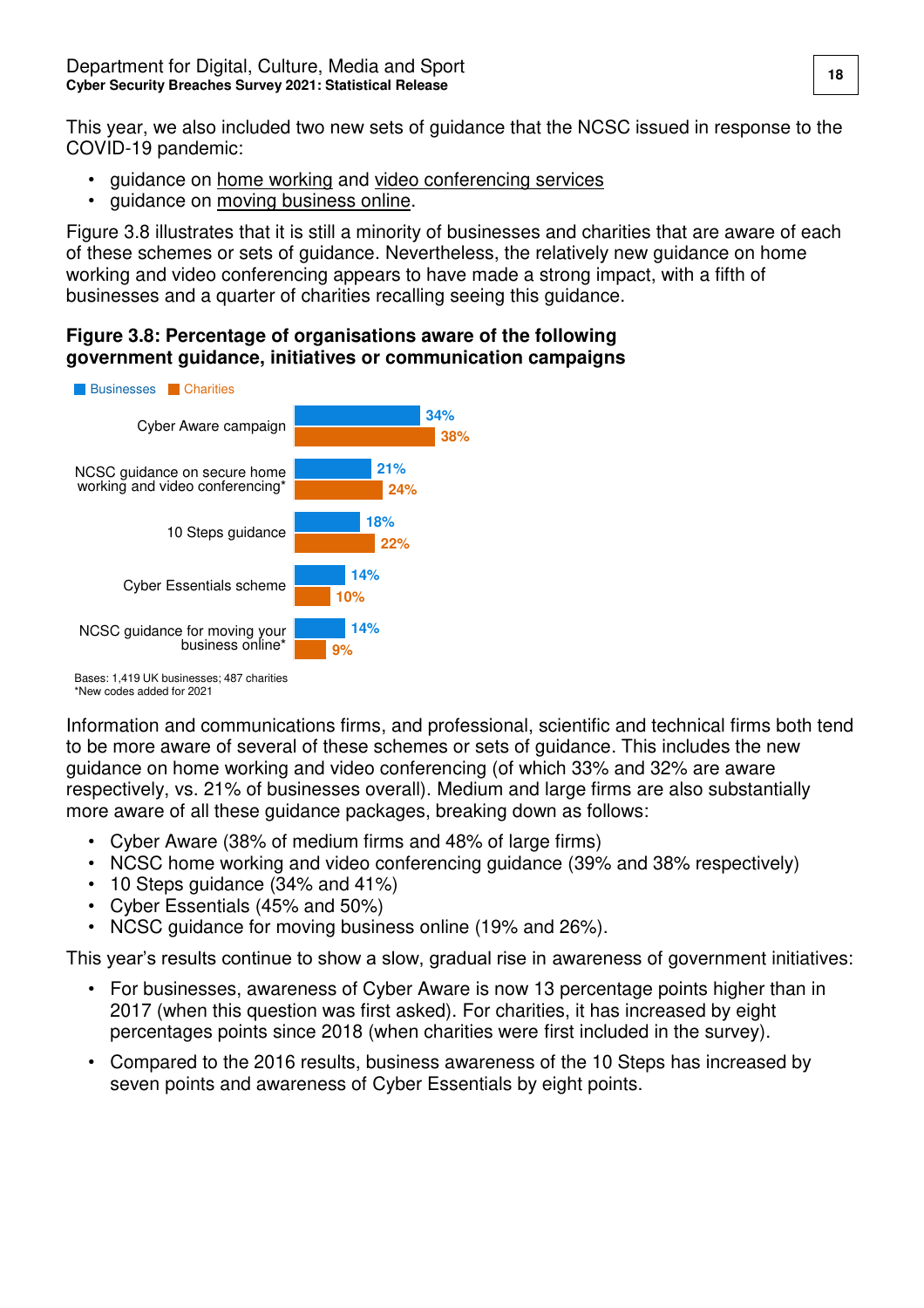### Guidance targeted at specific types of organisations

We also asked again this year about NCSC guidance that is specifically directed at smaller or larger businesses, as well as at charities. This includes:

- the [NCSC's Small Business Guide](https://www.ncsc.gov.uk/collection/small-business-guide) and [Small Charity Guide,](https://www.ncsc.gov.uk/collection/charity) which outline more basic steps that these smaller organisations can do to protect themselves
- the [NCSC's Board Toolkit](https://www.ncsc.gov.uk/collection/board-toolkit), which helps management boards to understand their obligations and to discuss cyber security with the technical experts in their organisation.

For these sets of guidance, we find that:

- 18 per cent of micro and small firms respectively have heard of the Small Business Guide
- 15 per cent of charities have heard of the Small Charities Guide
- 18 per cent of medium businesses (up from 11% in 2020) and 24 per cent of large businesses have heard of the Board Toolkit.

#### Impact of government information and guidance

This year, we asked an unprompted follow-up question for the first time to all those that recall seeing any of the government communications or guidance covered in the previous section, exploring whether this has led to them making changes to their cyber security. In total, just under four in ten businesses (37%) and charities (38%) report making changes to their cyber security measures as a direct response to seeing this government guidance.

Across businesses, this does not vary greatly by size. However, among charities that have seen these government communications, those with very high incomes are more likely than the average charity to say they have made changes in response (54% of those with £5 million or more say this).

In terms of the specific changes made, there are a wide variety of responses given, and no single response appears especially frequently.

- 21 per cent of all businesses and 17 per cent of all charities report making changes of a technical nature (e.g. to firewalls, malware protections, user access or monitoring).
- 12 per cent of businesses and 15 per cent of charities say they have made changes to do with staffing (e.g. employing new cyber security staff), outsourcing or training. Indeed, the most common single response is to say they have implemented new staff training or communications (in 8% of businesses and 12% of charities).
- 12 per cent of businesses and 16 per cent of charities have made governance changes in response, drafting or updating documentation or checks in place.

#### Qualitative insights on NCSC cyber security guidance for COVID-19

Before the qualitative interviews, we asked interviewees to look at one of a handful of NCSC guidance designed to support organisations dealing with COVID-19. These included the guidance on [home working,](https://www.ncsc.gov.uk/guidance/home-working) [video conferencing services](https://www.ncsc.gov.uk/guidance/video-conferencing-services-security-guidance-organisations) and [moving business online](https://www.ncsc.gov.uk/guidance/moving-business-from-physical-to-digital) covered in the quantitative survey, as well as a NCSC blog post on [personal devices.](https://www.ncsc.gov.uk/blog-post/bring-your-own-device-the-new-normal)

This was not detailed user testing. In some cases, interviewees had just briefly reviewed the guidance. Therefore, the findings reported here are very broad.

In general, all the guidance was well received. Interviewees felt the pages were easy to navigate, user-friendly and applicable to a range of organisations. Some highlighted that the guidance was helpful to reassure them that they were taking the right approach, and they would cross-reference any recommendations against what their organisation was already doing.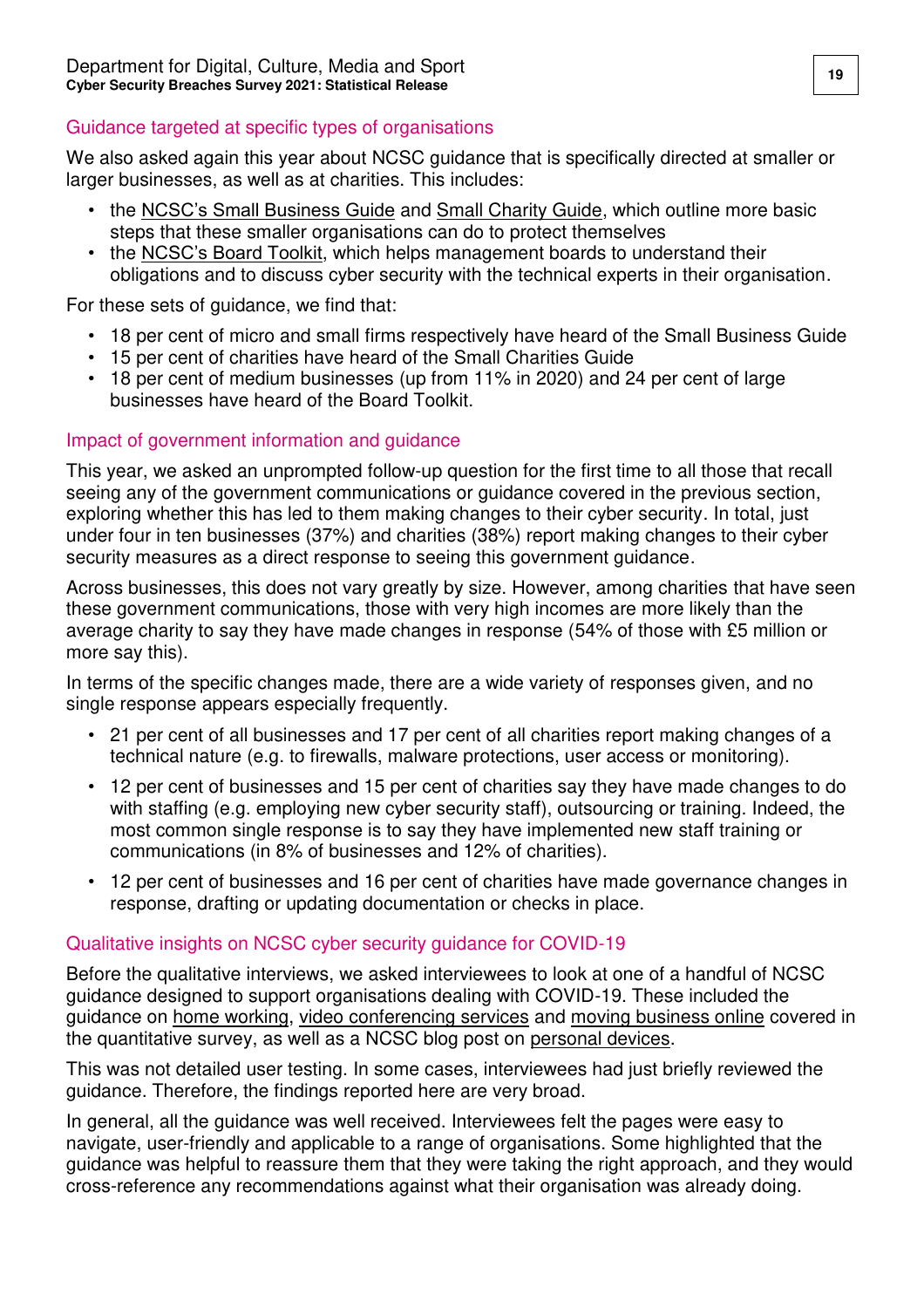*"*You are reading through it and it did make you think *–* have we done that? Can I be sure about that? The patching, the backups and the access, it was just a good opportunity to go back over those things.*"*

#### Small business

There was some uncertainty around who the guidance was aimed at. Some felt it was more for business owners as it was considered too basic for IT staff. However, in instances where we interviewed a director, some said they would simply forward it on to their IT lead. Others noted that it was generally very difficult to get board members in large organisations to read through technical guidance like this, but that IT staff could use the guidance to raise awareness among board members and wider staff. On this point, one interviewee said it would be useful to have PowerPoint versions of the guidance to present to their board.

There was a sense that the video conferencing guidance would have been most useful at the start of the pandemic (around when the NCSC originally released it) and its usefulness might now start to wane. However, it might still be useful for new organisations.

*"*I think that it is very, very detailed and I think that is really helpful particularly for people who are in the infancy of this kind of a journey. We use Microsoft Teams, so it pretty much does all *that, but that's not available to everybody."*

High-income charity

There were suggestions that this specific guidance could also be more effective if it told organisations how to go about choosing the best video conferencing service for them.

#### <span id="page-21-0"></span>**3.4 Cyber security priorities and drivers of change**

The qualitative research identified some broad shifts in cyber security priorities. Our focus here was among the larger organisations that tended to already have more sophisticated approaches to cyber security, to get a sense of their direction of travel.

- There was a greater emphasis on continuous improvement and integration of new technologies, as opposed to the step change that GDPR had brought about in 2018. Various organisations said they would focus the next 12 months on, for example, rolling out multi-factor authentication, tweaking policies and processes to cover Software as a Service (SaaS), improving monitoring and generally upgrading IT infrastructure.
- Some interviewees said they were gradually moving away from an approach of locking down user activity, towards one that prioritised functionality and flexibility. There was a sense that staff increasingly expected access to new technologies, software and platforms (e.g. SharePoint) to stay productive, and cyber teams would need to try to find ways for wider staff to use these platforms securely rather than banning their use. A couple of interviewees also mentioned that staff would necessarily have to take on more personal responsibility for cyber security if continuing to work from home post-pandemic.

*"My task list in my security programme is pretty much the same. Just maturing as you*  would expect. People want to use technology more. The more systems, the more tech we use *–* we need to make sure it is being used sec*urely."*

#### Medium business

We also explored the drivers of change in attitudes towards cyber security in interviews. The following drivers meant that cyber security was considered a business risk, rather than simply an IT risk, which led to boards paying more attention to it:

• As in previous years, experiencing a cyber security incident was a big driver of change. For instance, one medium information and communications business had devices stolen in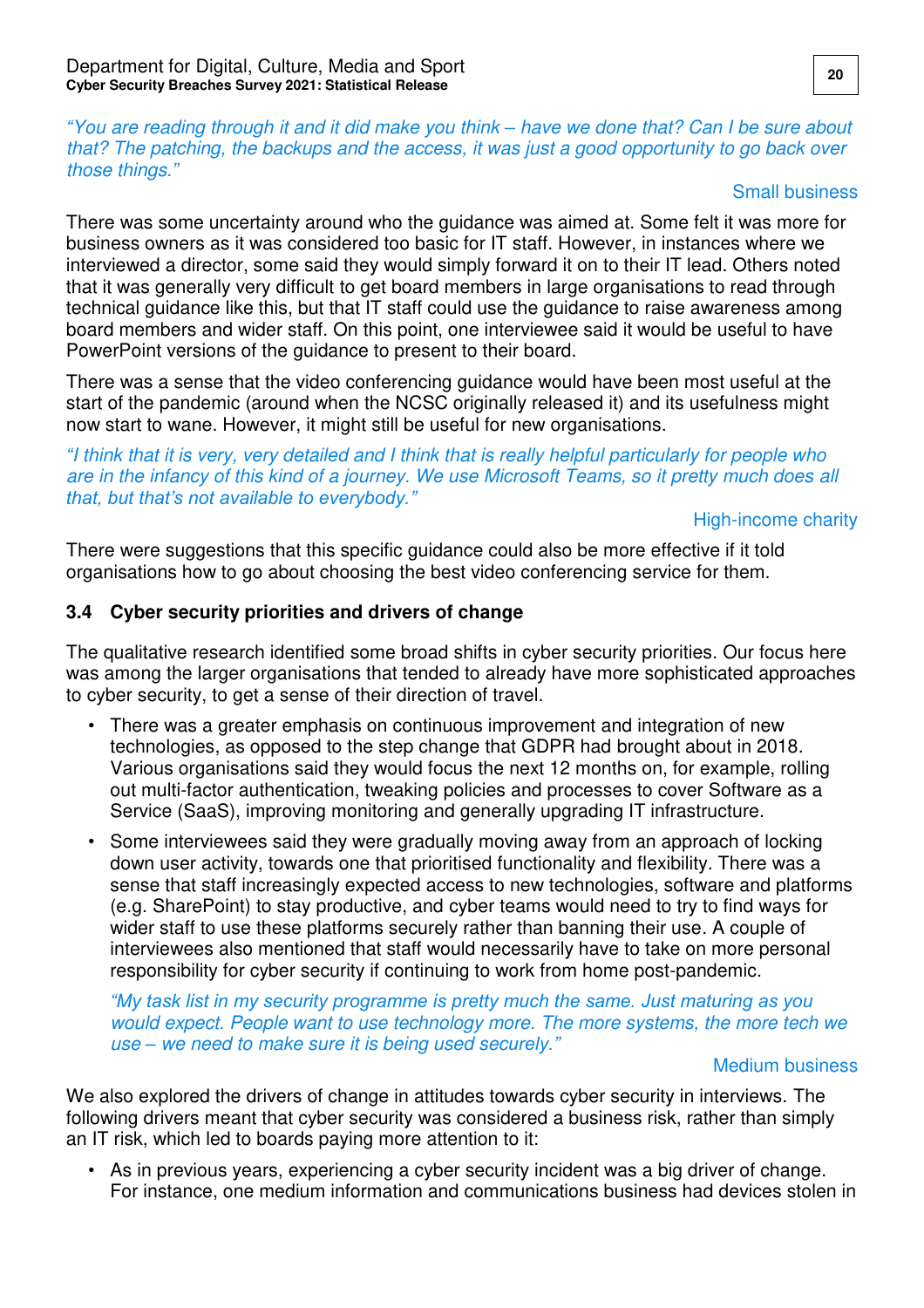2019, and realised they had no facility to remotely wipe these devices. One of their main focuses in 2019 was therefore on securing and tracking devices outside the office.

• Similarly, competitors experiencing cyber security breaches could grab the attention of board members and lead to significant action.

*"*An agency in the same industry as our organisation was attacked and breached recently, and this gained attention at all levels, including the board. This meant that we had to issue a report that compared our cyber security against theirs, to reassure people and to point *out where we'd need to change things over the next* six to twelve months*."*

Large business

• Some mentioned increasing cyber security demands from clients, or requirements written into contracts, as drivers of changes in attitudes. In one case, this had led to a construction business applying for ISO 27001 certification to circumvent paperwork with clients (covered again in Section 4.8).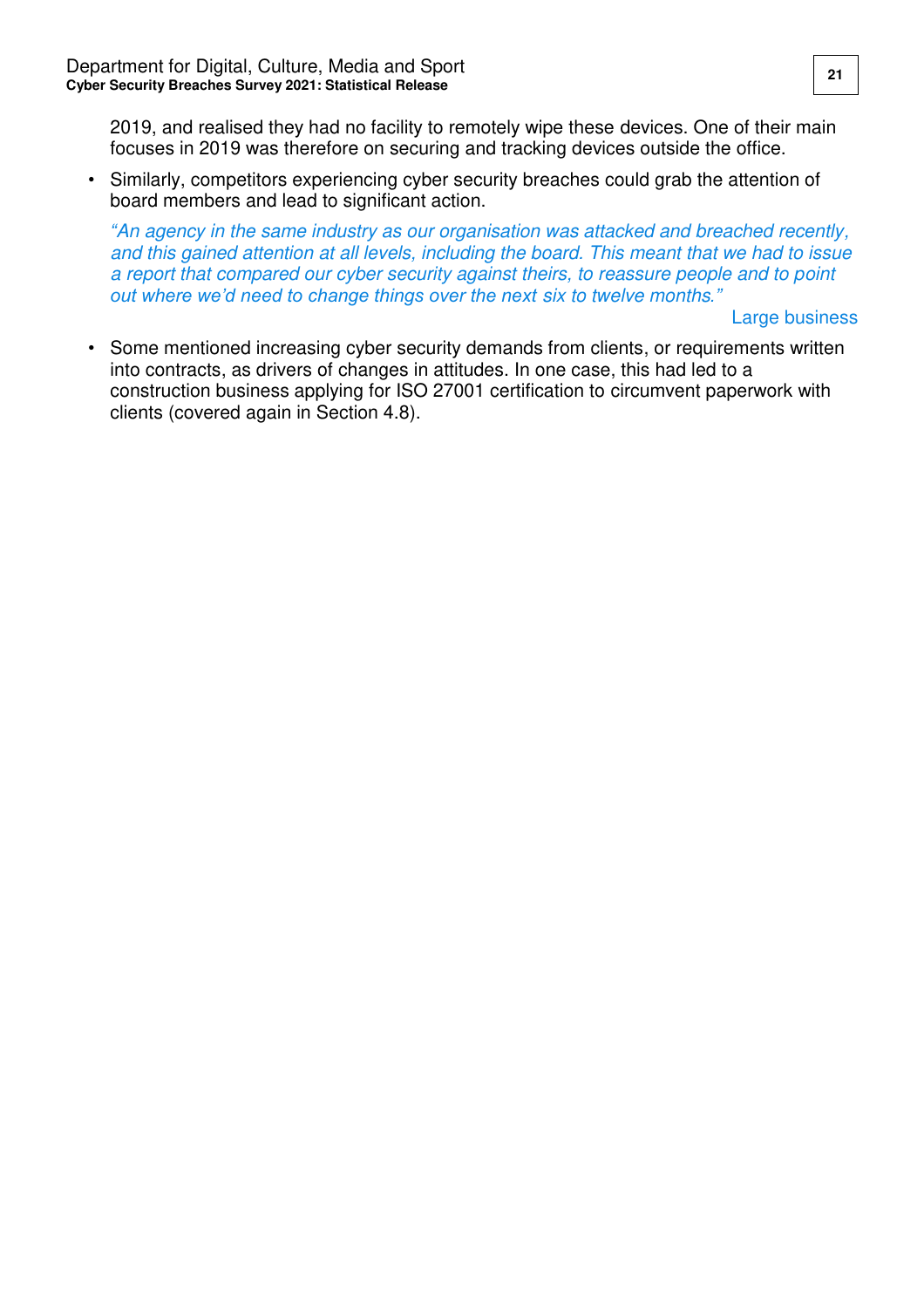# <span id="page-23-0"></span>Chapter 4: Approaches to cyber security

This chapter looks at the various ways in which organisations are dealing with cyber security. This covers topics such as:

- risk management (including supplier risks)
- cyber insurance
- technical controls
- training and awareness raising
- staffing and outsourcing
- governance approaches and policies.

We then cover the extent to which organisations are meeting the requirements set out in government-endorsed [Cyber Essentials](https://www.ncsc.gov.uk/cyberessentials/overview) scheme and the government's [10 Steps to Cyber](https://www.ncsc.gov.uk/collection/10-steps-to-cyber-security)  [Security](https://www.ncsc.gov.uk/collection/10-steps-to-cyber-security) guidance.

The qualitative research explored five specific topics this year – cyber security risk assessments, audits, supplier risks, cyber insurance, and accredited cyber security standards – which are covered across this chapter alongside the relevant quantitative survey findings.

As noted earlier in this report, this is the first study in this series to take place during the COVID-19 pandemic. As such, an important part of this year's survey and qualitative interviews, has been to explore organisations' cyber resilience under the pandemic and the impact it has had on approaches to cyber security. These findings are included at the end of this chapter.

### <span id="page-23-1"></span>**4.1 Identifying, managing and minimising cyber risks**

### Actions taken to identify risks

The survey covers a range of actions that organisations can take to identify cyber security risks, including monitoring, risk assessment, audits and testing. Organisations are not necessarily expected to be doing all of these things – the appropriate level of action depends on their own risk profiles.

Figure 4.1 shows the full list from the survey. Around half of businesses and charities have taken at least one of these actions in the last 12 months – although this means that around half have done none of these things. Taken individually, only a minority of organisations are carrying out each of these actions.

The most common actions are around deploying security monitoring tools and undertaking risk assessments. By contrast, threat intelligence remains a relatively niche undertaking. These results are mostly consistent with previous years, although fewer businesses are carrying out security monitoring this year than in 2020 (down from 40% to 35%).

The new categories covered for the first time this year – mock phishing exercises, vulnerability audits and penetration testing – are also relatively uncommon, undertaken by around one to two in ten organisations. While the survey has asked about audits in previous years, the significant change to the question wording here means this result is not comparable with previous years.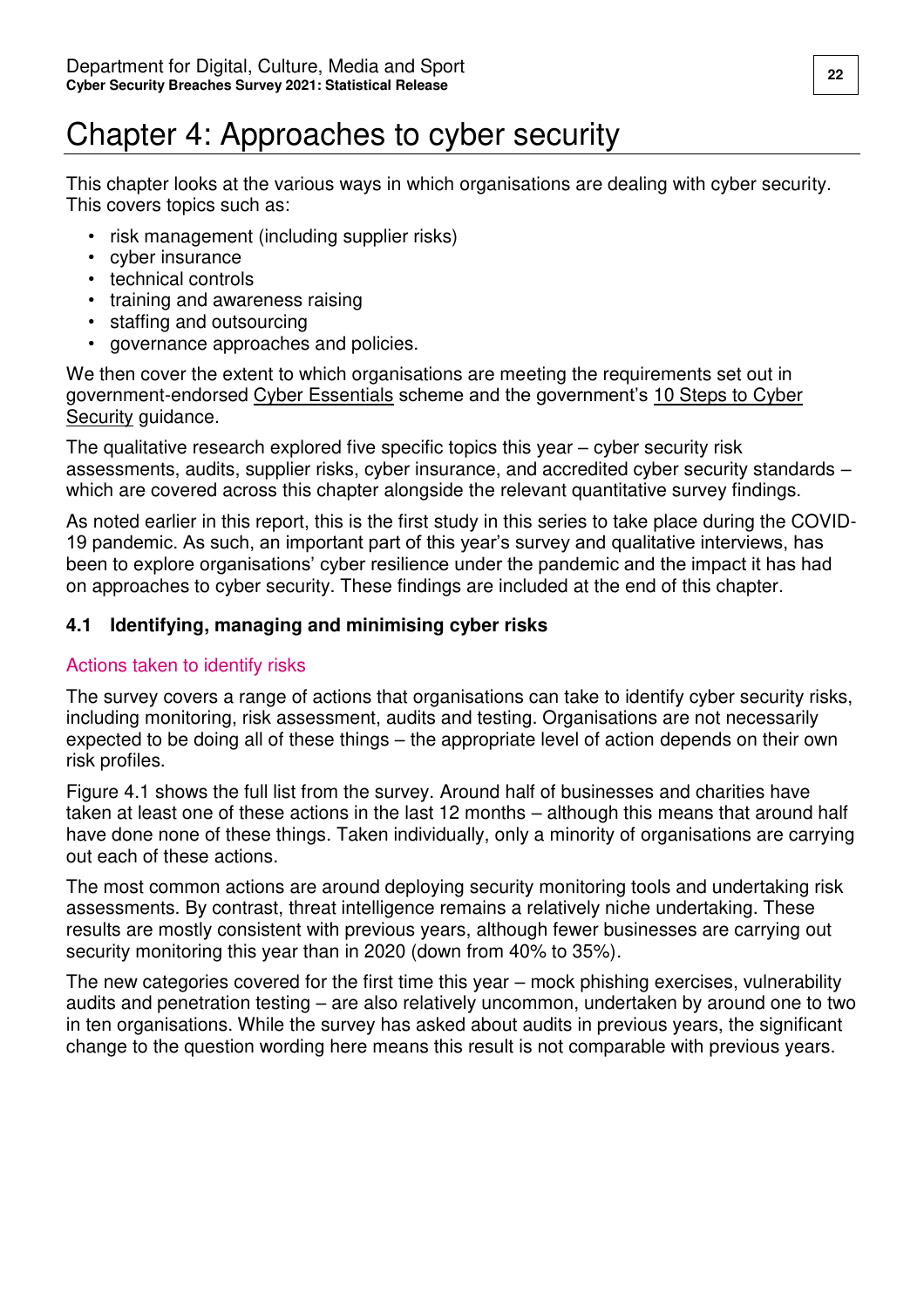#### **Figure 4.1: Percentage of organisations that have carried out the following activities to identify cyber security risks in the last 12 months**



Bases: 1,419 UK businesses; 487 charities \*New codes added for 2021

As has been established in previous years, each of these actions are more common in medium and large businesses, as well as high-income charities (with £500,000 or more).

Finance and insurance firms (76%), and information and communications firms (69%) are also more likely than average (52%) to have taken any of these actions. At the other end, construction firms (35%) are less likely to have done any of these things. These sectoral differences are similar to previous years.

Looking specifically at the new answer options this year, these are also more commonly carried out by large businesses and high-income charities – although even among these populations, it is not necessarily a clear majority undertaking each individual action:

- 52 per cent of large businesses and 23 per cent of high-income charities carry out penetration testing.
- 49 per cent and 37 per cent respectively have tested their staff response, with mock phishing or similar exercises.
- 48 per cent and 26 per cent respectively undertake cyber security vulnerability audits.

#### Approaches to cyber security risk assessments

In the qualitative research, we found that approaches to risk assessments varied considerably. Some organisations carried them out on a project-by-project basis, some undertook them as regular scheduled activities, and some had done them reactively in response to breaches.

In addition to their core purpose of identifying key risks, risk assessments were often viewed as a good way to produce evidence for management boards, which could be used to justify proposed cyber security actions or investment, or to show trends over time and whether things had improved. For example, one medium business carried out a mock phishing exercise as part of their risk assessment – they found that 15 per cent of staff responded to the mock phishing email, and presented these findings to the management board. This led to new user training on phishing emails, as well as other technical rule changes.

Furthermore, some interviewees considered risk assessments as a way of raising the profile of cyber security with staff. In their view, the risk assessment exercise demonstrated the importance the organisation was placing on cyber security internally.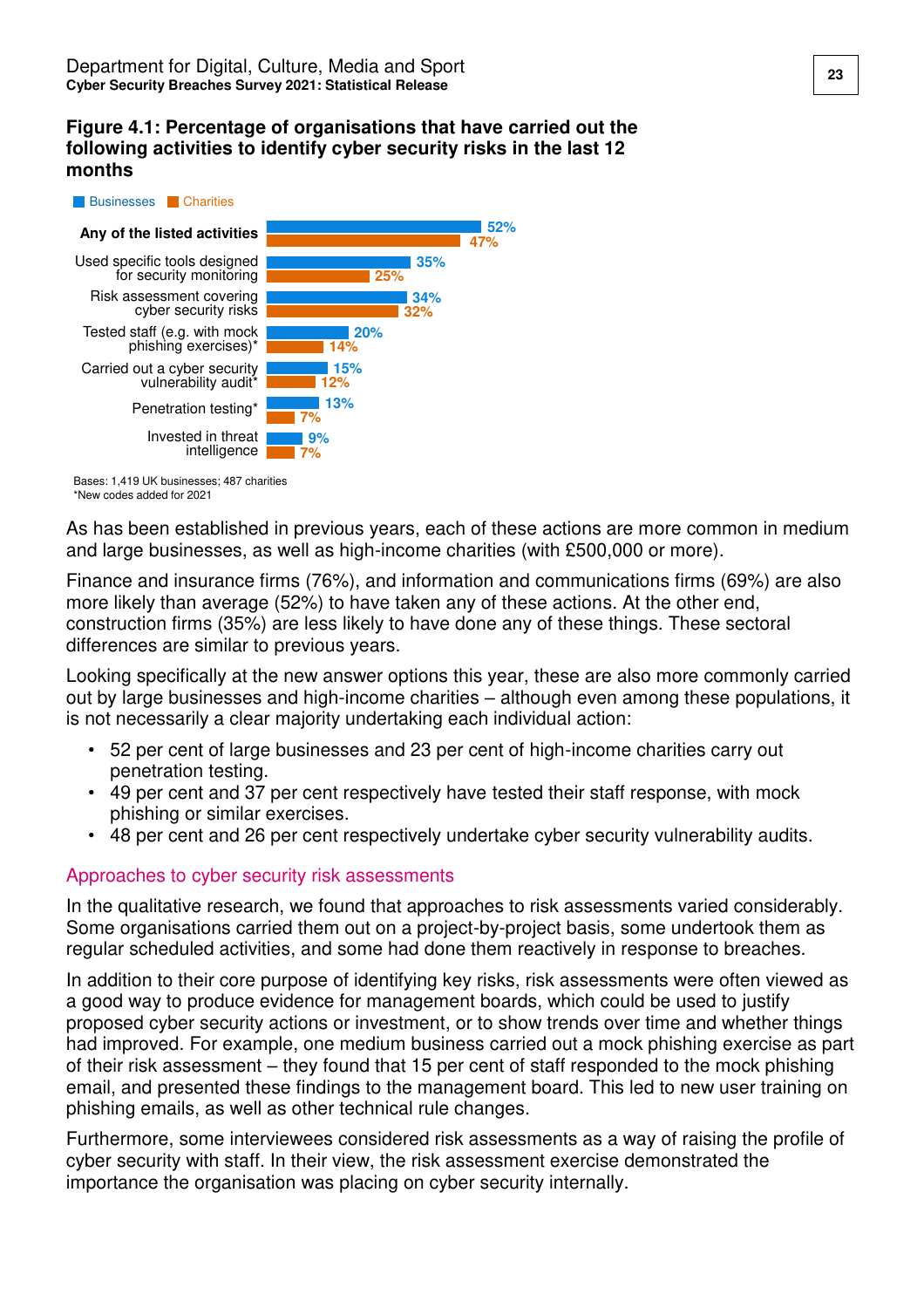One large business also highlighted the external reputational benefits of carrying out cyber security risk assessments, to support bids for new work with corporate clients, or to show regulators that cyber security was being taken seriously.

Many interviewees noted that there was no standard approach for doing a cyber security risk assessment, as far as they knew. Some used specialist software like the Cyber Security Assessment Tool (CSAT), or employed a traffic lights system. Some carried out penetration testing or mock phishing exercises as part of the risk assessment. Others admitted that their approach might be outdated or too informal, but were uncertain about best practice and how they could improve it.

#### *"*If you have five different IT managers, you will get a different approach [to risk assessment] due to their own personal experience*."*

#### High-income charity

The approach often depended on who was conducting the assessment. Those led by IT teams tended to be more focused on technical IT issues and improvements. In one instance, the assessment was purely technical and did not cover areas such as user awareness and training. By contrast, assessments undertaken outside of IT teams had often been instigated in response to the General Data Protection Regulation (GDPR), and were therefore more focused on things like adherence to data storage policies and GDPR checks for suppliers.

In a handful of instances, organisations had arranged for external risk assessments. These tended to be far more comprehensive and wide-ranging than internal assessments. For example, one university had contracted an external supplier to carry out a cyber security risk assessment, which came back with around 200 recommendations to be implemented over the next three to five years.

Risk assessment findings were typically reported to management boards in some form, for example with a presentation of findings. In some cases, they fed into updates to corporate risk registers, which also fed into actions taken by the board.

#### How organisations undertake audits and implement their findings

In a new question this year, we asked organisations that have undertaken cyber security vulnerability audits if these were internal or external. Among the 15 per cent of businesses that have done so, similar proportions of businesses undertook internal audits (36% of businesses), external audits (32%) or do both (29%). This is strongly linked to the size of the organisation:

- Micro businesses are most likely to solely use internal staff to undertake audits (43% of the micro firms undergoing any type of audit).
- Small and medium businesses have the greatest tendency to only use external contractors (51% and 40% respectively).
- Large businesses, likely having greater resources, are most likely to state that audits have been undertaken both internally and externally (50%).

A total of 12 per cent of charities have carried out cyber security vulnerability audits. Due to the lower overall sample size for charities, this leaves too few charities in the sample to split out by the type of audit undertaken.

In the qualitative interviews, we found that internal audits tended to be less formal and take place more frequently than external ones – sometimes taking place continuously, to:

- keep abreast of new technologies, threats or vulnerabilities
- spot check patching, encryption and malware on devices
- check whether staff are adhering to existing policies and rules.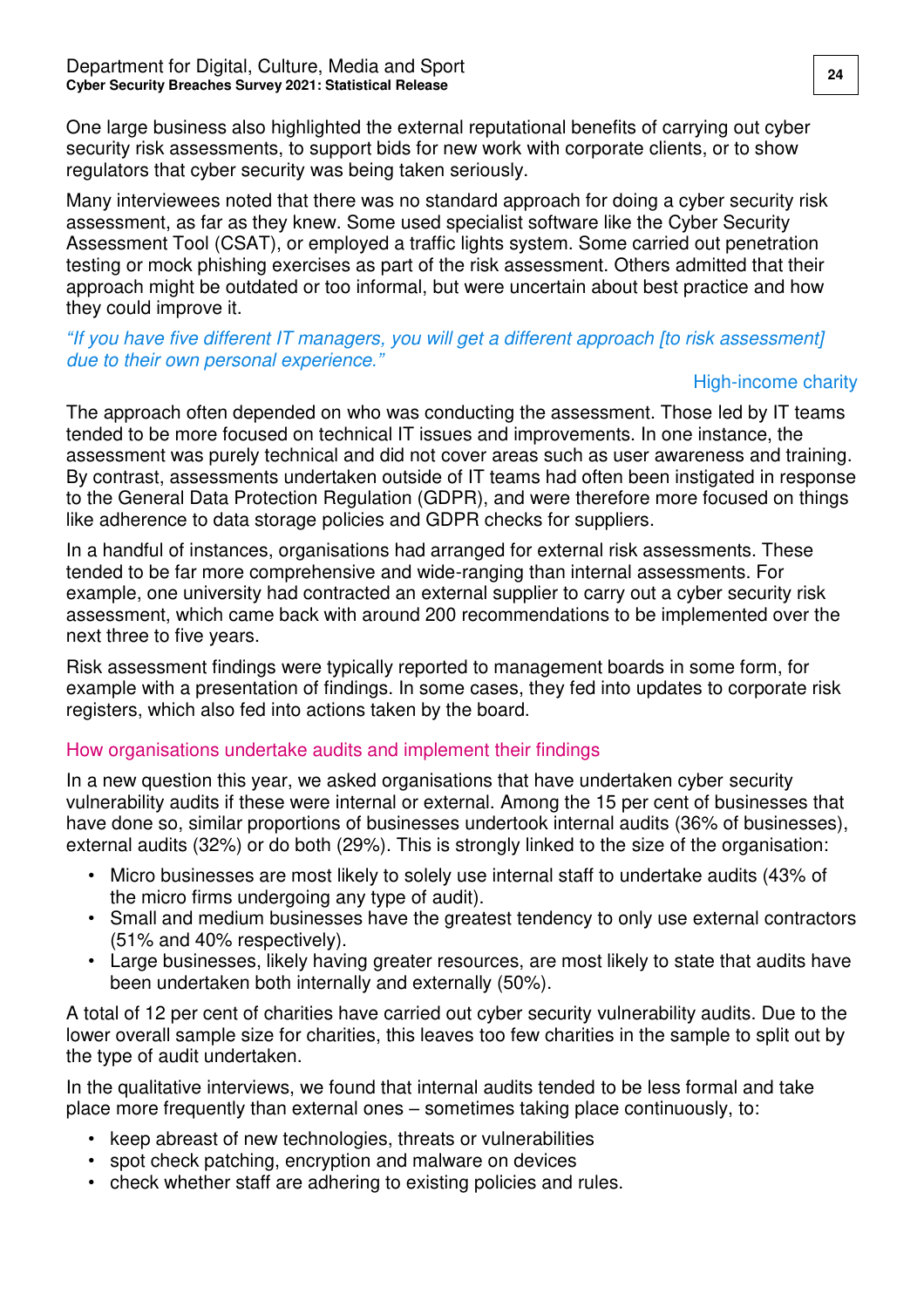These internal audits were typically a way for organisations to proactively monitor risks and quickly identify weaknesses in staff behaviour.

*"*It's an ongoing process. We are evolving as we go along, getting better and better. As new technologies come along, you change.*"*

#### Large business

By contrast, external audits were carried out where organisations wanted independent assurance that they were following the right course of action, or independent recommendations. These external audits were much less frequent, taking place annually or as one-off exercises. They tended to be more comprehensive, with results and follow-up actions being reported to the board. In one instance, the external audit took four months. In several cases, they involved penetration testing, which was another reason for hiring an external contractor – as organisations did not have the skills to carry out such tests internally.

*"*Sometimes it's great, and we get a pass. Pass or fail, it will go to the board. It's like a MOT. Some of the recommendations, we may put into a change log of work. Sometimes we fail and have to change right away and rescan until we pass.*"*

Large business

#### Reviewing supplier risks

Suppliers can pose various risks to an organisation's cyber security, for example in terms of:

- third-party access to an organisation's systems
- suppliers storing the personal data or intellectual property of a client organisation
- phishing attacks, viruses or other malware originating from suppliers.

As Figure 4.2 shows, the majority of organisations of all sizes have not formally reviewed the risks posed by their immediate suppliers and wider supply chain. Even among charities with very high incomes (of £5 million or more), only 36 per cent have reviewed risks posed by immediate suppliers or partners and nine per cent report looking at wider supply chain risks.

This is broadly in line with the 2020 results (when these questions were first asked), but it is worth noting that the proportion of businesses saying they have reviewed wider supply chain risks is lower this year (at 5%, vs. 9% in 2020) – a statistically significant albeit small difference.

#### **Figure 4.2: Percentage of organisations that have carried out work to formally review the potential cyber security risks presented by the following groups of suppliers**



Bases: 1,419 UK businesses; 741 micro firms; 265 small firms; 210 medium firms; 203 large firms; 94 finance or insurance firms; 487 charities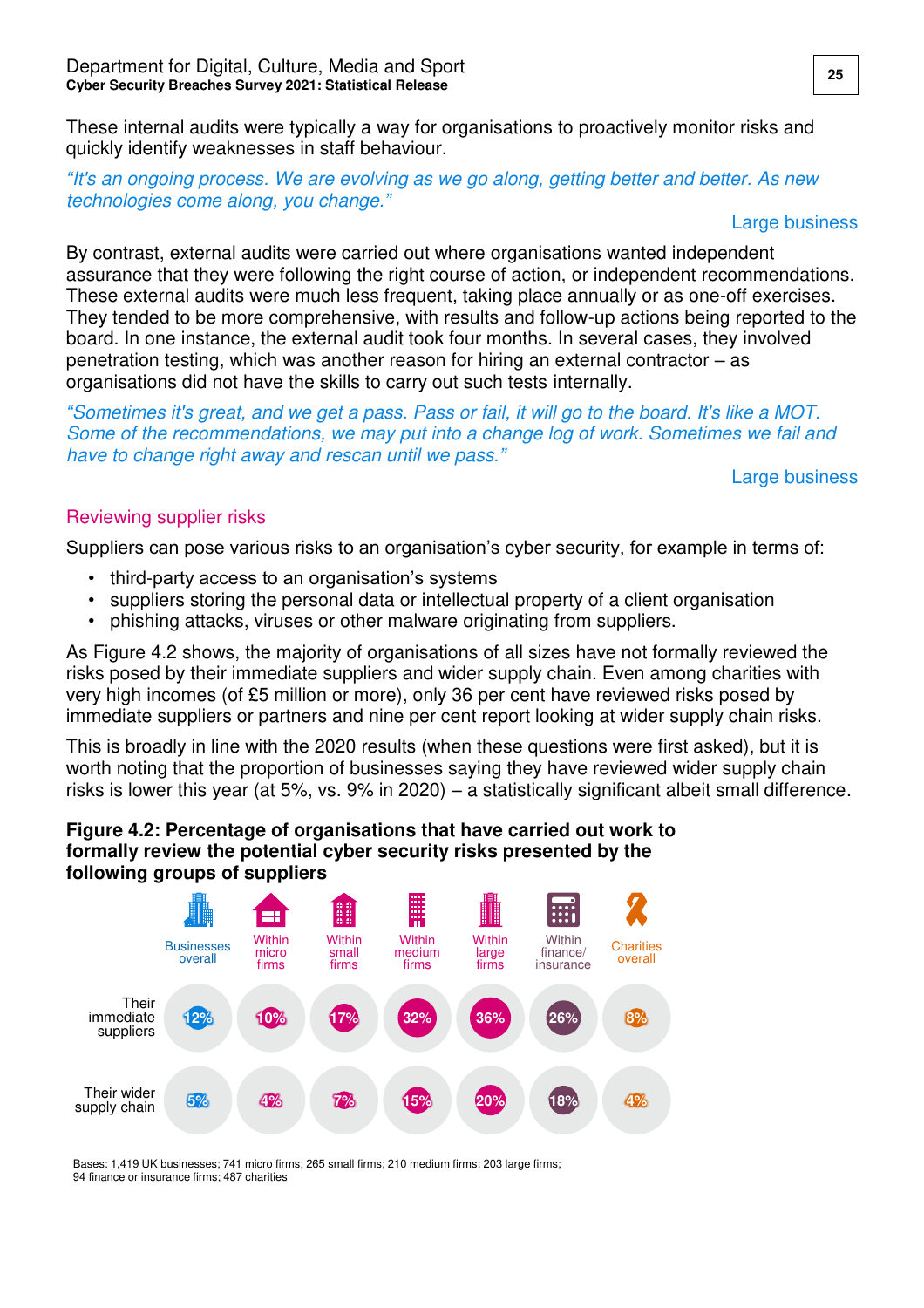Businesses in the finance and insurance sector (26%), and information and communications sector (26%) are more likely than average (12%) to monitor immediate supplier risks. Finance and insurance businesses are also more likely than average to have reviewed their wider supply chains (18%). However, it is still a minority of the businesses in these sectors that do so, despite tending to have more sophisticated approaches to cyber security overall.

#### Barriers to addressing supplier risks

This year's survey asked a new question to explore whether there were any major barriers that prevented staff from understanding their supply chain risks. As Figure 4.4 shows, among the businesses that have attempted to review such risks, there is no single standout barrier. Instead, there are roughly equal proportions suggesting that a lack of time, information or knowledge to look into supply chain risks are issues for them. Not knowing which suppliers to check seems, on the other hand, to be a lesser problem for businesses.

#### **Figure 4.3: Barriers to businesses undertaking formal review of supplier or supply chain risks**

![](_page_27_Figure_5.jpeg)

Base: 286 UK businesses that have formally reviewed supply chain risks

With the overall smaller sample size for charities, and the fact that under one in ten have reviewed supply chain risks, there are too few charities to analyse the barriers at this question.

### Qualitative insights on supply chain risk management

Supply chain risks were explored in the qualitative interviews. We mainly discussed this topic with organisations that had attempted to review supply chain risks in some way, although we also spoke to a handful that had not made any efforts in this area. The latter group offered various reasons for this, some of which have emerged in previous years of this study:

- Some were uncertain about the questions they should ask suppliers and what good would look like in terms of suppliers' cyber security.
- This uncertainty around the approach was a bigger issue when it came to wider supply chain monitoring. There was a sense that organisations would not be privy to information about suppliers' suppliers. One interviewee had attempted to circumvent this by adding a contractual requirement for their immediate suppliers to take responsibility for monitoring their own supply chain cyber security. This would allow them to trace any issues up the chain if they arose.
- Some interviewees assumed that larger suppliers or partners, or ones with a high profile (e.g. a Local Authority working with a charity), would have stringent cyber security standards that did not require checking.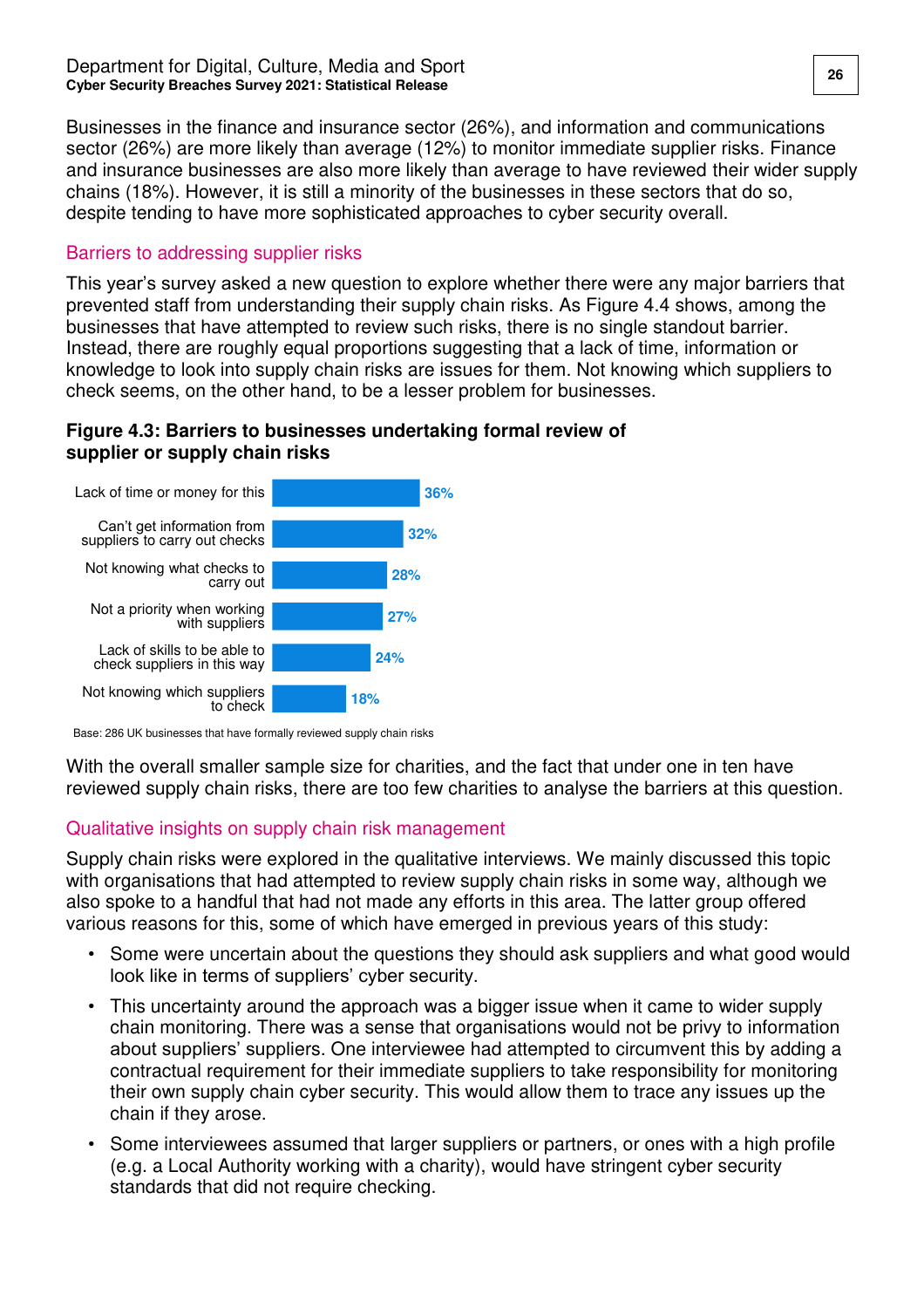- A couple of interviewees highlighted that procurement was dealt with by a different team or carried out on a project-by-project basis, so IT teams did not have oversight of suppliers.
- A new issue raised this year was concern about the burden placed on smaller suppliers if they were made to adhere to cyber security standards. One interviewee indicated that they had previously lost suppliers due to the compliance demands they put in their contracts.

#### *"*A lot of suppliers operate at fine margins, and if we start imposing standards that we think they should be operating at, that could make the work they're doing with us unsustainable, or they may pass the costs onto us.*"*

#### Large business

• Linked to this, some organisations noted a lack of choice among suppliers, and that it could be hard to find any supplier meeting cyber security standards in certain markets.

Among those that had reviewed these risks, several organisations said they treated every supplier the same. On the other hand, it was also common for organisations to have stricter standards for IT suppliers, suppliers that dealt with payroll data and those that dealt with any personal data. The latter was explicitly linked to the need to be GDPR-compliant.

*"*There are minimum criteria suppliers need to adhere to depending on the sensitivity of information they are processing. It may well be the organisation having their own Cyber Essentials accreditation, but if the information is not so sensitive, then that may be a nice to have as opposed to an essential *…* This is part of the award of the contract for them.*"*

Large business

There were also cases where smaller suppliers or those with which organisations already had long-term relationships were more likely to be given the benefit of the doubt and not subject to checks, as the existing relationship was based on trust.

Two relatively common ways of managing supplier risks included writing cyber security requirements or service-level agreements into contracts, and requiring suppliers to adhere to an external standard, like the Cyber Essentials standard (covered in Section 4.8). The latter was considered a relatively straightforward way to ensure that suppliers took cyber security seriously without having to collect lots of specific information.

We spoke to one university that had around 400 major suppliers and did not have the time to review each of their cyber security approaches individually. In this case, the university had experienced a supplier-related cyber security incident – one of their building management contractors had their systems compromised – but were uncertain what they could feasibly do to monitor all their suppliers. During the interview, they suggested that it might be feasible to have all suppliers adhere to Cyber Essentials, but this was not currently a requirement.

We also came across more bespoke ways of dealing with suppliers. One organisation had a three strikes policy and had dismissed a supplier on this basis. Some checked that suppliers had cyber security and GDPR policies in place. Some asked for more technical information or specified encryption standards.

#### <span id="page-28-0"></span>**4.2 Insurance against cyber security breaches**

### Which organisations are insured?

Over four in ten businesses (43%) and three in ten charities (29%) report being insured against cyber risks in some way. As Figure 4.4 shows, across all size bands, this is more likely to be through a broader insurance policy, rather than one that is cyber-specific. Specific policies are more prevalent among medium and large firms.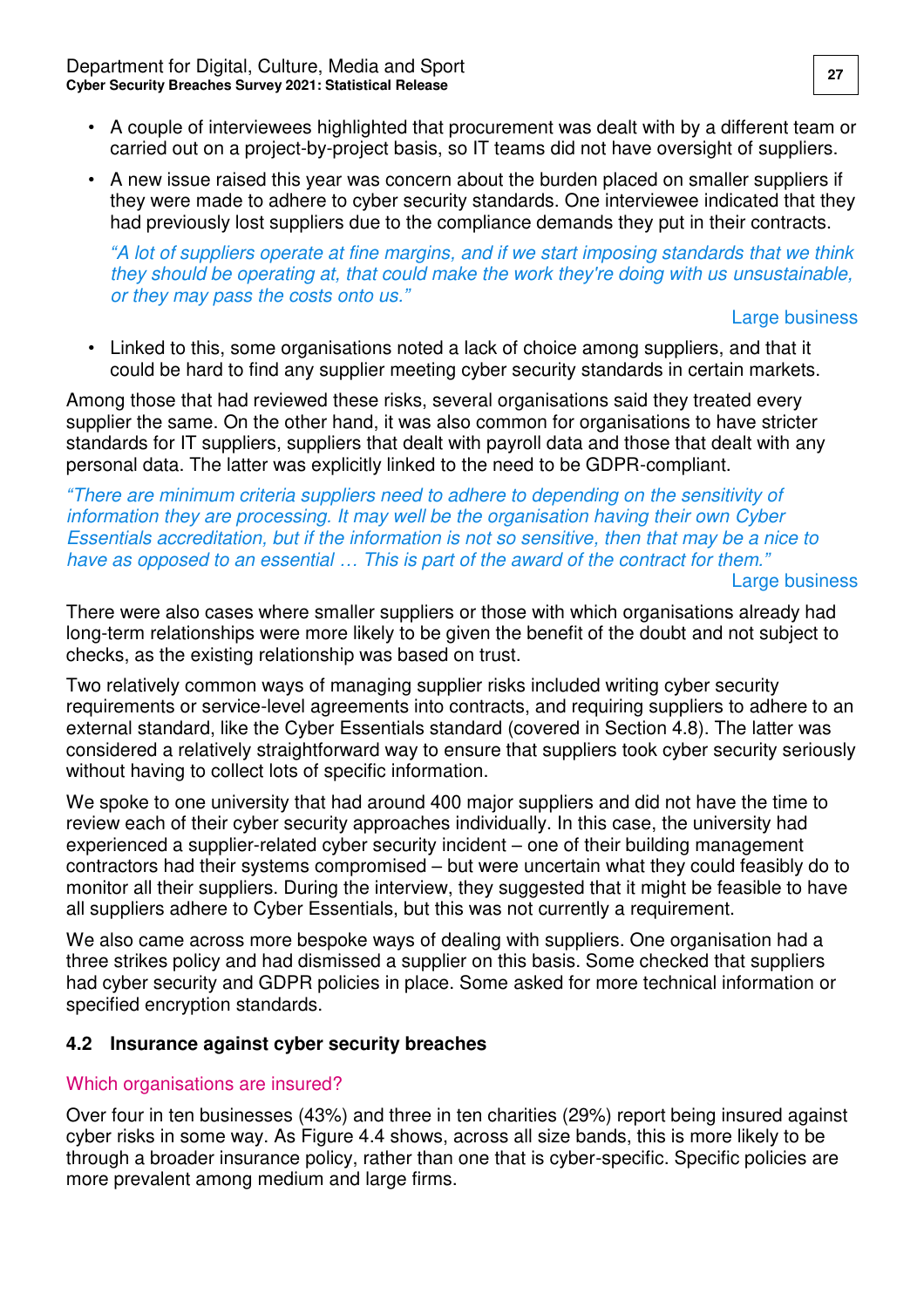The proportion of businesses with insurance has increased by 11 percentage points since last year (when this version of the question was first asked). This is mainly due to a greater proportion of micro and small firms now reporting that they have cyber insurance as part of wider policy. The proportion for charities is in line with last year.

It is worth noting the high level of uncertainty remains at this question. Among those responsible for cyber security in the private sector, one-fifth (18%) do not know if their employer has any form of cyber security insurance. In charities, this increases to one-quarter (25%).

![](_page_29_Figure_3.jpeg)

![](_page_29_Figure_4.jpeg)

Bases: 1,419 UK businesses; 741 micro firms; 265 small firms; 210 medium firms; 203 large firms; 487 charities

As might be expected, insurance cover is more prevalent in the finance and insurance sector itself. Six in ten finance and insurance firms have some sort of coverage against cyber security breaches (60%, vs. 43% overall). Even here, this is not a specific cyber security insurance policy in most cases (only 18% of these firms have a specific policy). Other sectors where over half reported some form of cyber insurance were:

- information and communications (57%)
- health, social care and social work (53%)
- professional, scientific and technical firms (53%).

Higher-income charities (with £500,000 or more) are more likely than others to have cyber security cover (56%), either as part of a generally insurance policy (42% vs. 25% overall) or in specific policy (13% vs. 4% overall). This becomes a much clearer majority among the very high-income charities (68% among those with £5 million or more).

#### Making an insurance claim

Of those have some form of cyber insurance, a very small proportion of businesses and charities report having made an insurance claim to date (less than 1% in each case). Large businesses are more likely to have made a claim (7%), but this remains a small minority.

#### Qualitative insights around cyber security insurance

In the qualitative research, the organisations that had taken out some form of cyber insurance had done so for a range of reasons. One common thread among larger organisations was that a significant cyber security breach could be an existential threat – it could shut down an organisation that did not have enough money in the bank to fund a recovery, or the specialist skills to deal with incident response and potential reputational damage. As such, the access to post-breach services was a particularly important aspect of cyber insurance policies, with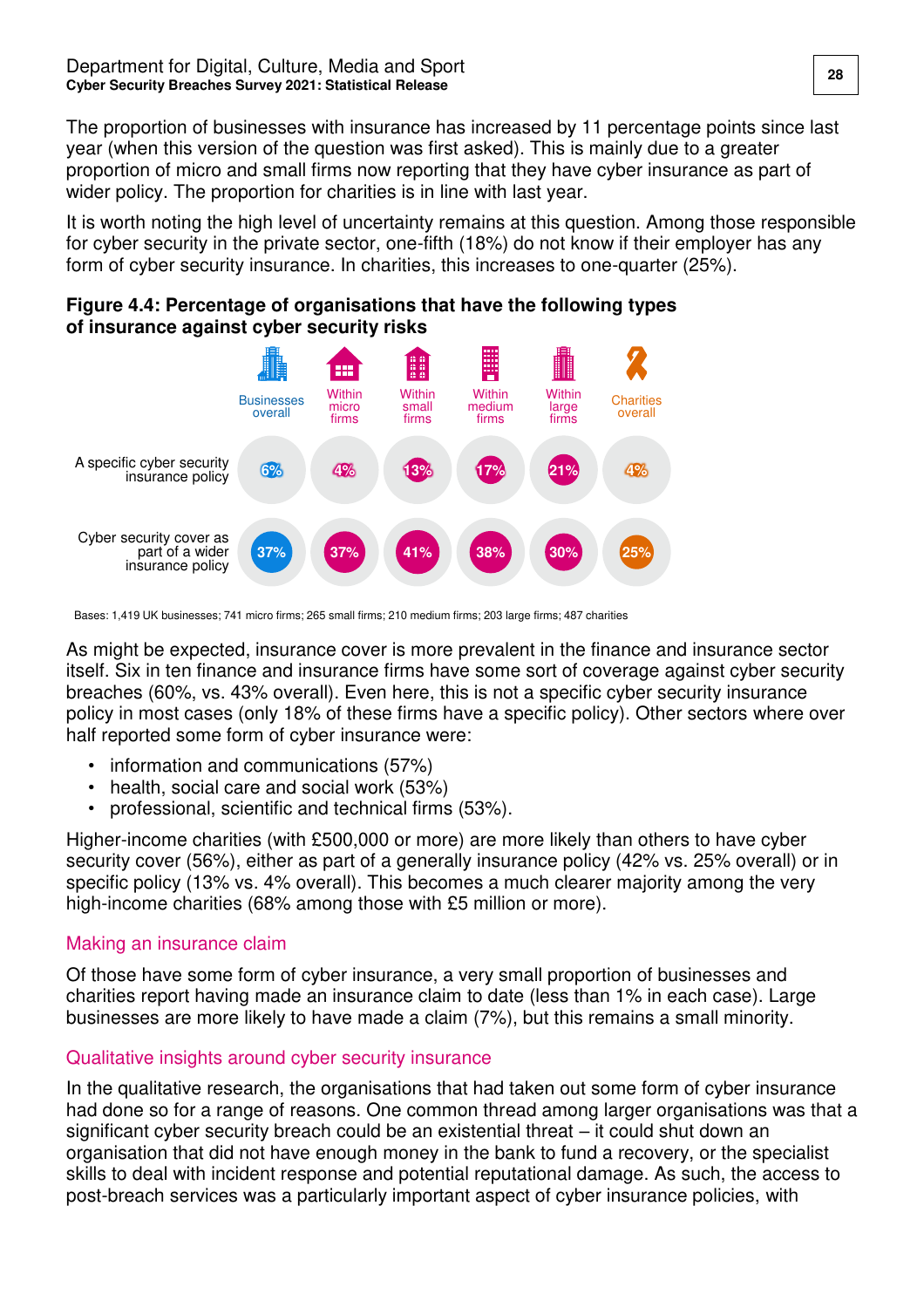#### Department for Digital, Culture, Media and Sport **29 1998 1998 1998 1998 1998 1999 Cyber Security Breaches Survey 2021: Statistical Release**

interviewees mentioning things like access to a helpdesk to deal with ransomware attacks, forensic analysis experts and communications support.

This also guided organisations' approaches to making a claim. Various organisations said they would always expect to make a claim for any breaches that they could not resolve within their own means. One charity also said they would alert their insurer to any breaches covered under the policy, and would still enquire about any post-breach services they could access under alternative arrangements, even if they did not intend to make a claim.

One large recruitment business also mentioned that they wanted to be covered financially for any fines that might be levied for personal data breaches. They also said that having some form of cyber insurance was increasingly a client requirement in contracts.

*"*We thought it was important to have insurance, because of the essential scope of the fines we were at risk of, if we were found to have lost data *…* The I*nformation Commissioner's Office* could fine up to four per cent of turnover and we wanted to cover that.*"*

#### Large business

It was typical for organisations to have to lay out their cyber security approaches and standards when applying for cyber insurance. Generally, the organisations we interviewed already met these minimum requirements. Nevertheless, in one instance, this had led a small business to raise their standards to qualify for the insurance. This involved them establishing a secure area on their website, buying their own domain and having their own email server.

One higher education institution mentioned that their insurance provider often gave them informal threat intelligence, for example by highlighting software that might have security issues based on claims made by their other cyber insurance clients. They speculated that this type of threat intelligence could, if scaled up and made a formal part of the insurance package, become a major incentive for large organisations to purchase cyber insurance in the future.

#### <span id="page-30-0"></span>**4.3 Technical cyber security controls**

Each year, the survey has asked whether organisations have a range of technical rules and controls in place to help minimise the risk of cyber security breaches. The full list is shown in Figure 4.5. Many of these are basic good practice controls taken from government guidance such as the [10 Steps to Cyber Security](https://www.ncsc.gov.uk/collection/10-steps-to-cyber-security/the-10-steps) or the requirements of [Cyber Essentials.](https://www.ncsc.gov.uk/cyberessentials/advice) Towards the end of this chapter, we map survey responses to these schemes to estimate how many organisations are operating in line with the guidance.

As Figure 4.5 indicates, a clear majority of businesses and charities have a range of basic rules and controls in place, covering aspects such as malware protection, password policies, network firewalls and restricted IT admin rights. By contrast, rules around personal data storage and transfer, and attempts to monitor user activity, are far less common. Businesses remain more likely than charities to have many of the full list of technical controls in place.

Backing up of data is also extremely common among businesses – nine in ten (88%) have backups either on cloud servers or elsewhere – but this is again less common for charities (68%). This specific result has also fallen for charities since 2020 (when it was 77%).

This year's survey covered three new areas for the first time:

• Six in ten businesses (58%) have an agreed process for staff around phishing attacks, but only four in ten charities (43%) do. This is more common among medium (88%) and large (85%) businesses, high-income charities (76% of those with £500,000 or more) and businesses in the finance and insurance (83%), and health, social care and social work (71%) sectors.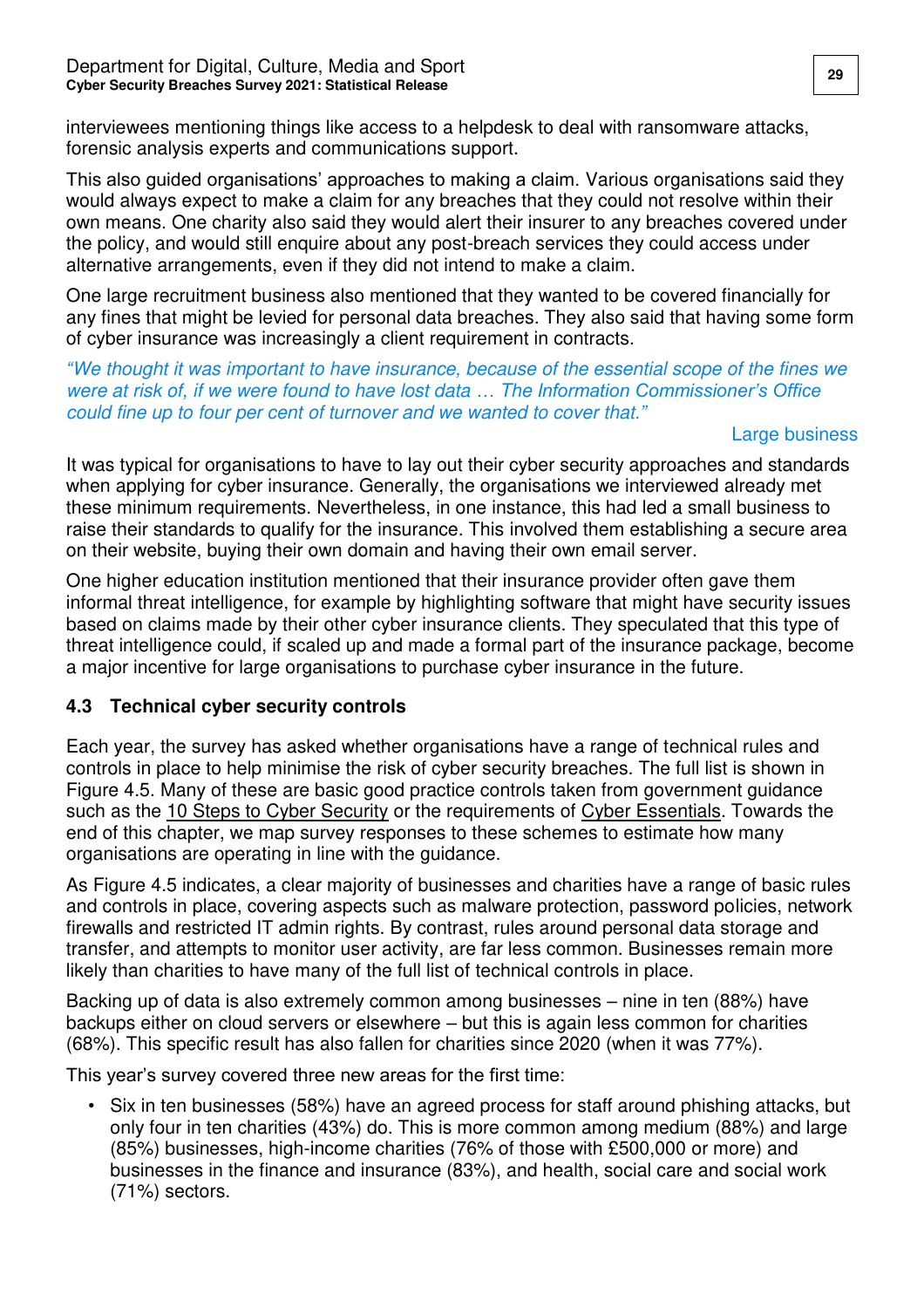- Just over four in ten businesses (43%) and around a quarter of charities (27%) report having a policy to apply software updates within 14 days, which is noted as an appropriate timeframe for patching in the [10 Steps guidance on secure configurations.](https://www.ncsc.gov.uk/collection/10-steps-to-cyber-security/the-10-steps/secure-configuration)
- The use of Virtual Private Networks (VPNs) is relatively uncommon across both businesses (34%) and charities (20%), although this might be expected to rise over time as organisations become more accustomed to remote working. This is more common among larger organisations (74% of medium businesses and 83% of large businesses) and charities with very high incomes (72% of those with £5 million or more).

#### **Figure 4.5: Percentage of organisations that have the following rules or controls in place**

#### **Businesses** Charities

A policy to apply software security updates within 14 days Firewalls that cover the entire IT network, as well as individual devices Up-to-date malware protection Restricting IT admin and access rights to specific users Only allowing access via companyowned devices Security controls on company-owned devices (e.g. laptops) Separate Wi-Fi networks for staff and visitors Monitoring of user activity Rules for storing and moving personal data securely Backing up data securely via other means Backing up data securely via a cloud service A password policy that ensures that users set strong passwords An agreed process for staff to follow with fraudulent emails or websites\* A virtual private network, or VPN, for staff connecting remotely\*

![](_page_31_Figure_6.jpeg)

Bases: 1,419 UK businesses, 487 charities \*New codes added for 2021

Businesses in three sectors stand out as being among the least likely to have many of these rules or controls in place:

- the food and hospitality sector
- the construction sector
- entertainment, services and membership organisations.

The first two of these are also less likely to have senior management teams who consider cyber security as a priority (as discussed in Chapter 3). As an illustration, food and hospitality firms are less likely than others to report having up-to-date malware protection (71%, vs. 83% overall) or network firewalls in place (66%, vs. 78% overall). Construction firms are less likely to have restricted IT access (61%, vs. 75% overall) or to have an agreed process around phishing attacks (39%, vs. 58% overall). Businesses in the entertainment, services and membership sector are also less likely to have updated malware protection (73%) or network firewalls (61%).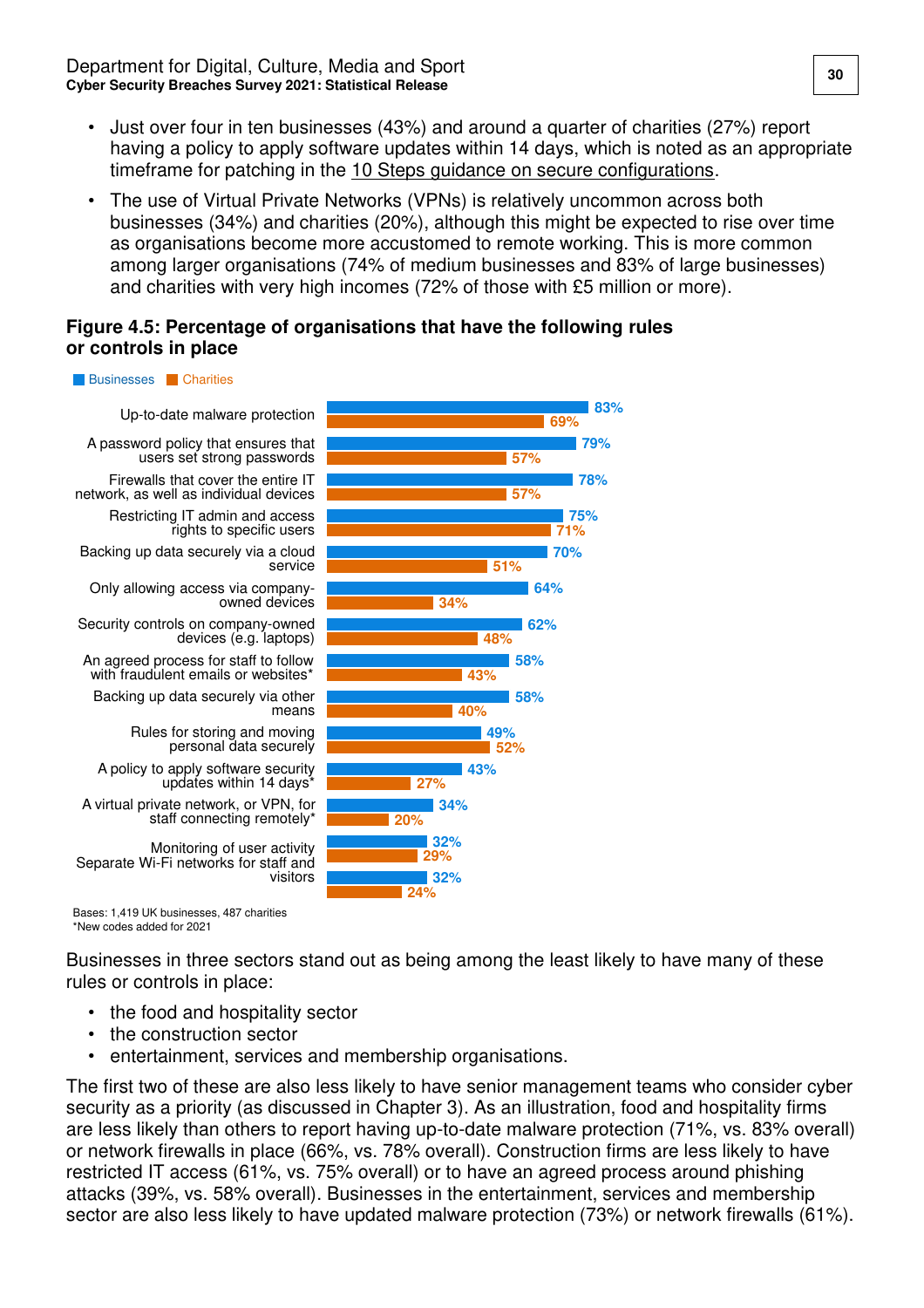#### Trend over time

Where it is possible to track changes over time in previous years (i.e. where the response wording has stayed the same), this year has seen drops in various areas for both businesses and charities. Each of the following are less prevalent than in the 2020 survey:

- up-to-date malware protection (down 5 percentage points for businesses and 9 points for charities)
- network firewalls (down 5 points for businesses and 15 points for charities)
- restricting IT access (down 5 points for businesses and 11 points for charities)
- only allowing access via the organisation's devices (down 5 points for businesses and 8 points for charities)
- rules around personal data storage and transfer (down 8 points for businesses and 14 points for charities)
- user monitoring (down 6 points for businesses and 9 points for charities).

These changes are in contrast to the relative stability of these scores for businesses in previous years of the survey, and the steady improvements seen among charities in many areas. The qualitative research suggests that they are linked to the upheaval caused by the COVID-19 pandemic. As more organisations have pivoted to allow home working, the feedback from the qualitative strand suggests that this has made it harder for organisations to centrally implement and manage technical controls covering all their users.

Where the proportions have fallen for each of these technical controls, these falls have most typically been among micro businesses and low-income charities. However, when it comes to user monitoring and the rules around personal data, the pattern of the data suggests that these particular rules and controls have become less common across the board.

#### <span id="page-32-0"></span>**4.4 Staff training and awareness raising**

This survey does not explore cyber security skills and training in detail, given that there is another annual DCMS study dealing with this topic – the UK cyber security labour market series – the latest of which was [published in 2021.](https://www.gov.uk/government/publications/cyber-security-skills-in-the-uk-labour-market-2021) Nevertheless, this year, we have recorded the proportion of organisations that have undertaken training or awareness raising activities around cyber security in the past year, as this is an important aspect of the [10 Steps guidance.](https://www.ncsc.gov.uk/collection/10-steps-to-cyber-security/the-10-steps/user-education-and-awareness)

Our results (Figure 4.6) are very closely matched to the DCMS labour market study, although we record slightly higher proportions offering staff training in this area (it was 10% of businesses and 12% of charities doing so in the labour market study).

Both the labour market study and this Cyber Security Breaches Survey find this sort of training to be more commonplace in larger organisations. Among charities, high-income charities as a whole are more closely matched with medium businesses – around a third (35% of those with £500,000 or more) offer training.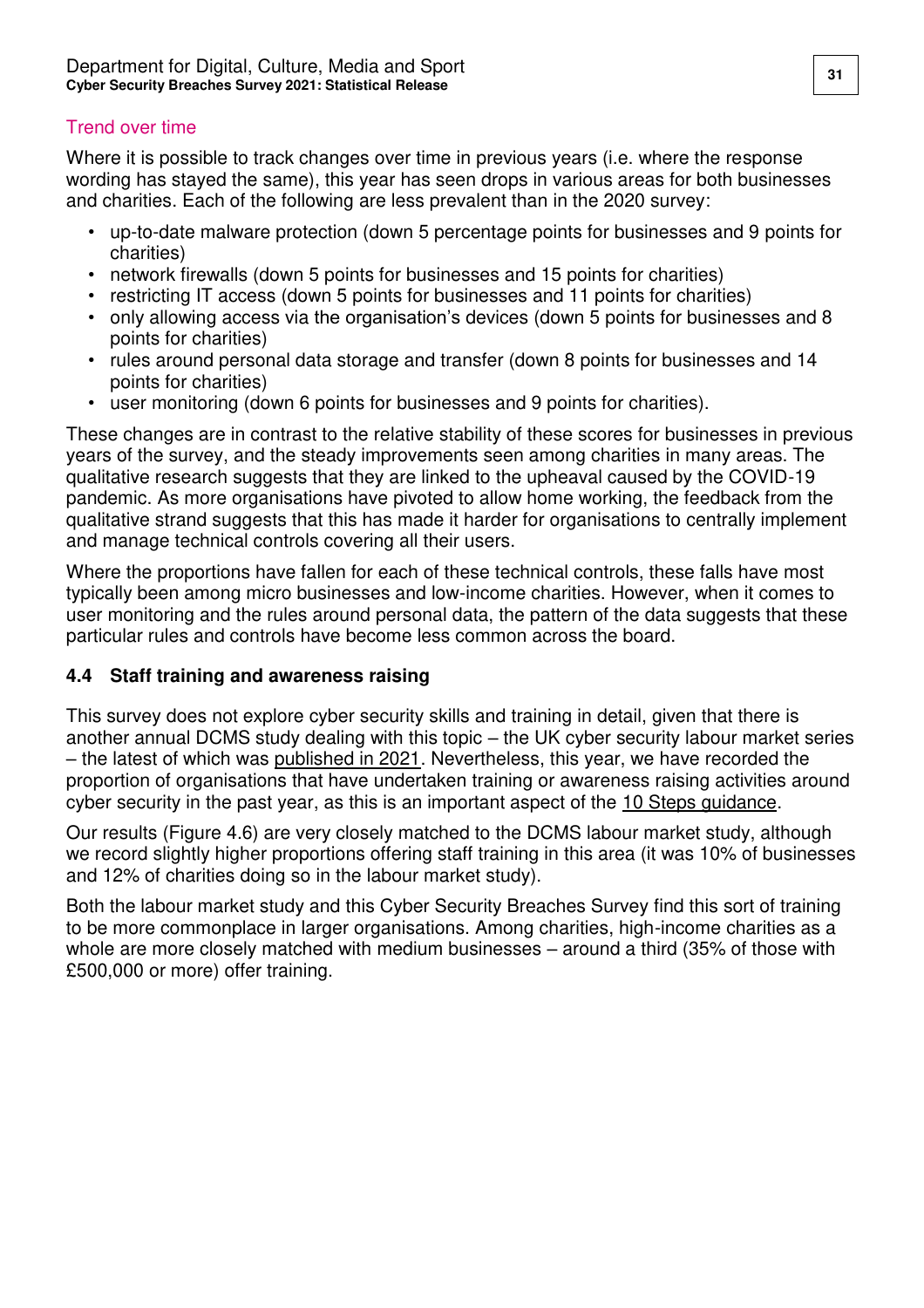#### **Figure 4.6: Percentage of organisations that have had training or awareness raising sessions on cyber security in the last 12 months**

![](_page_33_Figure_2.jpeg)

© Bases: 1,419 UK businesses; 741 micro firms; 265 small firms; 210 medium firms; 203 large firms; 94 finance and insurance firms; 95 information and communications firms; 487 charities

Finance and insurance businesses, and information and communications businesses are most likely to offer such training to staff. The sectors where training is very uncommon include entertainment, service and membership organisations (4%), construction (5%), utilities and production (6%) and retail and wholesale (9%). These are sectors where it is perhaps less commonplace for staff in manual occupations to use company devices (e.g. laptops), but this question indicates that the overwhelming majority of businesses in these sectors are not offering cyber security training to any of their staff.

#### <span id="page-33-0"></span>**4.5 Responsibility for cyber security**

For the first time this year, we recorded the job titles of the survey respondents, who were identified as being most responsible for cyber security within their organisations. This provides an insight as to the likely seniority and influence of these individuals.

However, we suggest caution when interpreting these results – they do not necessarily show the definitive proportion of organisations that have a Chief Information Officer (CIO) or Chief Information Security Officer (CISO), for example. In these organisations, we may have been directed to another senior individual with more day-to-day responsibility for cyber security, such as a senior IT colleague.

- In micro and small businesses, as might be expected, it is most likely to be the business owner (16%), Chief Executive (26%) or another director outside of IT (29%) that takes on this responsibility. Just one in ten of these businesses (10%) have someone specifically in an IT role taking on the cyber security function.
- In medium and large businesses, having this function within the IT department is more common. This is, broadly, equally split between senior IT roles such as IT Directors (21% mention this or an equivalent role) and non-senior IT roles (25%). In a third of cases (34%), someone else from the board of directors, such as the Chief Executive, Chief Finance Officer or Chief Operations Officer.
- The pattern of results, and differences by size, is relatively similar across charities. In a third of cases (33%), a trustee performs this function, although this drops to just four per cent among high-income charities (with £500,000 or more).

### <span id="page-33-1"></span>**4.6 Outsourcing of cyber security functions**

Around four in ten businesses (38%) and around three in ten charities (28%) have an external cyber security provider. As Figure 4.7 shows, outsourcing of cyber security tends to increase substantially among non-micro businesses. The same is true for high-income charities, with two-thirds (66% of those with £500,000 or more) saying they outsource.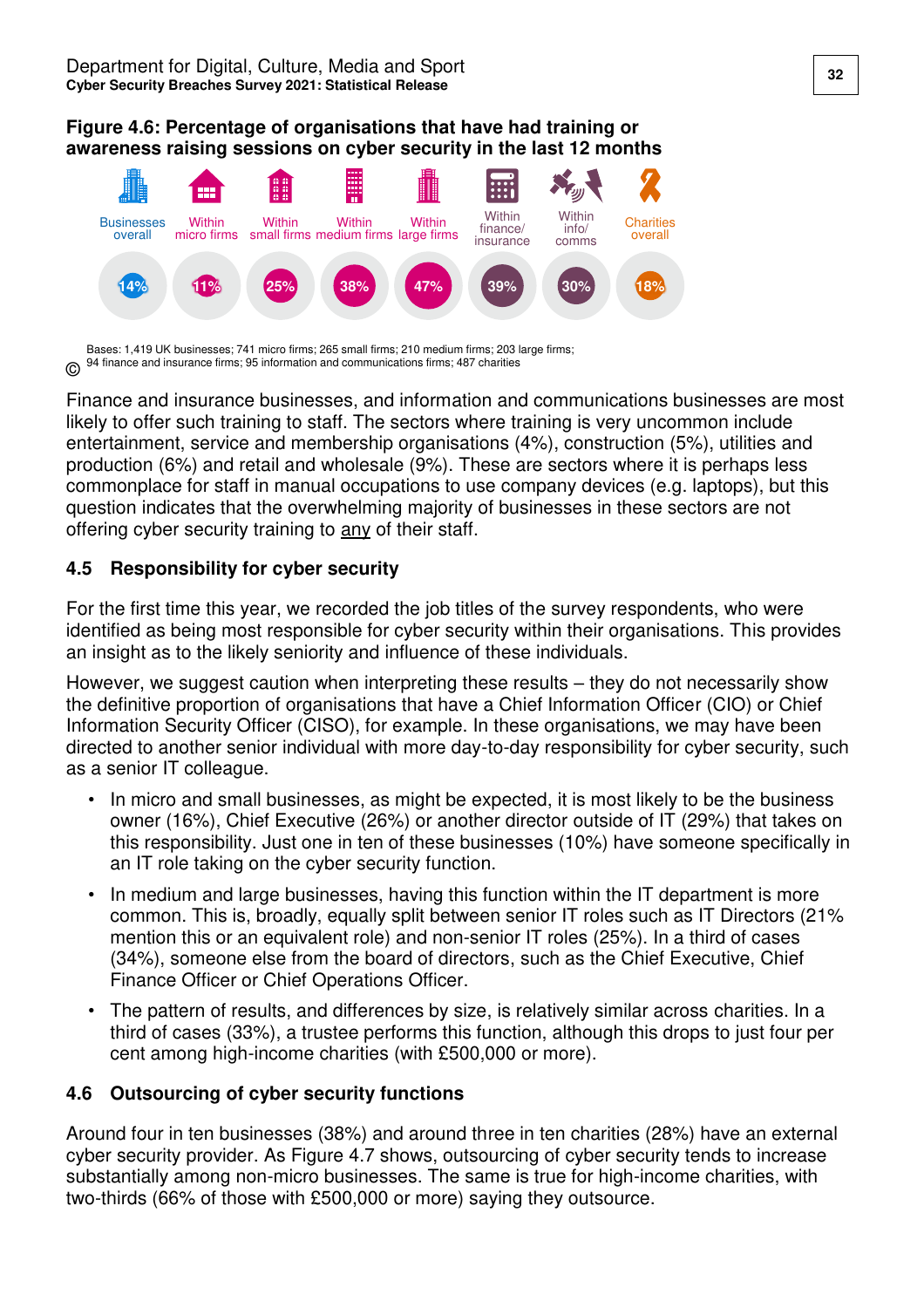In other words, it is micro businesses and low-income charities that are least likely to be getting any external support with their cyber security.

**Figure 4.7: Percentage of organisations that have an external cyber security provider** 

![](_page_34_Figure_3.jpeg)

Bases: 1,419 UK businesses; 741 micro firms; 265 small firms; 210 medium firms; 203 large firms; 94 finance and insurance firms; 487 charities

The overall proportions for businesses and charities are consistent with last year.

### <span id="page-34-0"></span>**4.7 Cyber security policies and other documentation**

#### Do organisations formally document their approaches?

The survey has for several years asked whether organisations have cyber security policies in place. From 2018 to 2020, this increased from 27 per cent to 38 per cent across businesses, with a similar increase for charities. However, this year, the result has reverted closer to the levels seen in 2019, for both businesses and charities, with the shifts primarily being among micro and small businesses, and low-income charities. The 2021 results are in Figure 4.8.

The closeness to the 2019 results may indicate that last year's results were outliers in the longterm trend. And for both businesses and charities, these results remain significantly higher than in 2018 (when 27% of businesses and 21% of charities reported that they had policies). However, the results could also suggest a weakening of overall governance approaches. This interpretation matches our qualitative evidence, which suggests that some organisations have overlooked proactive cyber security planning when focusing, in the short term, on other aspects of business continuity and flexibility during the COVID-19 pandemic. Our qualitative findings at the end of this chapter explore this in more depth.

In previous years, we have asked about the existence of business continuity plans, but this year's survey strengthens this question to specifically ask about plans that cover cyber security. This is particularly important in the context of COVID-19 and the need for businesses to react quickly to changes in work patterns. Around three in ten businesses and charities have such plans, as Figure 4.8 shows. Among medium and large businesses, around three in ten do not have these kinds of plans in place. A third (34%) of high-income charities also do not have a business continuity plan that explicitly covers cyber security.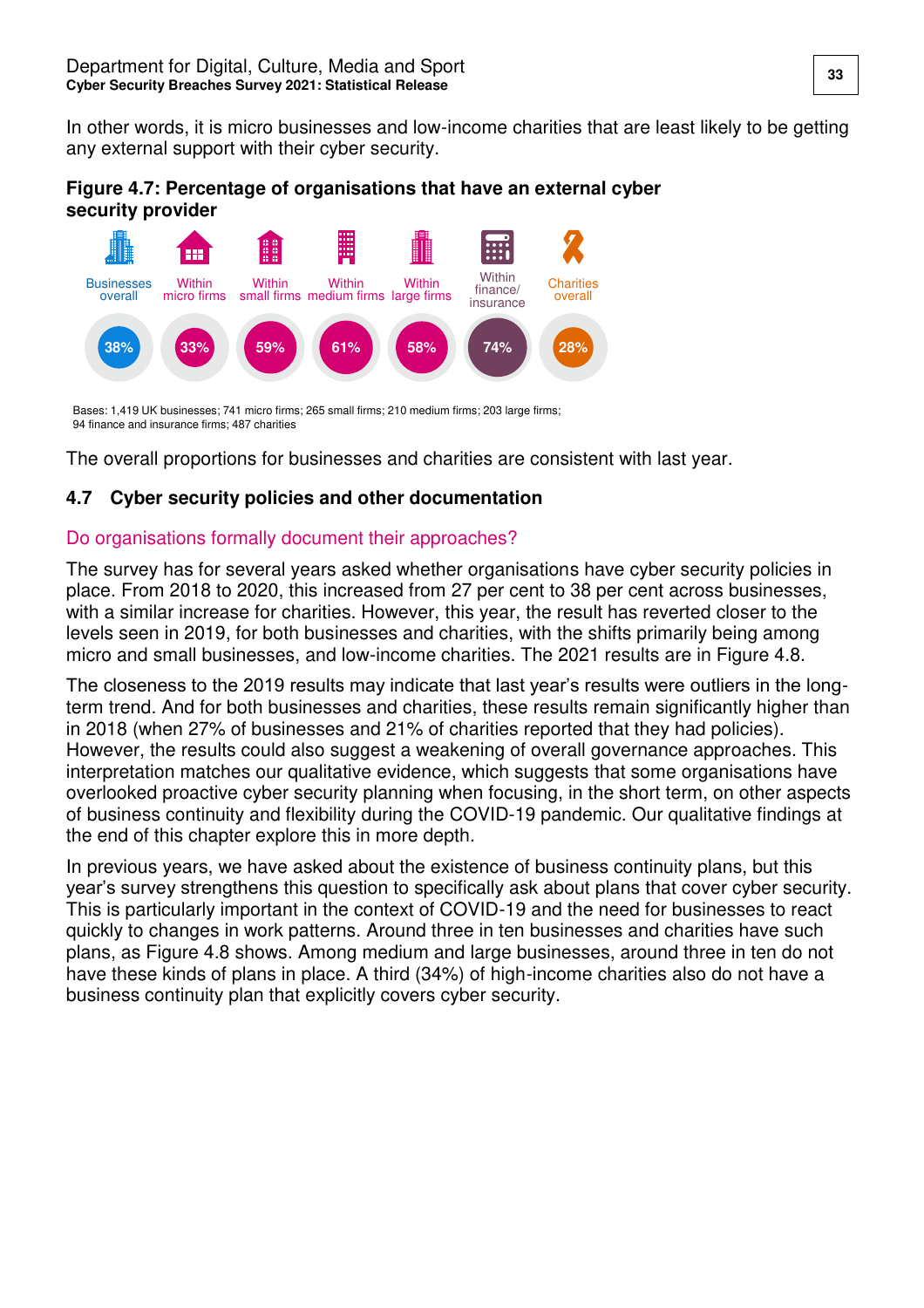#### **Figure 4.8: Percentage of organisations that have the following kinds of documentation**

![](_page_35_Figure_2.jpeg)

Bases: 1,419 UK businesses; 741 micro firms; 265 small firms; 210 medium firms; 203 large firms; 487 charities \*New code for 2021

The finance and insurance sector far outpaces other sectors in terms of this documentation. Three-quarters (76%) have business continuity plans covering cyber security risks, and seven in ten (69%) have cyber security policies. The next best sectors in each case are the information and communications sector (55% have business continuity plans of this kind) and the health, social care and social work sector (65% have policies).

#### When were policies last reviewed?

Of the 33 per cent of businesses and 36 per cent of charities that have cyber security policies in place, four in ten (42% and 40% respectively) reviewed these policies within the last six months (Figure 4.9).

For businesses, these findings are down from the previous (pre-pandemic) year, where 52 per cent had reviewed policies or documentation. This lends evidence to the idea that documentation has not been as much of a priority under the COVID-19 pandemic.

When looking at the proportions undertaking a review of policies at least *annually*, the picture is more in line with the previous survey, with a clear majority of both businesses (82%) and charities (76%) having done so.

#### **Figure 4.9: When organisations last created, updated or reviewed their cyber security policies or documentation**

![](_page_35_Figure_10.jpeg)

Bases: 696 businesses with cyber security policies; 245 charities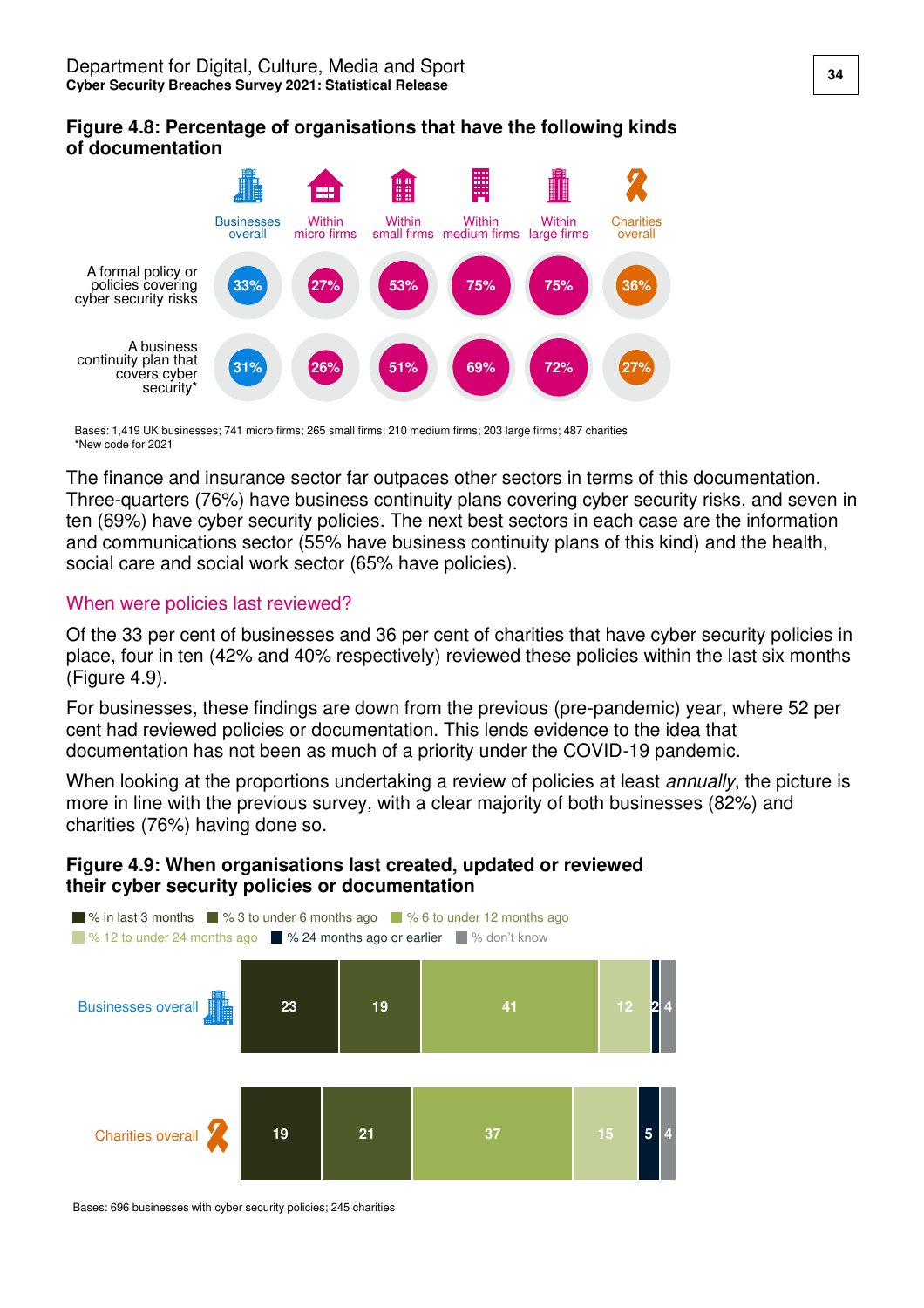#### What is covered in cyber security policies?

Where they have policies, organisations tend to cover various aspects of cyber security within them. The most common themes to be captured are data storage, appropriate use of IT and remote working (Figure 4.10).

This year, for the first time, we asked about network-connected (i.e. smart) devices and the use of Software as a Service (SaaS). The former tends to be covered in around six in ten cases (63% of businesses and 62% of charities), whereas the latter is much less common (36% and 39% respectively). Medium (56%) and large businesses (63%) are more likely to cover SaaS in their cyber security policies.

#### **Figure 4.10: Percentage of organisations that have each of the following features in their cyber security policies**

![](_page_36_Figure_5.jpeg)

Bases: 696 businesses with cyber security policies; 245 charities \*New codes for 2021

Remote working has become far more prevalent during the COVID-19 pandemic. However, the extent to which this aspect features in organisations' cyber security policies has not notably changed between the 2020 (pre-pandemic) and 2021 surveys. The proportions discussing the use of personal devices in policies has also not significantly changed since last year.

Cloud computing continues to be increasingly covered in cyber security policies – this was at 52 per cent in 2016, up to 60 per cent in 2020, and is to 64 per cent this year.

#### <span id="page-36-0"></span>**4.8 Cyber accreditations and government initiatives**

This section looks at both government and external cyber accreditations and initiatives. It looks at which organisations adhere to specific accreditations. It then combines some of the individual results covered earlier in this chapter, to provide estimates showing how many businesses and charities are fulfilling the range of requirements laid out in two government initiatives: [Cyber](https://www.ncsc.gov.uk/cyberessentials/overview)  [Essentials](https://www.ncsc.gov.uk/cyberessentials/overview) and the [10 Steps to Cyber Security.](https://www.ncsc.gov.uk/collection/10-steps-to-cyber-security)

### Cyber Essentials

The government-endorsed Cyber Essentials scheme enables organisations to be independently certified for having met a good-practice standard in cyber security. Specifically, it requires them to enact basic technical controls across five areas: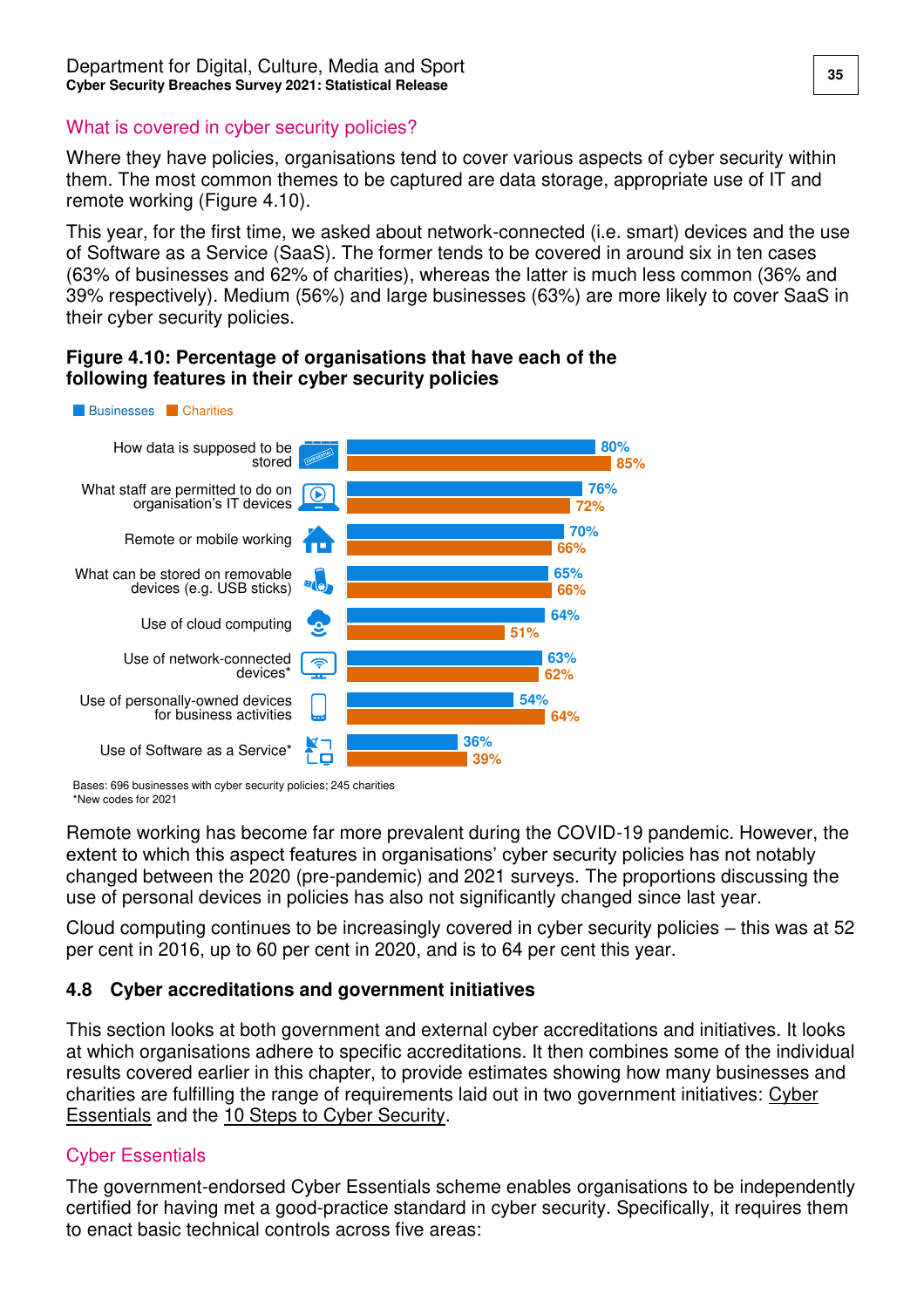Department for Digital, Culture, Media and Sport **36 1998 1998 1998 1998 1998 1998 1998 1998 1999 1999 1999 1999 1999 1999 1999 1999 1999 1999 1999 1999 1999 1999 1999 1999 Cyber Security Breaches Survey 2021: Statistical Release** 

- boundary firewalls and internet gateways
- secure configurations
- user access controls
- malware protection
- patch management (i.e. applying software updates).

Chapter 3 highlighted that there is an overall low awareness of Cyber Essentials among both the business (14%) and charity (10%) populations. Nevertheless, a higher proportion of organisations do have technical controls in these five areas.

Our survey maps the five areas to individual questions, covered earlier in this chapter (Figure 4.5). In total, 29 per cent of businesses and 20 per cent of charities report having technical controls in all five areas.<sup>6</sup> As might be expected, this is considerably higher for medium businesses (54%) and large businesses (60%). The charities with very high incomes are closest to large businesses (62% of those with incomes of £5 million or more have all these controls).

These figures are not comparable to previous years, given the significant wording changes at the patch management question. However, as discussed in Section 4.3, fewer organisations this year are applying technical controls around network firewalls, user access controls and malware protection, so more of them may be overlooking the basic Cyber Essentials areas.

In a separate question, we also asked organisations for the first time this year if they recognise adhering to either the Cyber Essentials or Cyber Essentials Plus standards. Both ask organisations to implement cyber security measures in the same areas, but the latter includes an external technical assessment. Only a small minority of businesses (4%) and charities (4%) report adhering to Cyber Essentials and just one per cent in each case say they have the Cyber Essentials Plus standard. Among large businesses, this rises to 29 per cent for Cyber Essentials and nine per cent for Cyber Essentials Plus.

This highlights that, across organisations of all sizes, there are many organisations that may have a relatively straightforward path towards Cyber Essentials certification, but have not pursued this yet. The qualitative findings at the end of this section highlight the numerous benefits that organisations see in this scheme, both in terms of providing reassurance to board members and customers, and spurring organisations to maintain cyber security standards.

#### Other accreditations

 $\overline{a}$ 

For the first time this year, we also asked organisations if they adhere to any of the following standards or accreditations:

- ISO 27001 an international standard for an Information Security Management System
- The Payment Card Industry Data Security Standard (PCI DSS)
- Any National Institute of Standards and Technology (NIST) standards

Of these, the PCI DSS standard is the most widespread, with three in ten businesses (28%) adhering to this, rising to four in ten large businesses (42%). A quarter of large businesses (24%) adhere to ISO 27001. However, outside the large business population, it is very uncommon for organisations to adhere to any external standards – even charities with very high incomes tend to be behind large businesses in this regard (e.g. just 16% adhere to ISO 27001). The full list is in Figure 4.11.

<sup>&</sup>lt;sup>6</sup>This is the percentage of businesses and charities that say they have all the following rules or controls: having network firewalls, security controls on company-owned devices, restricting IT admin and access rights to specific users, up-to-date malware protection, and a policy to apply software updates within 14 days.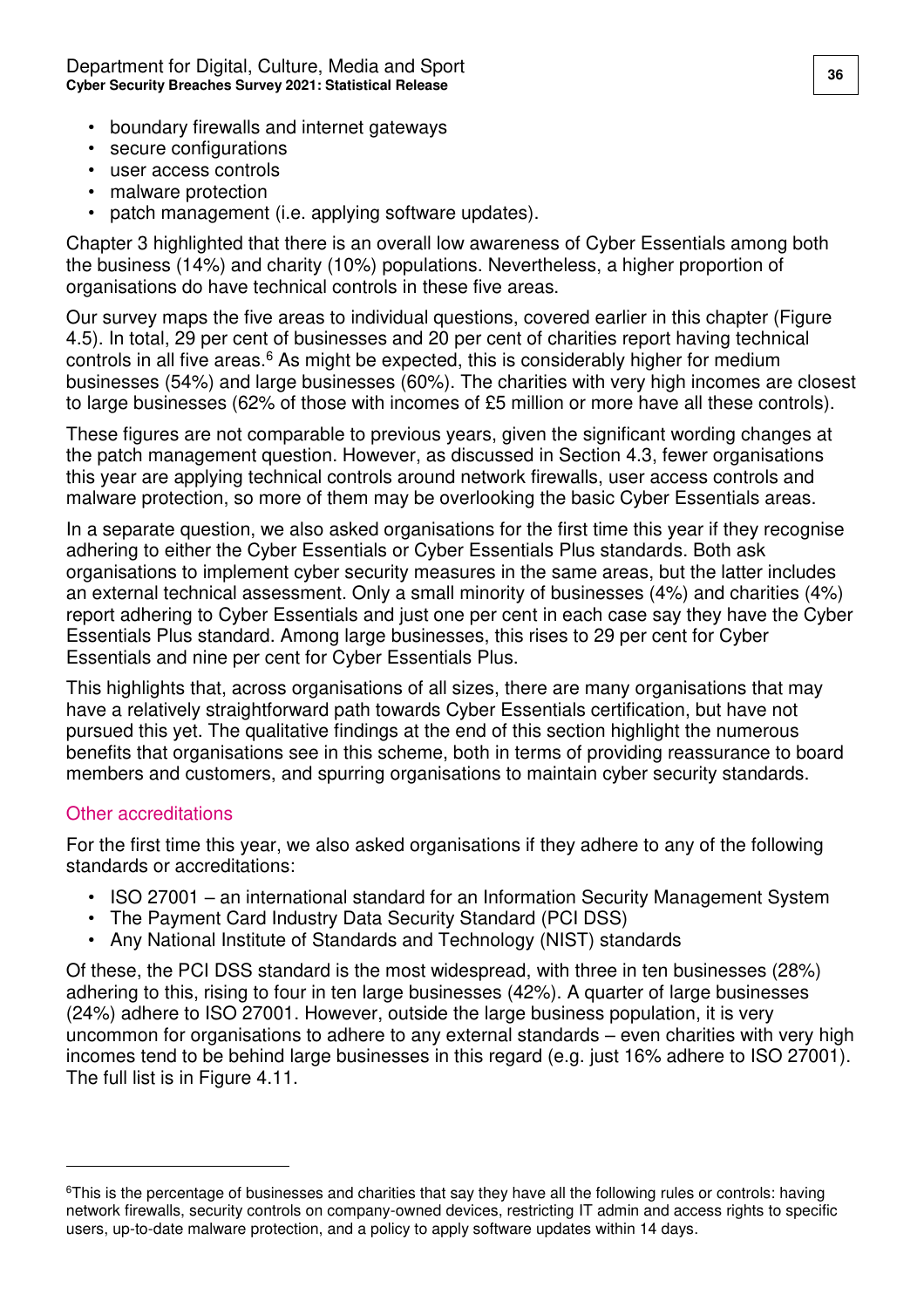#### **Figure 4.11: Percentage of organisations adhering to various cyber security standards or accreditations**

![](_page_38_Figure_2.jpeg)

Bases: 1,419 UK businesses; 487 charities

There are some notable differences across different sectors:

- Food and hospitality businesses (54%) and retail and wholesale businesses (50%) are more likely than average (28%) to adhere to PCI DSS, reflecting the higher propensity to take online payments in these sectors (as noted in Chapter 2).
- Health, social care and social work businesses (19%), and finance and insurance businesses (16%) are more likely than average (7%) to adhere to ISO 27001.
- Finance and insurance businesses are also more likely to say they adhere to any NIST standards (10%, vs. 5% overall).

#### 10 Steps to Cyber Security

The government's 10 Steps to Cyber Security guidance sets out a comprehensive risk management regime that both businesses and charities can follow to improve their cyber security standards. It is not, however, an expectation that organisations fully apply all the 10 Steps – this will depend on each organisation's ways of working.

These steps have been mapped to several specific questions in the survey (in Table 4.1), bringing together findings that have been individually covered across the rest of this chapter. This is not a perfect mapping – many of the steps are overlapping and require organisations to undertake action in the same areas – but it gives an indication of whether organisations have taken relevant actions on each step.

As previously noted, there have been reductions this year in the proportion of organisations implementing various risk management measures and technical controls.

#### **Table 4.1: Percentage of organisations undertaking action in each of the 10 Steps areas**

| Step description $-$ and how derived from the survey                                                                           | <b>Businesses</b>           | <b>Charities</b> |
|--------------------------------------------------------------------------------------------------------------------------------|-----------------------------|------------------|
| Information risk management regime – have formal cyber<br>security policies and the board are kept updated on actions<br>taken | $30\%$ (vs.<br>35% in 2020) | 33%              |
| Secure configuration – organisation has a policy to apply<br>software updates within 14 days (definition changed in<br>2021)   | 43%                         | 27%              |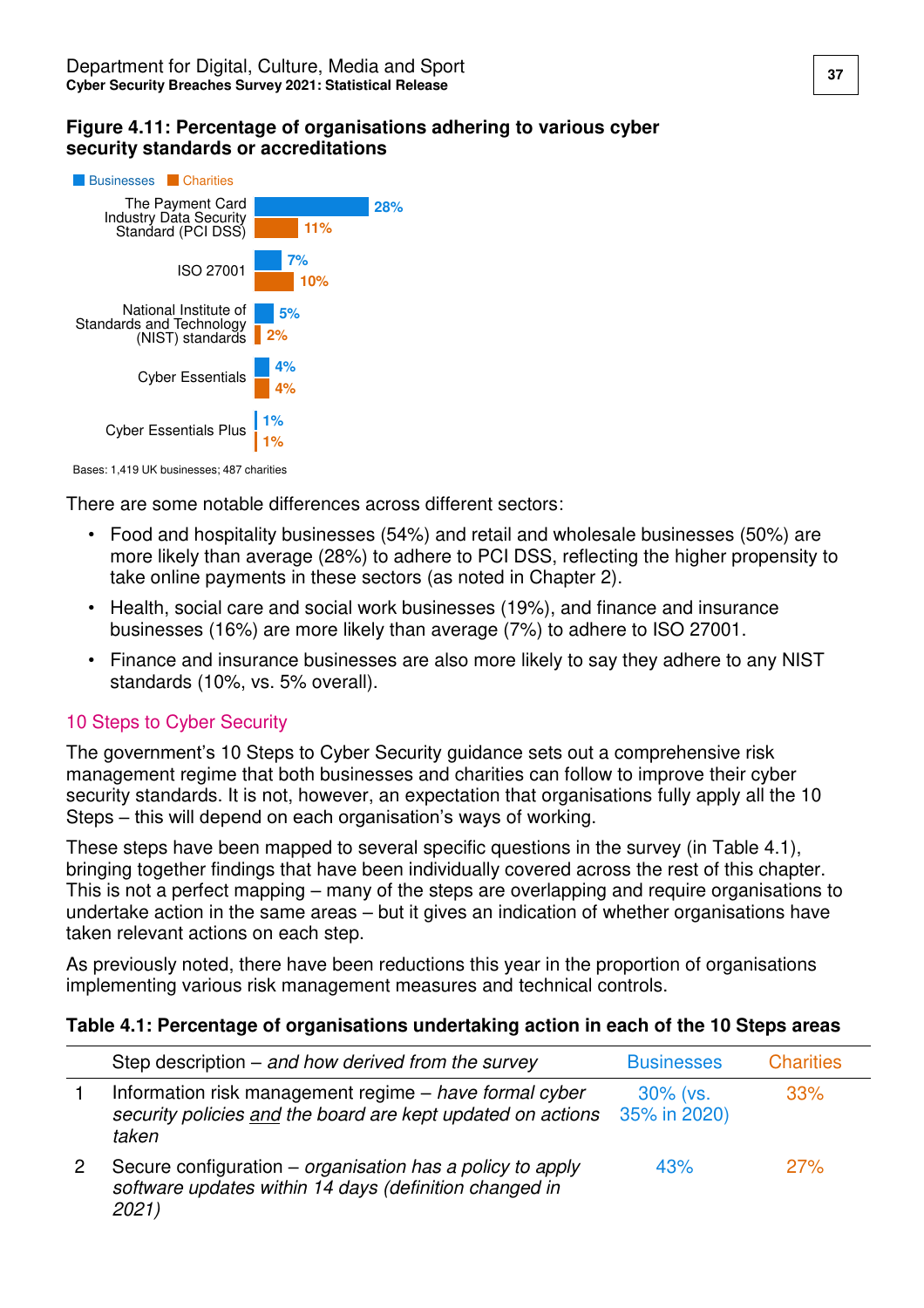|    | Step description $-$ and how derived from the survey                                                                                                                                                             | <b>Businesses</b>        | <b>Charities</b>            |
|----|------------------------------------------------------------------------------------------------------------------------------------------------------------------------------------------------------------------|--------------------------|-----------------------------|
| 3  | Network security – network firewalls                                                                                                                                                                             | 78% (vs.<br>83% in 2020) | $57\%$ (vs.<br>72% in 2020) |
| 4  | Managing user privileges – restricting IT admin and access<br>rights to specific users                                                                                                                           | 75% (vs.<br>80% in 2020) | $71\%$ (vs.<br>82% in 2020) |
| 5  | User education and awareness – have formal policy<br>covering what staff are permitted to do on the<br>organisation's IT devices and carry out cyber security<br>training for staff (definition changed in 2021) | 9%                       | 11%                         |
| 6  | Incident management                                                                                                                                                                                              | 64%                      | 59% (vs.<br>73% in 2020)    |
| 7  | Malware protection $-$ up-to-date malware protection                                                                                                                                                             | 83% (vs.<br>88% in 2020) | 69% (vs.<br>78% in 2020)    |
| 8  | Monitoring – monitoring user activity or using security<br>monitoring tools                                                                                                                                      | 49% (vs.<br>57% in 2020) | 42%                         |
| 9  | Removable media controls – have formal policy covering<br>what can be stored on removable devices                                                                                                                | 21%                      | 24%                         |
| 10 | Home and mobile working – have formal policy covering<br>remote or mobile working                                                                                                                                | 23%                      | 24%                         |

Half of businesses (50%) and under half of charities (45%) have taken action on five or more of the 10 Steps as Figure 4.14 shows. Fewer than one in ten businesses and charities (4% in each case) have undertaken action on all 10 Steps. Large businesses are the most likely to have implemented all 10 Steps (25%). The scores in this year's report are lower, but this is primarily because of the more stringent definition for Step 5, which now includes staff training (which is relatively uncommon and especially rare in smaller organisations).

#### **Figure 4.12: Percentage of organisations that have undertaken action in half or all the 10 Steps guidance areas**

![](_page_39_Figure_4.jpeg)

Bases: 1,419 UK businesses; 741 micro firms; 265 small firms; 210 medium firms; 203 large firms; 487 charities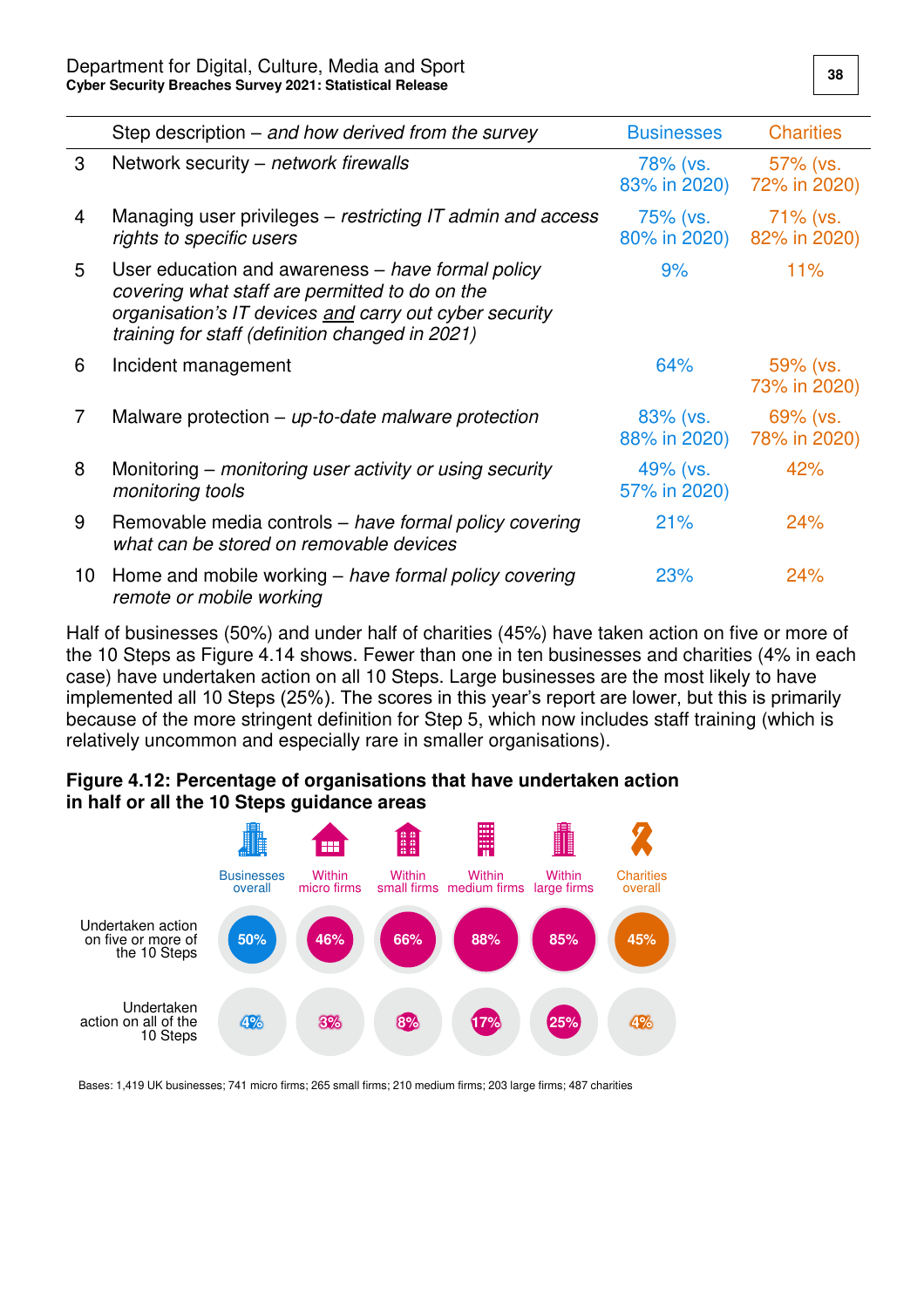#### Qualitative insights on cyber security accreditations

The qualitative research highlighted the various motivations that organisations have for seeking external cyber security accreditations:

• For some organisations, it was mainly about reassuring themselves internally that they were following best practice. This was also considered a relatively straightforward way of reassuring management boards without having to provide technical details.

#### *"*Knowing we are PCI compliant and pass assessments *–* it adds a layer of internal trust in what we're doing as a technical department*."*

#### Medium business

- In other cases, the main motivation was to increase trust among clients and provide them with quality assurance. Accreditations were felt to be an external signal that organisations took cyber security seriously and could also signal that they are industry leaders.
- There were cases where it was helpful or even essential for contractual purposes to have accreditations. Some clients, for example, public sector clients, insisted on contractors having Cyber Essentials. One medium construction business had the Cyber Essentials Plus accreditation and was looking to acquire ISO 27001, because it would cut down the administrative and technical data that they had to provide in tenders with Housing Associations. This was expected to save time and money when bidding for new work.
- In the specific case of PCI DSS, one interviewee noted that they received a lower card transaction fee if they complied with the standard. Therefore, it made financial sense to become accredited. On the flipside, this accreditation was viewed as less cyber-specific – some organisations did not feel it led to any changes in their approach to cyber security.

Across interviews, there was a general sense that ISO 27001 was an especially comprehensive accreditation, since it involved being audited. On the other hand, some felt that this was less appropriate for smaller organisations, because it was too onerous or restrictive. Cyber Essentials was seen more as being about getting the basics right.

Having cyber security accreditations like these was considered to have various impacts. One higher education institution said that they had carried out penetration testing as part of the process to become Cyber Essentials-accredited. This had revealed vulnerabilities with their server and website which were then patched. A couple of organisations noted that accreditations can help raise standards across the organisation, in different teams and departments, as there needs to be evidence that everyone is complying.

Another university noted that there was a ratchet effect – once organisations have the standard, they are unlikely to want to lose it, meaning they work to maintain it.

### <span id="page-40-0"></span>**4.9 Dealing with COVID-19**

As a reminder, the survey findings covered across this chapter suggest that many organisations are not necessarily set up in the most secure manner for home working, which has increased drastically since the start of the COVID-19 pandemic.

- A third of businesses (34%) and a fifth of charities (20%) have a VPN. This is higher among medium businesses (74%) and large businesses (83%). High-income charities are behind the larger business population (56% of those with £500,000 or more have one).
- A third of businesses (32%) and three in ten charities (29%) monitor user activity on their networks. This rises for medium businesses (68%) and large businesses (72%). Again, high-income charities are behind the larger business population in this regard (56%).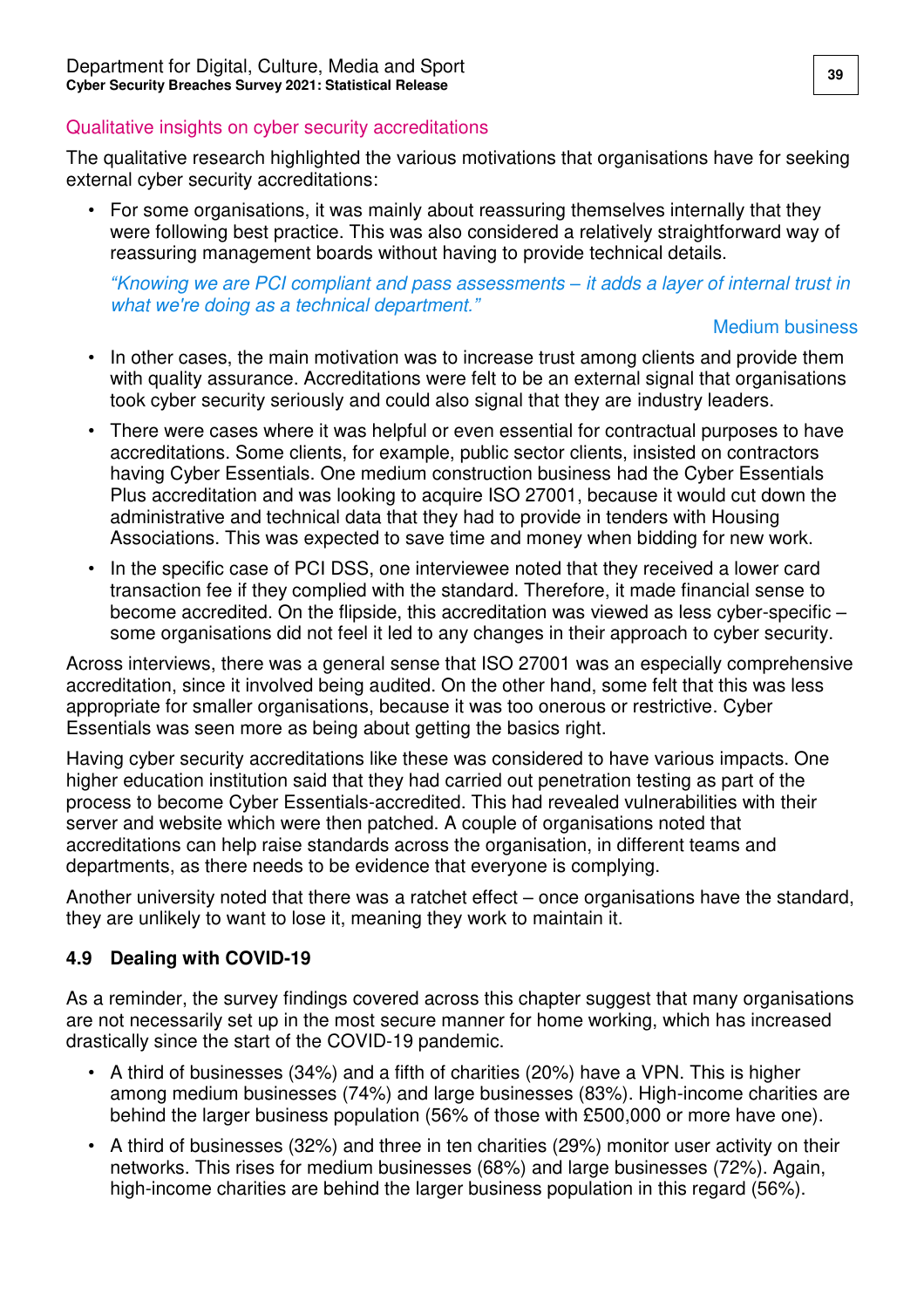- Three in ten businesses (31%) and slightly fewer charities (27%) have a business continuity plan that covers cyber security. This is much more prevalent among medium firms (69%), large firms (72%) and high-income charities (66%).
- A quarter of businesses and charities (23% of each) have cyber security policies that cover home working. This rises among medium businesses (62%), large businesses (72%) and high-income charities (60%).
- A fifth of businesses (18%) and a quarter of charities (23%) have such policies that cover the use of personal devices for work. Just half of medium businesses (53%), two-thirds of large businesses (66%) and half of high-income charities (48%) have these.

The qualitative interviews also explored how the pandemic affected organisations' approaches to cyber security. Across the board, it had led to significant changes in ways of working. This included home working, video conferencing, moves from paper to digital filing and record keeping, and in some cases increased use of social media, for example for marketing or recruitment. This required swift changes in digital infrastructure, such as issuing laptops or tablets to staff, setting up VPNs or expanding existing VPN capacity, using cloud servers and approving new software (e.g. home learning software for education institutions).

Alongside these changes, many organisations adopted new security solutions, including cloud security and multi-factor authentication, or new rules requiring VPN connections to access files. Some changes, particularly around moves to the cloud and multi-factor authentication, had been planned ahead of the pandemic, but were greatly accelerated as a result of it.

The driving force behind all these changes was typically business continuity – allowing staff to keep working – rather than cyber security. Nevertheless, in some organisations, senior managers' singular focus on service continuity at the start of the first UK lockdown had allowed cyber leads to secure increased investment in IT and cyber security.

Some organisations adopted new policies or updated existing ones to cover the use of video conferencing, or how to store data when working remotely. However, the survey shows that this updating of documentation is not as common as in previous years (see Section 4.7).

Moreover, some organisations, typically smaller ones, said they had not felt it necessary to make any changes to cyber security in response to the pandemic, because they did not see any increased risk. Across the organisations that had access to external IT support, it was often the case that they relied on this support to guide them on any changes needed. In one example, an interviewee from one small global procurement business said that, despite staff now working from home, they had not made any changes to IT or cyber security since their IT was dealt with by an external company and none of their staff had raised any issues since March 2020.

*"*We rely heavily on our IT supplier, who we have an annual contract with. *…* to ensure the firewalls and protections are up to date and in place. They tell us when things need updating. When all the software was upgraded, the IT supplier was responsible for that*."*

Small business

Among the organisations that had made changes, we found three sets of challenges relating to cyber security under COVID-19:

• Direct user monitoring was much harder where staff were working remotely. This potentially delayed organisations from catching and dealing with cyber attacks. Some interviewees noted that, in this context, it was increasingly important for staff to be vigilant and to adhere to the organisation's cyber security policies. However, they said that it was impossible to know if staff were following procedures at home. One mentioned the difficulties of carrying out cyber security training remotely (echoing findings from separate 2021 research on [cyber security skills](https://www.gov.uk/government/publications/cyber-security-skills-in-the-uk-labour-market-2021) for DCMS). Another noted that the licencing cost of remote user monitoring software was too high for them to install it for all staff.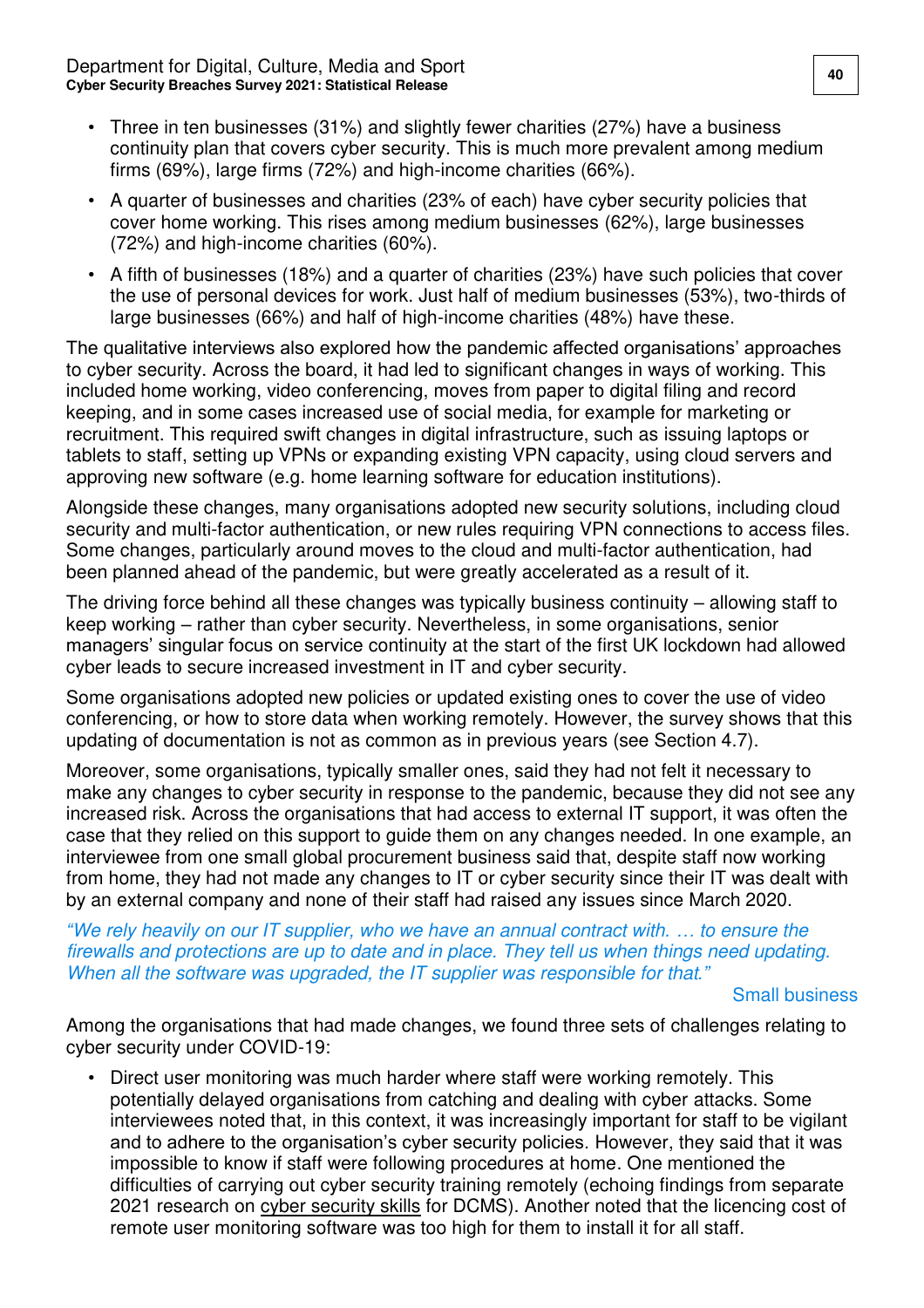*"*We could miss an email that is dodgy *… I*t's harder because people aren't in the office. We've let it slip. We don't have the resource to remind them. We had one where someone was impersonating the Managing Director*."*

#### Small business

- Dealing with hardware and software changes and upgrades was more difficult, particularly for large organisations. With staff working at home, there were more endpoints to keep track of. Supplying and retrieving hardware (e.g. new laptops) to staff was an issue for two of the higher education institutions we interviewed. Another large organisation mentioned around 70 of their staff using laptops with Windows 7, which they had not been able to retrieve and upgrade as a result of the pandemic.
- The pandemic had stretched resources and led to competing priorities. In some cases, there was a perceived conflict between prioritising IT service continuity and maintenance work, and aspects of cyber security such as patching. A lack of time and personnel also made it harder to carry out cyber security training and awareness raising. While the resource bottlenecks had eased in some cases over the course of the pandemic, business continuity was typically considered to be the ongoing top priority for senior management. Alongside this, there was sometimes a lack of acknowledgement that cyber security could itself be a key enabler of business continuity.

*"There has been a shortage of operational IT people who can help … We don't have a big team, but we've had to increase it by a third from two to three*, *and we're buying in*  consultancy support. We had nothing like this before *–* we might have had it for an individual application, a *new finance system or something like that, but nothing like this."* **Charity**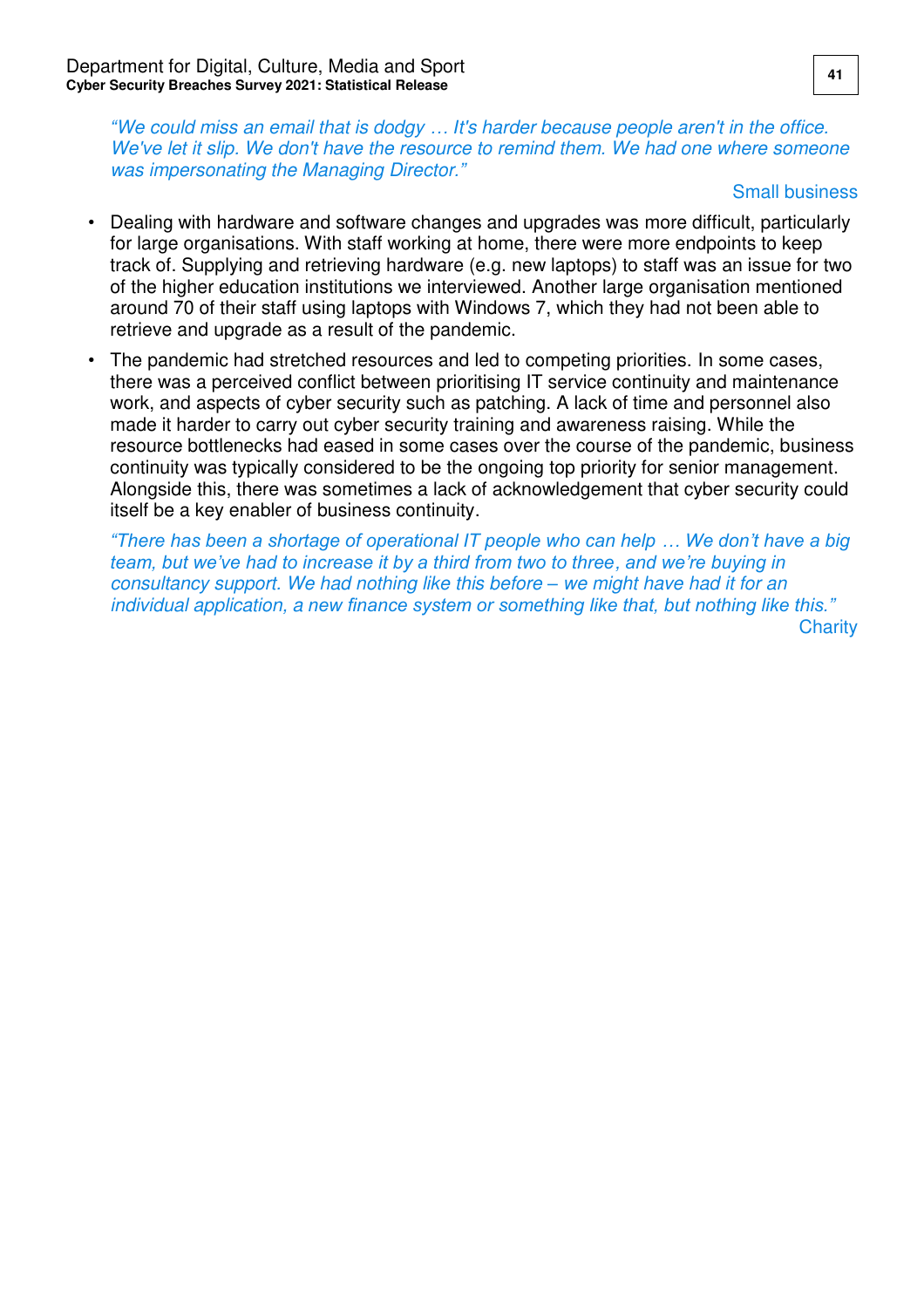# <span id="page-43-0"></span>Chapter 5: Incidence and impact of breaches or attacks

This chapter explores the nature, extent and impact of cyber attacks and other cyber security breaches on organisations over the past year. We also provide broad estimates of the financial cost of these breaches and attacks.

Across these findings, the survey aims to account for all the types of breaches or attacks that organisations might face. This includes accidental breaches, as well as ones perpetrated intentionally. It also includes recorded cyber attacks that did not necessarily get past an organisation's defences (but attempted to do so). We do, nevertheless, isolate and discuss the cases that had a material outcome, such as a loss of money, assets or other data.

It is important to remember that the survey can only measure the breaches or attacks that organisations have themselves identified. There are likely to be hidden attacks, and others that go unidentified, so the findings reported here may underestimate the full extent of the problem. This year, this issue may have been exacerbated by the COVID-19 pandemic, which has potentially reduced the oversight that organisations have over their staff and devices – this is something we expand on in section 5.1.

#### Note on comparability to previous years

The findings across this chapter are not comparable with those from the 2016 survey, due to significant changes in the types of breaches or attacks being recorded from 2017 onwards.

In addition, this year we substantially changed the way we capture the cost of cyber security breaches within the survey, in order to get more accurate estimates. Therefore, we do not make direct comparisons to previous years, but do comment on the broad pattern of the data in relation to previous years. The changes are summarised in Section 5.5.

#### <span id="page-43-1"></span>**5.1 Identified breaches or attacks**

Four in ten businesses (39%) and a quarter of charities (26%) report having any kind of cyber security breach or attack in the last 12 months (Figure 5.1). We calculate these percentages by merging together the proportions that identified any of the different types of breaches or attacks mentioned in the survey (listed in Figure 5.2).

Larger businesses are more likely to identify breaches or attacks than smaller ones – this has been a consistent pattern in each year of the survey. This year's results show a particularly stark gap between micro and small firms on one hand, and medium and large ones on the other. Among charities, half of all high-income charities (51% of those with £500,000 or more) and seven in ten with very high incomes (68% of those with £5 million or more) record any breaches or attacks.

#### **Figure 5.1: Percentage of organisations that have identified breaches or attacks in the last 12 months**

![](_page_43_Figure_12.jpeg)

Bases: 1,419 UK businesses; 741 micro firms; 265 small firms; 210 medium firms; 203 large firms; 203 administration and real estate firms; 487 charities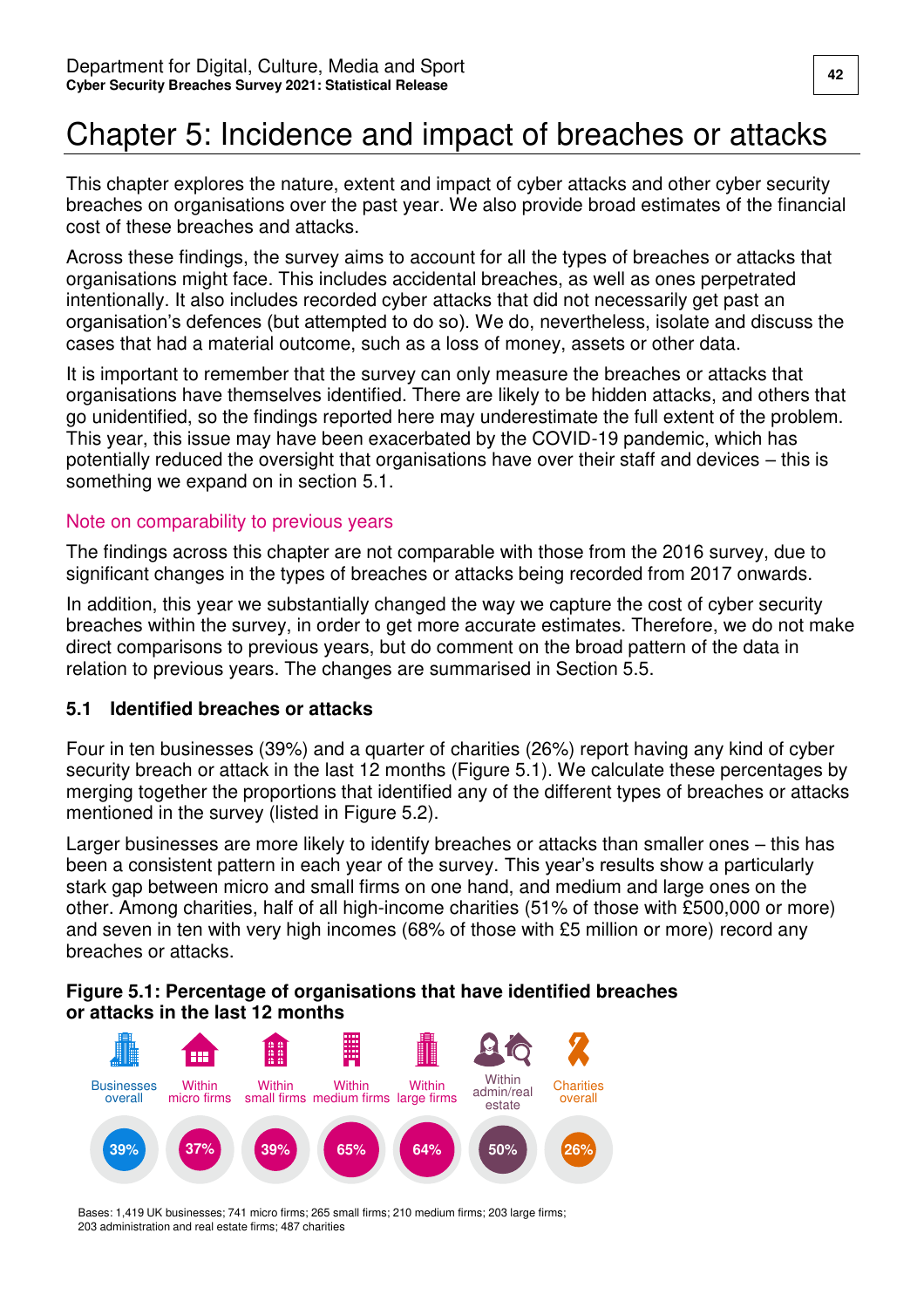#### Department for Digital, Culture, Media and Sport **43 Cyber Security Breaches Survey 2021: Statistical Release**

Administration and real estate firms are more likely than average to have identified breaches or attacks, which was also the case last year.

In previous years, the information and communications sector has consistently stood out as more likely to identify breaches. This year's figure is also higher for this sector (at 47%), but the difference is not statistically significant.

As in previous years, businesses that hold personal data are more likely than average to have reported breaches or attacks (43%, vs. 39% overall), and the same applies to charities (34%, vs. 26% overall). These findings highlight the importance of protecting this information.

#### Types of breaches or attacks identified

Figure 5.2 shows the types of breaches and attacks that organisations report having, among those that have identified any in the last 12 months. The most common by far is phishing – staff receiving fraudulent emails or being directed to fraudulent websites. This is followed, to a much lesser extent, by impersonation and then viruses or other malware.

One of the consistent lessons across this series of surveys has been the importance of staff vigilance, given that the vast majority of breaches and attacks being identified are ones that will come via staff members' user accounts.

At the same time, among the organisations identifying any breaches or attacks, only half (48% of businesses and 51% of charities) say they have only experienced phishing attacks and no other kinds of breaches or attacks. In this sense, cyber security is generally not a onedimensional issue for organisations.

#### **Figure 5.2: Percentage that have identified the following types of breaches or attacks in the last 12 months, among the organisations that have identified any breaches or attacks**

![](_page_44_Figure_9.jpeg)

Bases: 654 businesses that identified a breach or attack in the last 12 months; 183 charities \*New codes for 2021

This broad pattern is similar across size bands and sectors. However, large businesses that have identified any breaches or attacks are more likely to report a wider range of types. For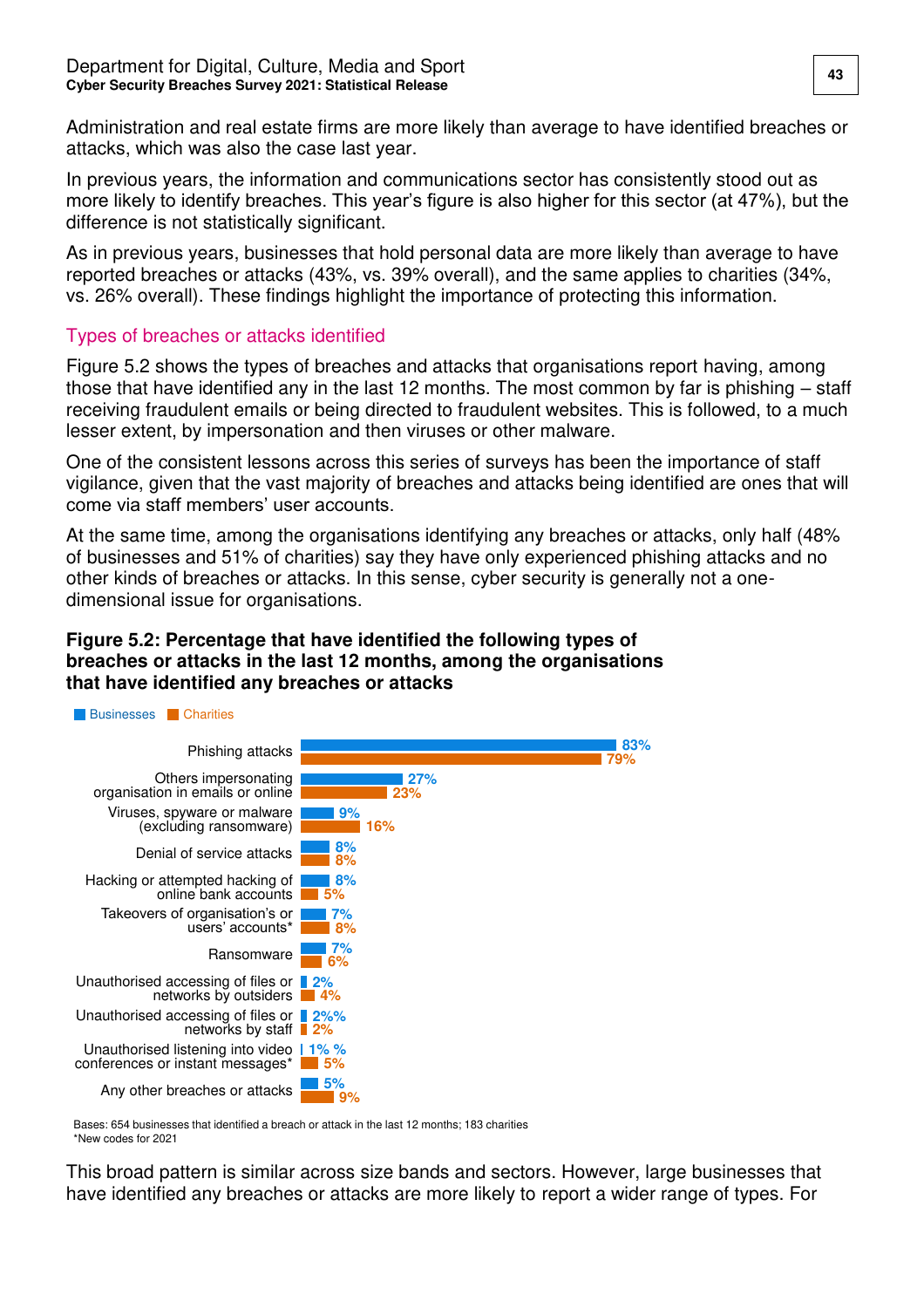example, they are more likely to pick three or more categories from Figure 5.2 (31%, vs. 13% of businesses overall). Specifically, they are more likely to report:

- phishing attacks (91% of large firms, vs. 83% overall)
- impersonation (63%, vs. 27% overall)
- unauthorised use of computers or networks by staff (15%, vs. 2% overall).

The top three types of attacks have remained consistent since 2017 (i.e. since the question was first asked in this form), in line with Figure 5.2. However, as noted in last year's report, the pattern of responses is now very different from the 2017 survey, indicating an evolution of the types of breaches that organisations are facing – moving away from direct malware and more towards phishing. For example, among the businesses identifying any breaches or attacks, from 2017 to 2021 there has been:

- a rise in phishing attacks (from 72% to 83%)
- a fall in viruses or other malware (from 33% to 9%)
- a fall in ransomware (from 17% to 7%).

#### Trend over time

The proportion of businesses reporting any breaches or attacks has fallen since last year (from 46% to 39%). This fall is greatest among small businesses (down from 62% to 39%) and large businesses (down from 75% to 64%). The charities result is unchanged since 2020, including within the broad income subgroups.

The long-term trend is shown in Figure 5.3. The result for businesses has typically been slightly above four in ten since 2017, with 2019 and 2021 being exceptions. For charities, the 2021 result remains higher than in 2018, which may reflect the increased awareness of cyber security breaches following the introduction of the General Data Protection Regulation (GDPR), shortly after the 2018 survey.

![](_page_45_Figure_12.jpeg)

**Figure 5.3: Percentage of organisations over time identifying any breaches or attacks** 

Bases: 1,000+ UK businesses per year; 300+ charities per year

\*N.B. the weighting approach for businesses was changed for 2020, although this is expected to have a negligible impact on comparability to previous years. Full details of the change are available in the technical annex.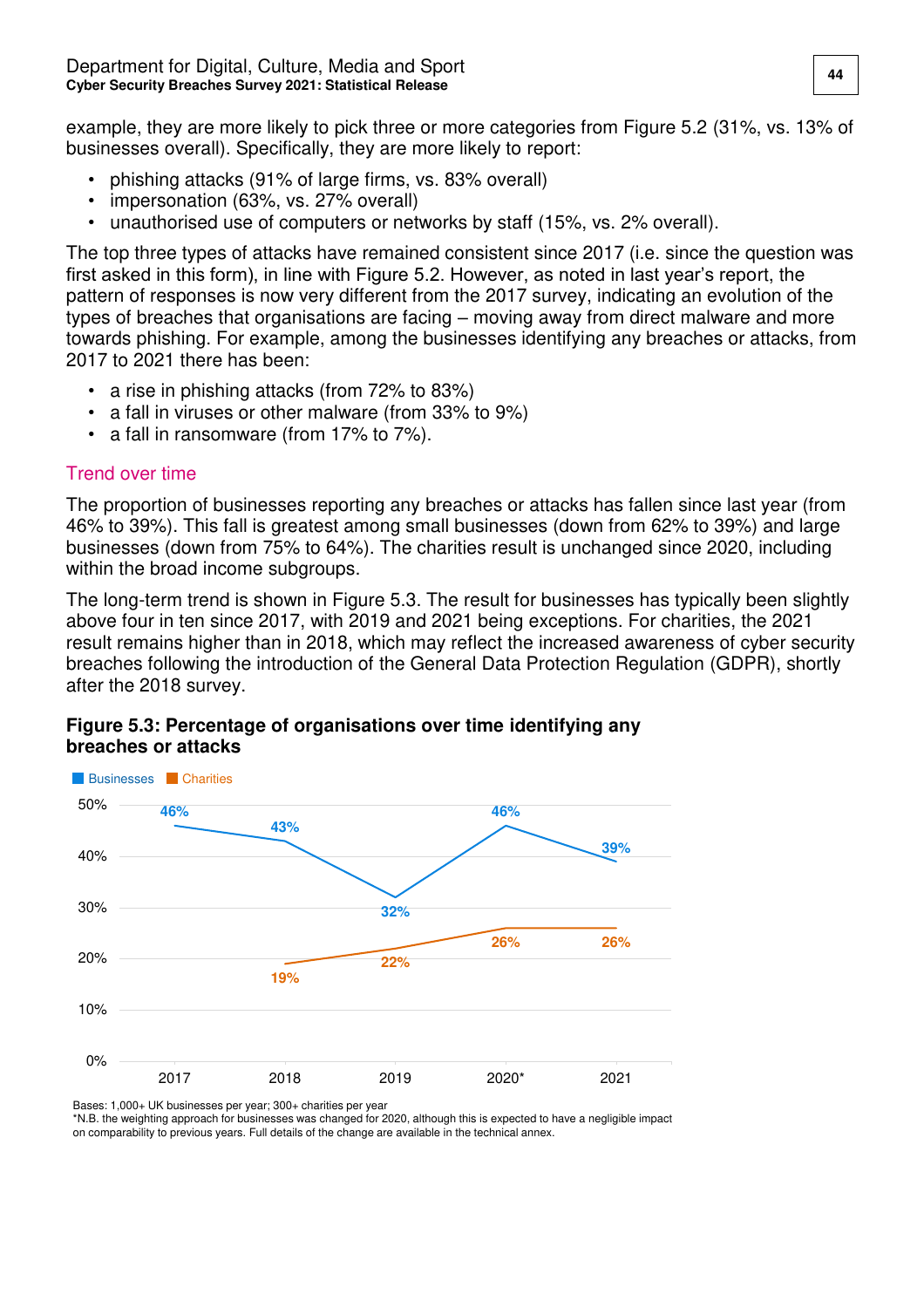It is difficult to pinpoint a single reason for the change from 2020 to 2021. A range of possible factors and explanations must be considered, including the following:

- The other survey results do not indicate an increase in defensive behaviours. In fact, Chapter 4 highlights that, compared to 2020, fewer organisations are deploying various technical controls. Moreover, the qualitative findings from Chapter 4 suggest that organisations are commonly finding it harder to monitor their employees during the COVID-19 pandemic. Therefore, the fall in identified breaches possibly reflects that organisations are simply less aware of the breaches and attacks their staff are facing.
- There may have been a change in attacker behaviour, with cyber attacks becoming more focused on mid-sized organisations. However, the survey cannot directly evidence this, and the lack of equivalent shifts in the charity population makes it more doubtful. The qualitative findings covered in Chapter 3 show that organisations instead expect things like phishing to be a greater risk now than before, due to the high number of employees working from home during the pandemic.
- Another possible external factor is the reduced trading activity of many businesses during the COVID-19 pandemic. The Office for National Statistics has been conducting the fortnightly Business Impact of Coronavirus (COVID-19) Survey since March 2020. The [3](https://www.ons.gov.uk/businessindustryandtrade/business/businessservices/bulletins/businessinsightsandimpactontheukeconomy/3december2020)  [December 2020 release](https://www.ons.gov.uk/businessindustryandtrade/business/businessservices/bulletins/businessinsightsandimpactontheukeconomy/3december2020) of this survey, at roughly the midpoint of fieldwork for the Cyber Security Breaches Survey, shows that 77 per cent of businesses were trading and 47 per cent had experienced a decrease in turnover compared to normal expectations. This reduced activity may have inadvertently made some businesses temporarily less detectable to attackers this year and, therefore, less prone to cyber attacks.
- We made minor changes to clarify the wording of some of the answer options at Figure 5.2 this year. For example, we explicitly added the words "phishing attacks" to the respective option, while maintaining the previous wording alongside it. The proportion of businesses selecting that answer option has declined, but so have the proportions selecting other answer options that have not changed this year. Therefore, questionnaire changes are unlikely to fully explain any drop.<sup>7</sup>

The fact that the charity results are stable also lacks a clear explanation. As Chapter 4 covers, fewer charities in 2021 are implementing various technical controls, including monitoring of users. However, it is important to note that charities have a longer history of allowing home working, and of staff using personal devices for work. As such, despite the drop in technical controls, their staff may have experienced less upheaval from the move to home working.

### <span id="page-46-0"></span>**5.2 The breaches and attacks considered most disruptive**

 $\overline{a}$ 

Among the organisations that report having had breaches or attacks in the past 12 months, phishing attacks are most commonly considered the most disruptive types of attack that organisations face (by 62% of these businesses and 65% of these charities). This is unsurprising, given that around half of these businesses and charities only recall experiencing phishing attacks and not any other kinds of cyber security breaches.

It is therefore worth looking specifically at the organisations that report any other breaches in addition to phishing attacks, and what these organisations consider to be the most disruptive

<sup>7</sup> There are other questionnaire changes since 2020. The 2020 survey did not include the response options related to denial of service attacks, takeovers of user accounts and illicit listening into video conferences or chats. However, both the 2020 and 2021 surveys did still include an "any other cyber security breaches or attacks" option, and only a handful of respondents, if any, selected one of the three new answer options on their own. As such, these changes alone are expected to have had a negligible impact on any comparison between 2021 and 2020.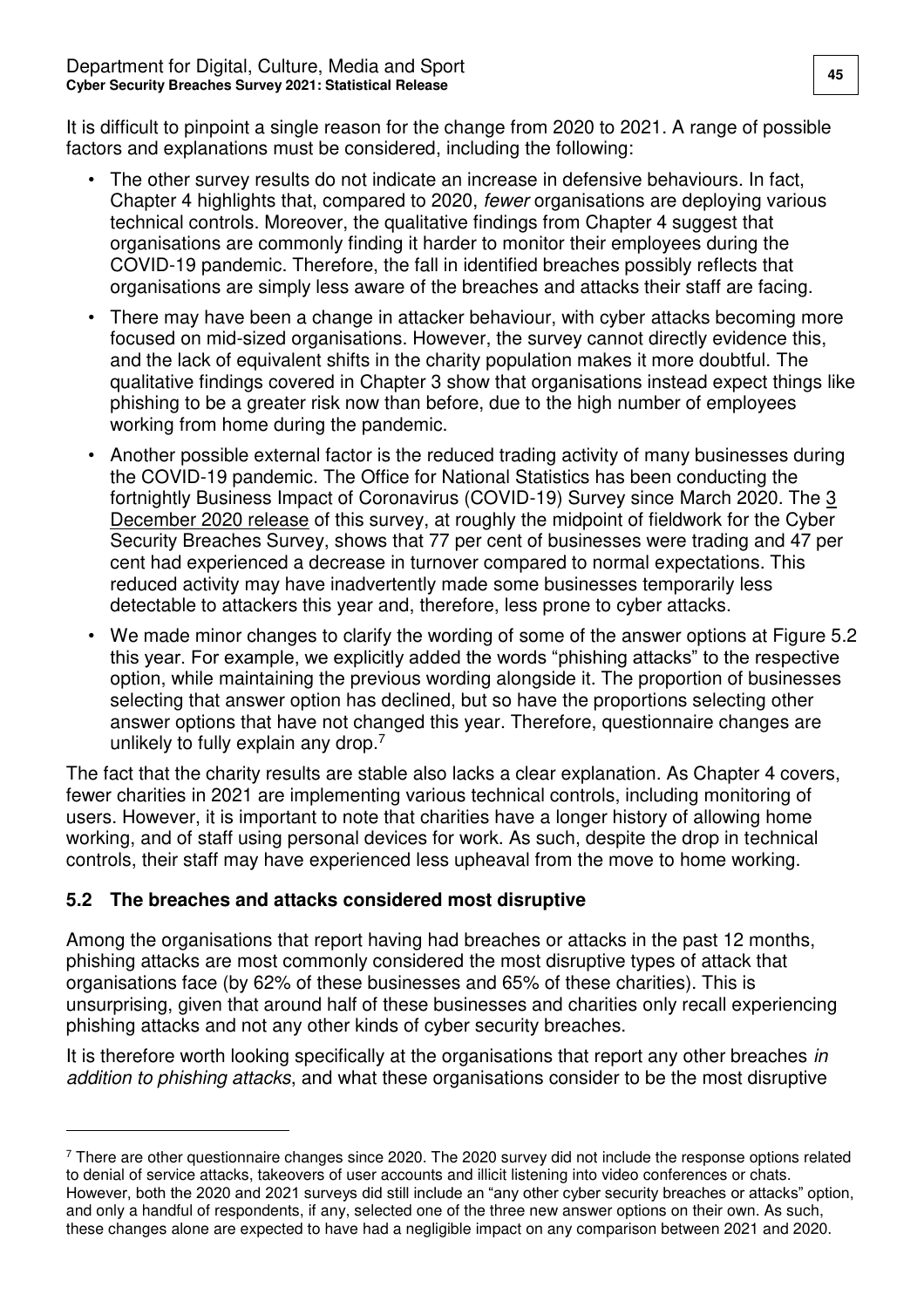types of breaches or attacks they have faced. Figure 5.4 shows that, even among this group, phishing attacks are still considered as being the most disruptive to the business, but this is closely followed by impersonation attacks. It also suggests that denial of service attacks have been more disruptive for charities than for businesses.

#### **Figure 5.4: Percentage that report the following types of breaches or attacks as the most disruptive, excluding the organisations that have only identified phishing attacks in the last 12 months<sup>8</sup>**

![](_page_47_Figure_3.jpeg)

Bases: 396 businesses that identified a breach or attack aside from a phishing attack in the last 12 months; 102 charities \*New code for 2021

### <span id="page-47-0"></span>**5.3 Frequency of breaches or attacks**

Among those identifying any breaches or attacks, half of businesses (49%) and almost half of charities (44%) say this happens once a month or more often. Around a quarter (27% of businesses and 23% of charities) say they experience breaches or attacks at least once a week. The overall pattern of the frequency, shown in Figure 5.5, is similar to 2020.

#### **Figure 5.5: How often organisations have reported breaches or attacks in the last 12 months**

![](_page_47_Figure_8.jpeg)

Bases: 654 businesses that identified a breach or attack in the last 12 months; 183 charities

 $\overline{a}$ 

<sup>&</sup>lt;sup>8</sup> We have combined the ransomware and other malware response options from Figure 5.2 for this chart.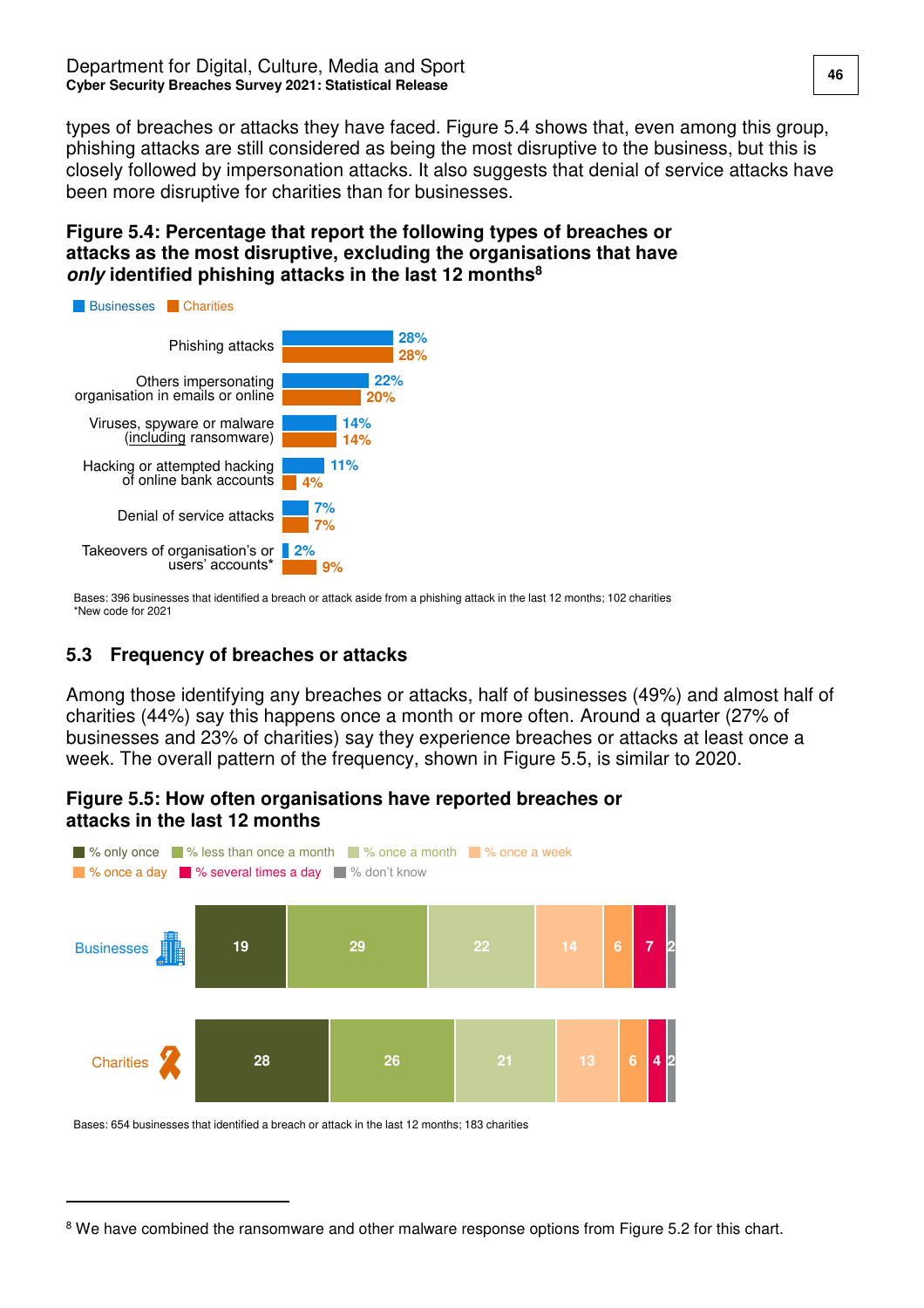Looking at the longer-term trend, it remains the case that fewer businesses and charities are reporting breaches or attacks as one-off events over the course of a year than before:

- In 2017, 37 per cent of the businesses identifying breaches or attacks could only recall one instance in the previous 12 months. This has fallen in each successive survey and is now at 19 per cent.
- There is a similar pattern over time for charities. In 2018 (when we first started surveying this group) 36 per cent said they only recalled experiencing a single breach over the year, compared with 28 per cent now.

#### <span id="page-48-0"></span>**5.4 How are businesses affected?**

#### Outcomes of breaches or attacks

Not all breaches or attacks lead to a negative outcome, in terms of a loss of money or data. As Figure 5.6 illustrates, among the 39 per cent of businesses that identify breaches or attacks, one in five (21%) experience such an outcome. Among the 26 per cent of charities identifying breaches or attacks, a similar proportion (18%) have these kinds of outcomes.

Temporary loss of access to files or networks and disruption to websites, applications or online services are the most commonly reported outcomes – although, as Figure 5.6 indicates, organisations can experience a very wide array of outcomes.

A permanent loss of data is much less common, which might be expected given that 88 per cent of businesses and 68 per cent of charities back up their data in some way (see Chapter 4).

As in previous years, organisations that face non-phishing breaches or attacks, for example viruses or ransomware, account takeovers, hacking attempts or other unauthorised access, are much more likely than average to experience a negative outcome as a result (34% vs. 21% overall for businesses and 32% vs. 18% overall for charities). This means that while these kinds of breaches are rarer, the damage they can inflict on organisations is often more substantial. They still, therefore, represent a significant threat for all organisations to consider, alongside more common threats like phishing emails.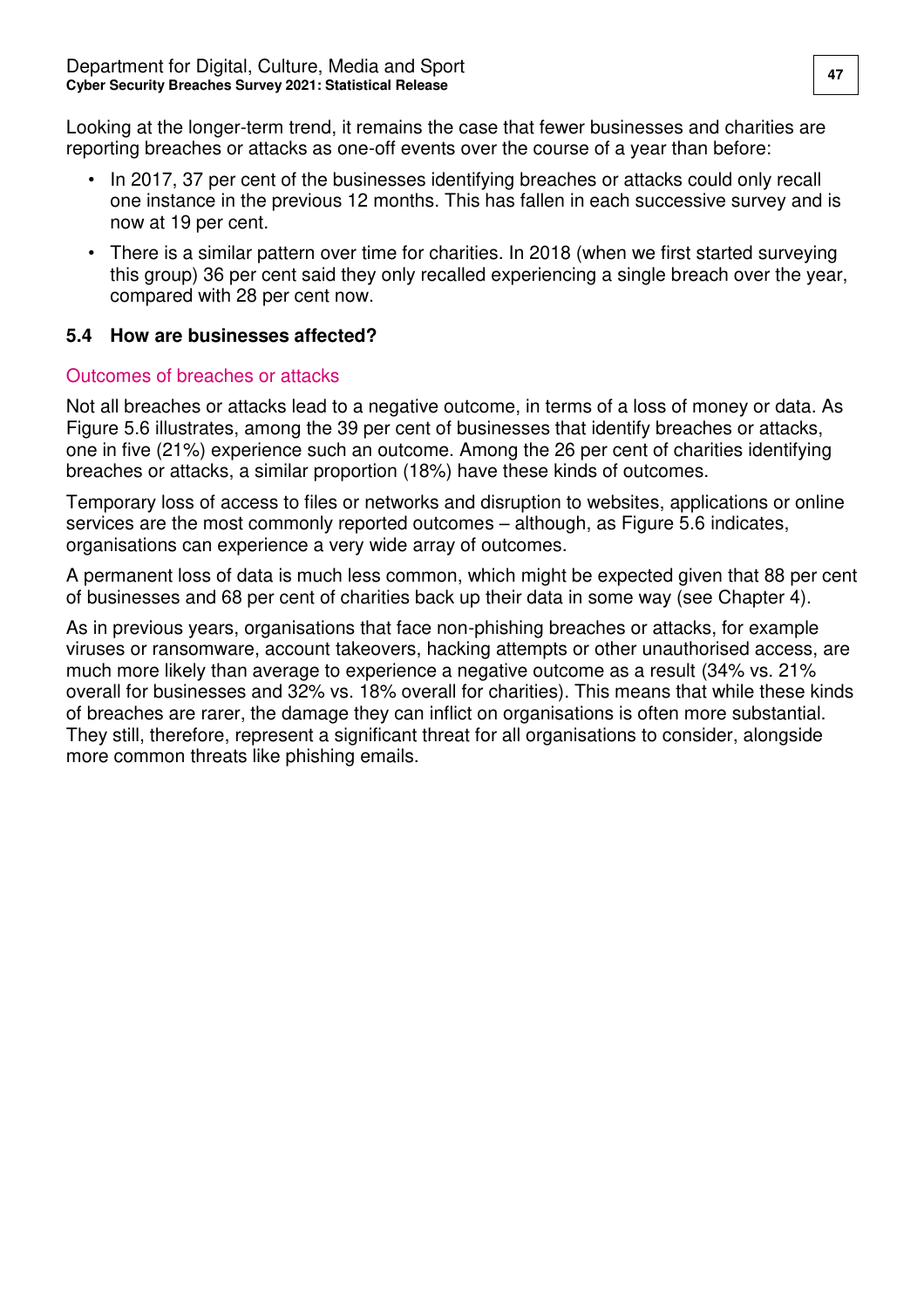#### **Figure 5.6: Percentage that had any of the following outcomes, among the organisations that have identified breaches or attacks in the last 12 months**

![](_page_49_Figure_2.jpeg)

Bases: 654 businesses that identified a breach or attack in the last 12 months; 183 charities \*New codes for 2021

These outcomes are all more prevalent among large businesses. Among those that have identified any breaches or attacks, 35 per cent of large businesses had some sort of negative outcome from these (vs. 21% overall).

#### Nature of the impact

Even breaches that do not result in negative financial consequences or data loss can still have an impact on organisations. One-third of businesses (35%) and four in ten charities (40%) that have had breaches or attacks report being impacted in one of the ways noted in Figure 5.7.

Most commonly, breaches or attacks lead to organisations having to take up new measures to prevent or protect against future cases, or staff resources being redirected to deal with the breach.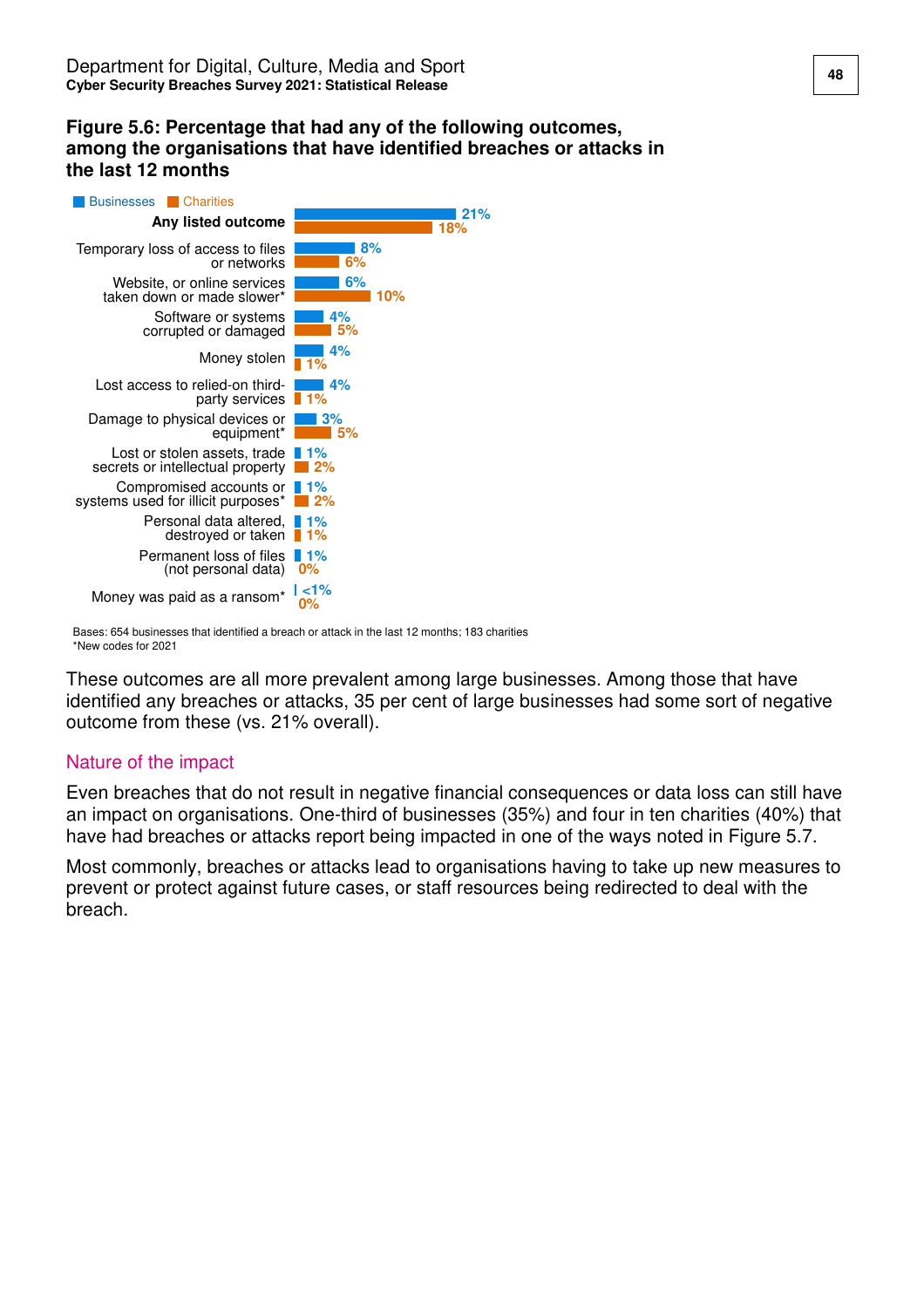#### **Figure 5.7: Percentage that were impacted in any of the following ways, among the organisations that have identified breaches or attacks in the last 12 months**

![](_page_50_Figure_2.jpeg)

Bases: 654 businesses that identified a breach or attack in the last 12 months; 183 charities

As in previous years, the impact is most substantial for large businesses – for example, 43 per cent of large businesses say they have had to take up new measures to prevent or protect against future cases (vs. 23% of all businesses facing breaches or attacks) and 37% say they needed extra staff time to deal with breaches (vs. 19% overall).

#### Time taken to recover from the most disruptive breach or attack

The vast majority of businesses (89%) and charities (86%) restore operations from their most disruptive breach or attack within 24 hours. Furthermore, seven in ten businesses (71%) and charities (67%) say it took no time at all to recover, shown in Figure 5.8.

However, for businesses that report breaches or attacks with a material outcome (as discussed at the start of this section), the situation is different. In these cases, a third (34%) of businesses take a day or more to recover (vs. 10% of businesses having any kinds of breaches or attacks, including those without outcomes). There is a broadly similar pattern in the charities data, although the sample of charities that report breaches or outcomes is too small to report here.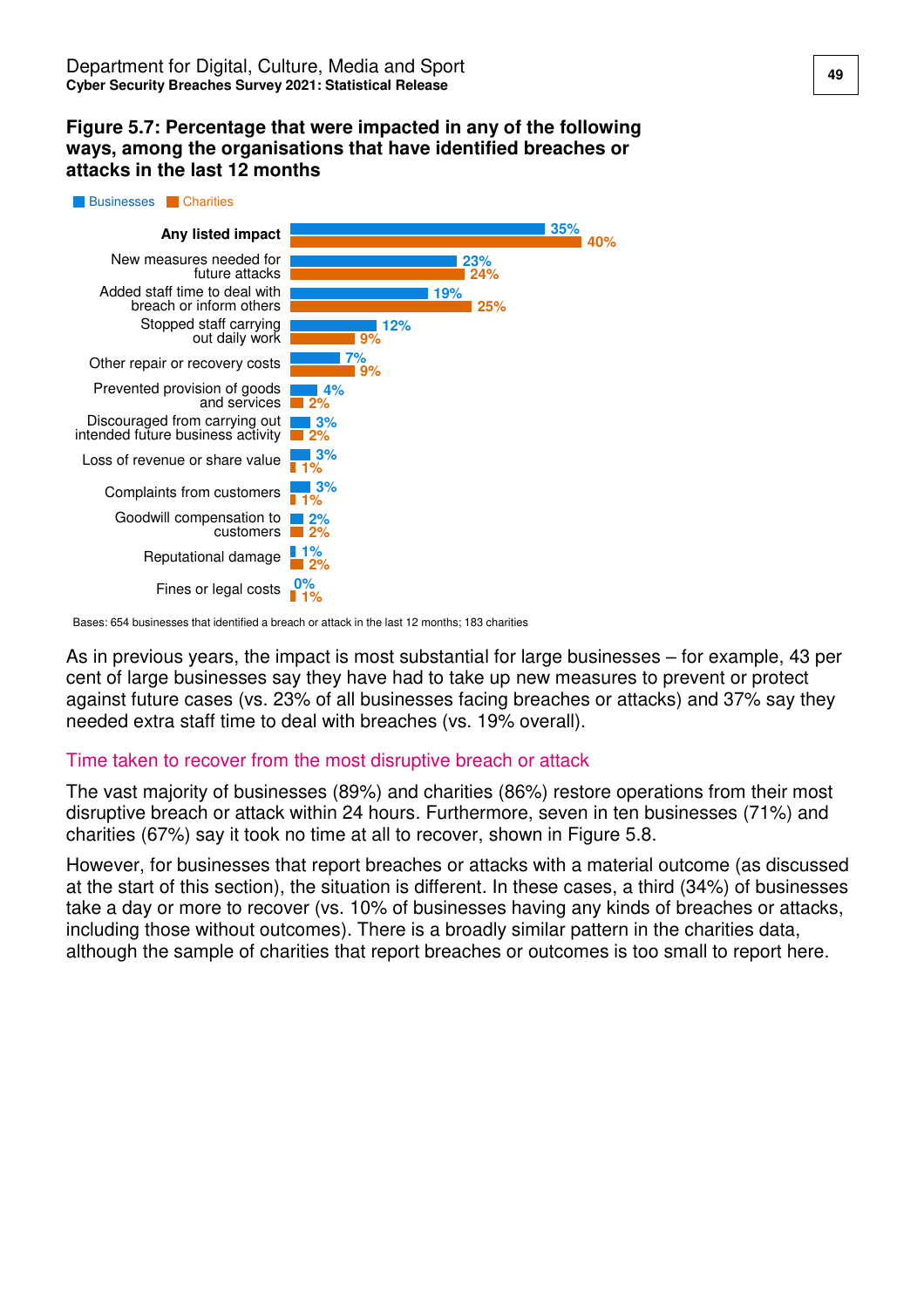#### **Figure 5.8: How long it took organisations to restore operations back to normal after their most disruptive breach or attack was identified**

![](_page_51_Figure_2.jpeg)

Bases: 627 businesses that recalled their most disruptive breach or attack in the last 12 months; 182 charities Unlabelled bar is 1%.

#### Changes over time

The 2020 report noted that resilience to cyber security breaches appeared to be increasing over time, based on the trends for outcomes, impacts and the time taken dealing with breaches or attacks. For businesses, this trend for outcomes and time taken to restore operations appears to have levelled off this year (Figure 5.9). This may reflect the qualitative findings – that organisations have focused more on immediate service continuity than on their proactive cyber security planning and defences in the wake of the COVID-19 pandemic, and have not necessarily perceived both these areas to be complementary.

There is still an overall downward trend for impacts, but the difference between the 2020 and 2021 results is not statistically significant. For consistency, the analysis in Figure 5.9 excludes the four new answer options added this year in terms of breach outcomes.

The trends in Figure 5.9 are not due to breaches or attacks becoming less frequent. As covered earlier in this chapter, there has been no notable change in frequency this year.

The survey cannot definitively say what has caused the shifts seen in the chart. Nevertheless, it could indicate that the average organisation's cyber security defences have improved since 2017. This could, in part, be a legacy of GDPR – we noted in the [2019 report](https://www.gov.uk/government/statistics/cyber-security-breaches-survey-2019) that more organisations started taking various basic steps to improve their cyber security following the introduction of GDPR (after the 2018 survey). It may also reflect other, pre-GDPR broad trends, such as the increasing move towards cloud storage and backups.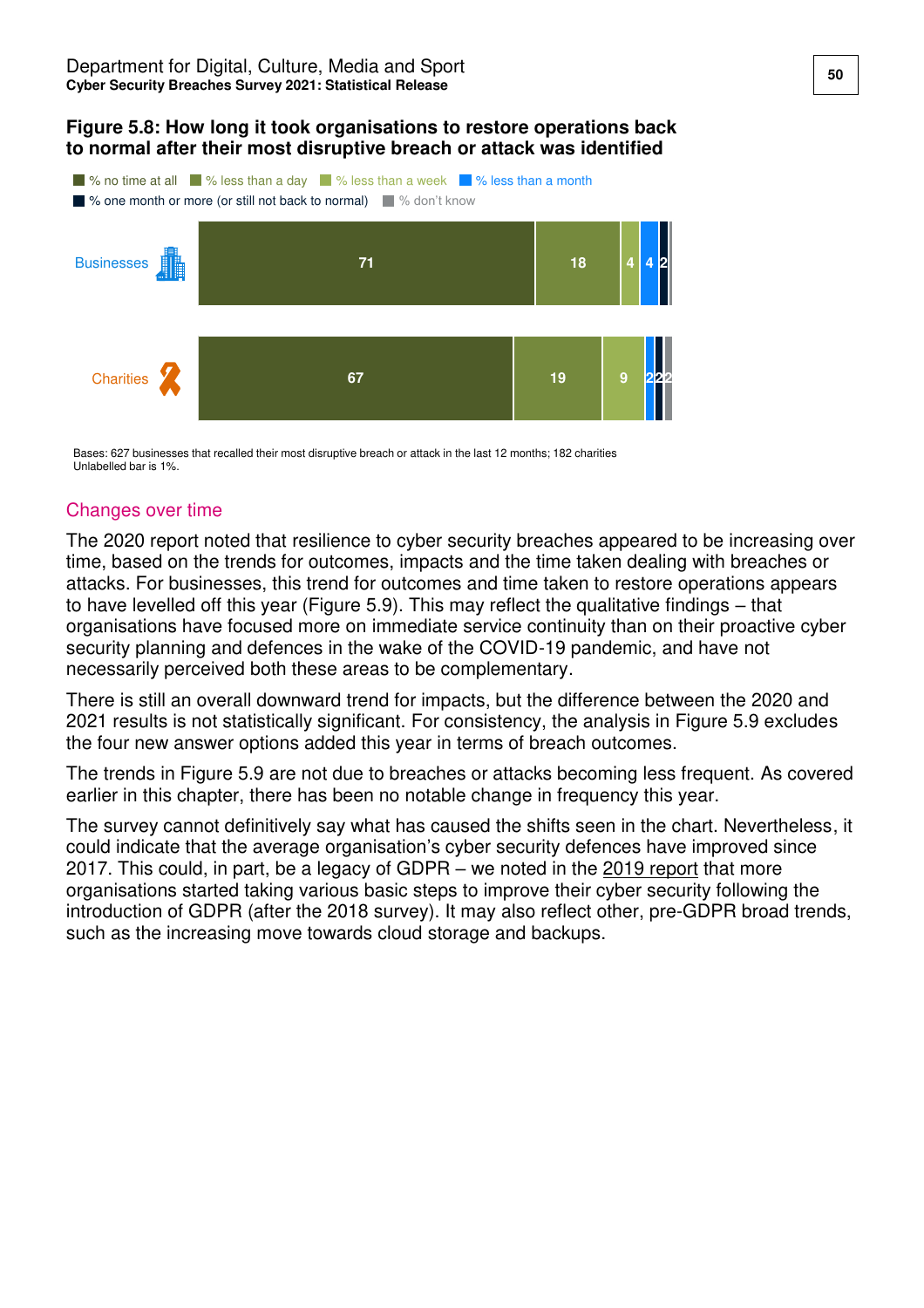#### **Figure 5.9: Percentage of businesses over time that have been affected by breaches or attacks in the following ways, among those that have identified any breaches or attacks in the last 12 months**

![](_page_52_Figure_2.jpeg)

Bases: 600+ businesses per year that identified a breach or attack in the previous 12 months

\*N.B. the weighting approach was changed for 2020, although this is expected to have a negligible impact on

comparability to previous years. Full details of the change are available in the technical annex.

\*\*Excludes new codes raised in 2021 for question on outcomes

Fewer charities this year report breaches or attacks impacting them (40%, vs. 56% in 2020) – and this is a statistically significant change, unlike businesses. Specifically, just 24 per cent this year say they needed new measures for future attacks, compared with 42 per cent in 2020. This takes the charity results closer to what they were in 2019.

#### <span id="page-52-0"></span>**5.5 Financial cost of breaches or attacks**

Each year, this survey series has attempted to capture the cost of cyber security breaches or attacks on organisations. This includes an overarching question covering the cost of all breaches or attacks faced in the last 12 months, and more granular questions breaking down different aspects of the cost of the single most disruptive breach or attack that organisations recall facing in this period.

This year, we made significant changes to the wording and ordering of these questions in the survey, in order to improve the accuracy of the data. These improvements included:

- redesigning the granular cost questions to follow the cost mapping laid out in a separate 2020 DCMS research study on the full cost of cyber security breaches
- moving the order of the overarching cost question to be after these more granular ones
- allowing respondents to change or revalidate their responses (e.g. after further consultation with colleagues), in a follow-up online survey.

In previous years, while we aimed to be comprehensive in the costs we collected, the questions did not specifically split out direct costs (where there was a transfer of cash involved, like a ransom payment) and indirect costs (like the staff time cost). Some aspects of the cost data in previous years were also more speculative, for example covering long-term costs that might occur in the future. The new questions are more distinct and more refined. They avoid organisations making gross oversimplifications or inaccurate guesses with the more speculative aspects, or underestimating their costs by omitting a major cost category like staff time.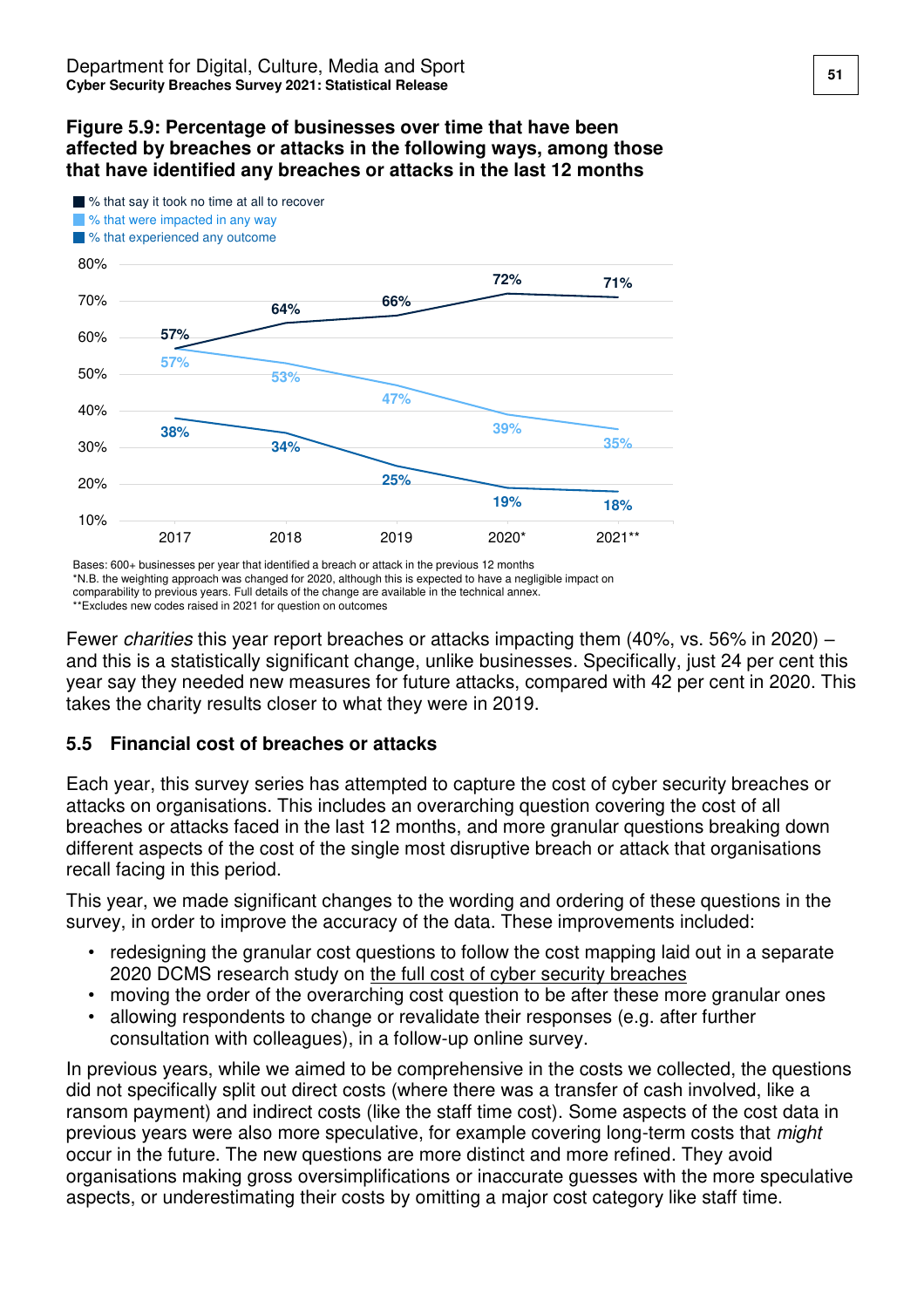These changes are substantial, so we cannot make direct comparisons between this year's data and previous years. We do, however, comment on the broad patterns of the data, for example the differences between smaller and larger businesses, as well as charities.

#### Overall cost of breaches or attacks

Table 5.1 shows the estimated costs organisations incurred from all the identified breaches or attacks over the past 12 months. When considering the cost, organisations are asked to bear in mind all the potential impacts mentioned in Figure 5.6.

When filtering down only to breaches with a material outcome, median costs tend to be higher.

|             | All businesses                                           | Micro/small<br>businesses | Medium/large<br>businesses                                     | <b>All charities</b> |
|-------------|----------------------------------------------------------|---------------------------|----------------------------------------------------------------|----------------------|
|             | Across organisations identifying any breaches or attacks |                           |                                                                |                      |
| Mean cost   | £2,670                                                   | £2,600                    | £3,930                                                         | £2,110               |
| Median cost | £0                                                       | £0                        | £96                                                            | £0                   |
| <b>Base</b> | 623                                                      | 360                       | 263                                                            | 171                  |
|             |                                                          |                           | Only across organisations identifying breaches with an outcome |                      |
| Mean cost   | £8,460                                                   | £8,170                    | £13,400                                                        | Too few              |
| Median cost | £500                                                     | £500                      | £2,280                                                         | charities to         |
| <b>Base</b> | 143                                                      | 74                        | 69                                                             | analyse              |
|             |                                                          |                           |                                                                |                      |

#### **Table 5.1: Average cost of all breaches or attacks identified in the last 12 months<sup>9</sup>**

### Costs associated with the most disruptive breaches

Tables 5.2 to 5.5 show cost estimates for the single most disruptive breach that organisations have identified in the last 12 months. Again, these are presented for all breaches, as well as those with an actual outcome, such as a loss of assets or data.

In the survey, we defined short-term direct costs as being any external payments that were made when the breach was being dealt with. This includes, as examples offered to respondents:

- any payments to external IT consultants or contractors to investigate or fix the problem
- any payments to the attackers, or money they stole.

 $\overline{a}$ 

 $9$  The cost estimates in this section are presented to three significant figures, or to the nearest whole number (if under 100). The mean and median scores exclude "don't know" and "refused" responses. They merge together the answers from respondents who gave a numeric value as well as those who gave only a banded value (because they did not know the exact answer). For the latter, we have imputed numeric values from the given banded values. For this overall cost question, we opted to remove two outlier values for businesses from the calculations. We lay out this approach in detail in the [Technical Annex.](https://www.gov.uk/government/statistics/cyber-security-breaches-survey-2021)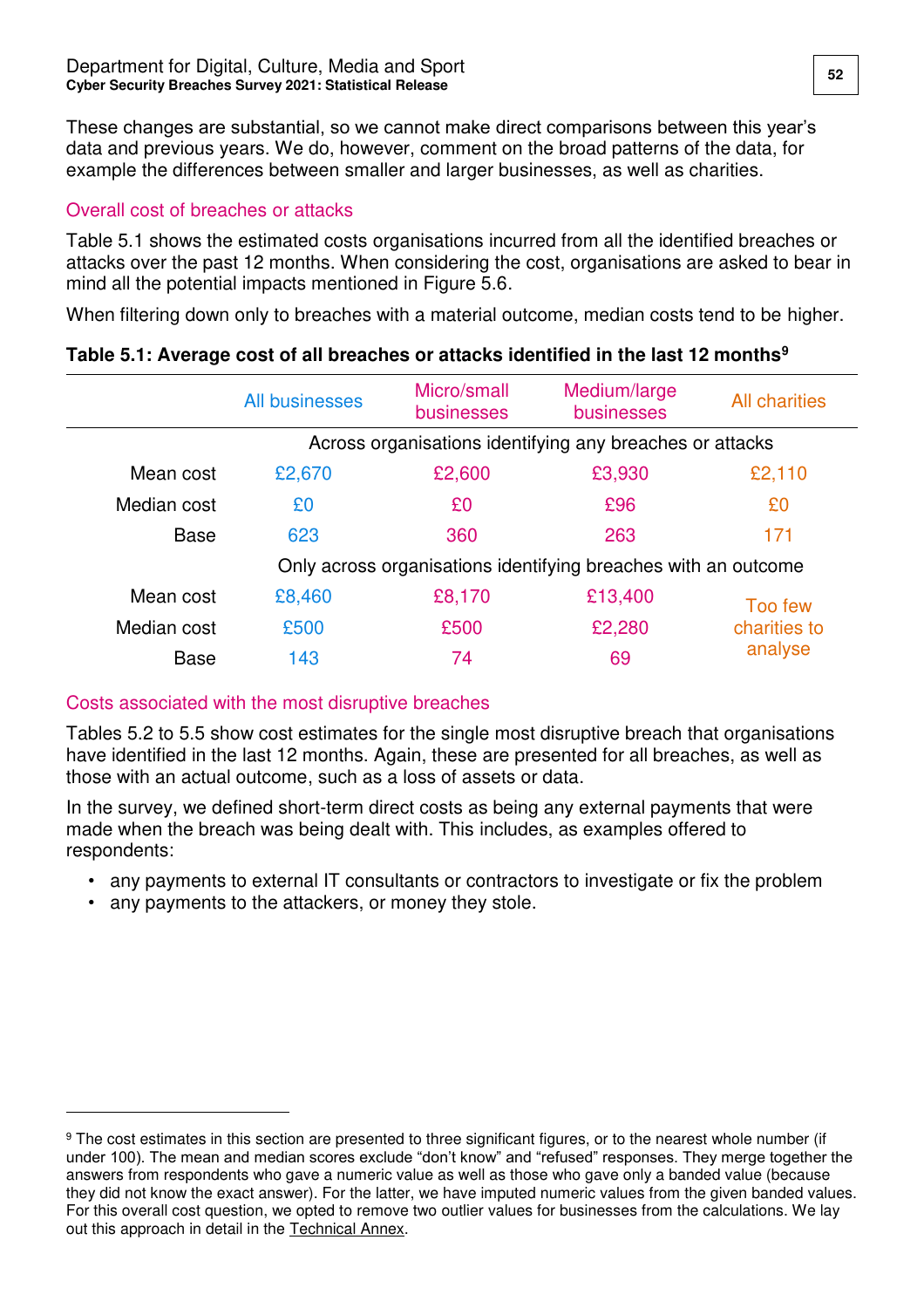|             | All businesses                                                 | Micro/small<br><b>businesses</b> | Medium/large<br>businesses | <b>All charities</b> |  |
|-------------|----------------------------------------------------------------|----------------------------------|----------------------------|----------------------|--|
|             | Across organisations identifying any breaches or attacks       |                                  |                            |                      |  |
| Mean cost   | £398                                                           | £390                             | £530                       | £126                 |  |
| Median cost | £0                                                             | £0                               | £0                         | £0                   |  |
| <b>Base</b> | 611                                                            | 355                              | 256                        | 173                  |  |
|             | Only across organisations identifying breaches with an outcome |                                  |                            |                      |  |
| Mean cost   | £1,740                                                         | £1,740                           | £1,870                     | Too few              |  |
| Median cost | £0                                                             | £0                               | £0                         | charities to         |  |
| <b>Base</b> | 143                                                            | 74                               | 69                         | analyse              |  |

#### **Table 5.2: Average short-term direct cost of most disruptive breach or attack from the last 12 months**

We defined long-term direct costs as external payments in the aftermath of the breach incident. The examples included in the survey were:

- any payments to external IT consultants or contractors to run cyber security audits, risk assessments or training
- the cost of new or upgraded software or systems
- recruitment costs if you had to hire someone new
- any legal fees, insurance excess, fines, compensation or PR costs related to the incident.

#### **Table 5.3: Average long-term direct cost of most disruptive breach or attack from the last 12 months**

|             | All businesses                                                 | Micro/small<br>businesses | Medium/large<br>businesses | <b>All charities</b> |  |
|-------------|----------------------------------------------------------------|---------------------------|----------------------------|----------------------|--|
|             | Across organisations identifying any breaches or attacks       |                           |                            |                      |  |
| Mean cost   | £861                                                           | £835                      | £1,320                     | £57                  |  |
| Median cost | £0                                                             | £0                        | £0                         | £0                   |  |
| <b>Base</b> | 604                                                            | 349                       | 255                        | 172                  |  |
|             | Only across organisations identifying breaches with an outcome |                           |                            |                      |  |
| Mean cost   | £4,010                                                         | £3,960                    | £4,780                     | Too few              |  |
| Median cost | £0                                                             | £0                        | £0                         | charities to         |  |
| <b>Base</b> | 141                                                            | 72                        | 69                         | analyse              |  |

We also asked about the costs of any staff time (i.e. indirect costs of the breach). This includes, for instance, how much staff would have got paid for the time they spent investigating or fixing any problems caused by the breach. We explicitly asked respondents to include the cost of this time regardless of whether this duty was part of the staff member's job function or not.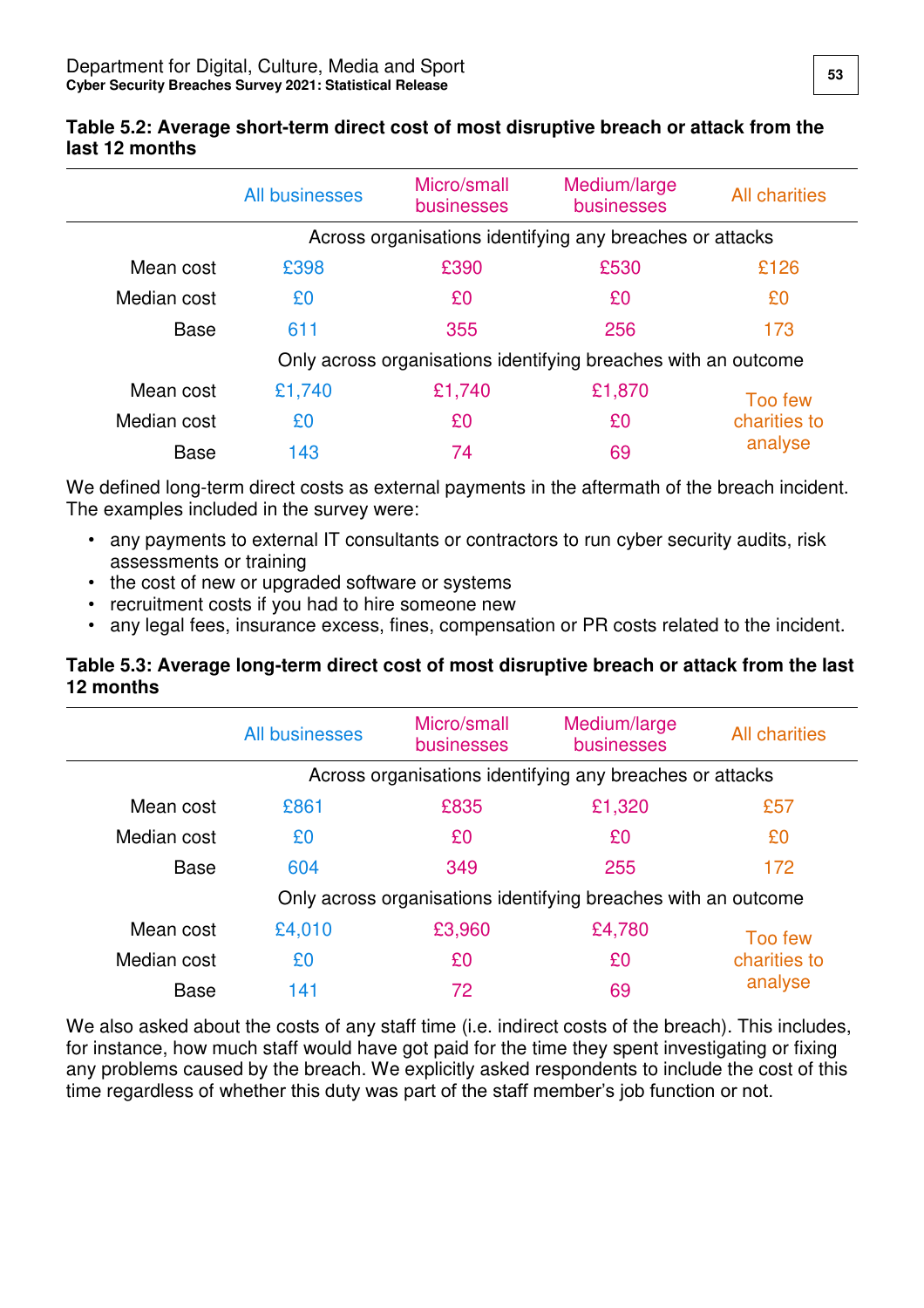**Table 5.4: Average staff time cost of the most disruptive breach or attack from the last 12 months** 

|             | All businesses                                                 | Micro/small<br>businesses | Medium/large<br>businesses | <b>All charities</b> |
|-------------|----------------------------------------------------------------|---------------------------|----------------------------|----------------------|
|             | Across organisations identifying any breaches or attacks       |                           |                            |                      |
| Mean cost   | £740                                                           | £758                      | £416                       | £756                 |
| Median cost | £0                                                             | £0                        | £27                        | £0                   |
| <b>Base</b> | 624                                                            | 360                       | 264                        | 178                  |
|             | Only across organisations identifying breaches with an outcome |                           |                            |                      |
| Mean cost   | £2,670                                                         | £2,770                    | £1,100                     | Too few              |
| Median cost | £100                                                           | £100                      | £268                       | charities to         |
| <b>Base</b> | 148                                                            | 77                        | 71                         | analyse              |

Finally, we asked about other indirect costs related to breaches, including the following areas (offered as examples to respondents):

- the cost of any time when staff could not do their jobs
- the value of lost files or intellectual property
- the cost of any devices or equipment that needed replacing.

#### **Table 5.5: Average indirect cost of the most disruptive breach or attack from the last 12 months**

|             | <b>All businesses</b>                                          | Micro/small<br><b>businesses</b> | Medium/large<br>businesses | <b>All charities</b> |  |
|-------------|----------------------------------------------------------------|----------------------------------|----------------------------|----------------------|--|
|             | Across organisations identifying any breaches or attacks       |                                  |                            |                      |  |
| Mean cost   | £654                                                           | £638                             | £926                       | £44                  |  |
| Median cost | £0                                                             | £0                               | £0                         | £0                   |  |
| <b>Base</b> | 609                                                            | 350                              | 259                        | 172                  |  |
|             | Only across organisations identifying breaches with an outcome |                                  |                            |                      |  |
| Mean cost   | £3,020                                                         | £2,950                           | £4,060                     | Too few              |  |
| Median cost | £0                                                             | £0                               | £0                         | charities to         |  |
| <b>Base</b> | 141                                                            | 71                               | 70                         | analyse              |  |

### Commentary on the financial costs

The following key findings can be gleaned from these cost tables:

- The overall costs reported here (in Table 5.1) are considerably higher than those reported in previous years. We believe these figures to be more accurate than before. This highlights that cyber security breaches and attacks can do substantial financial damage, to smaller businesses as well as larger ones.
- The costs in the aftermath of a cyber security incident (Table 5.3) tend to end up being much higher than the immediate direct costs faced by the organisation (Table 5.2). Recency bias – the tendency to reflect more on recent events than older ones – may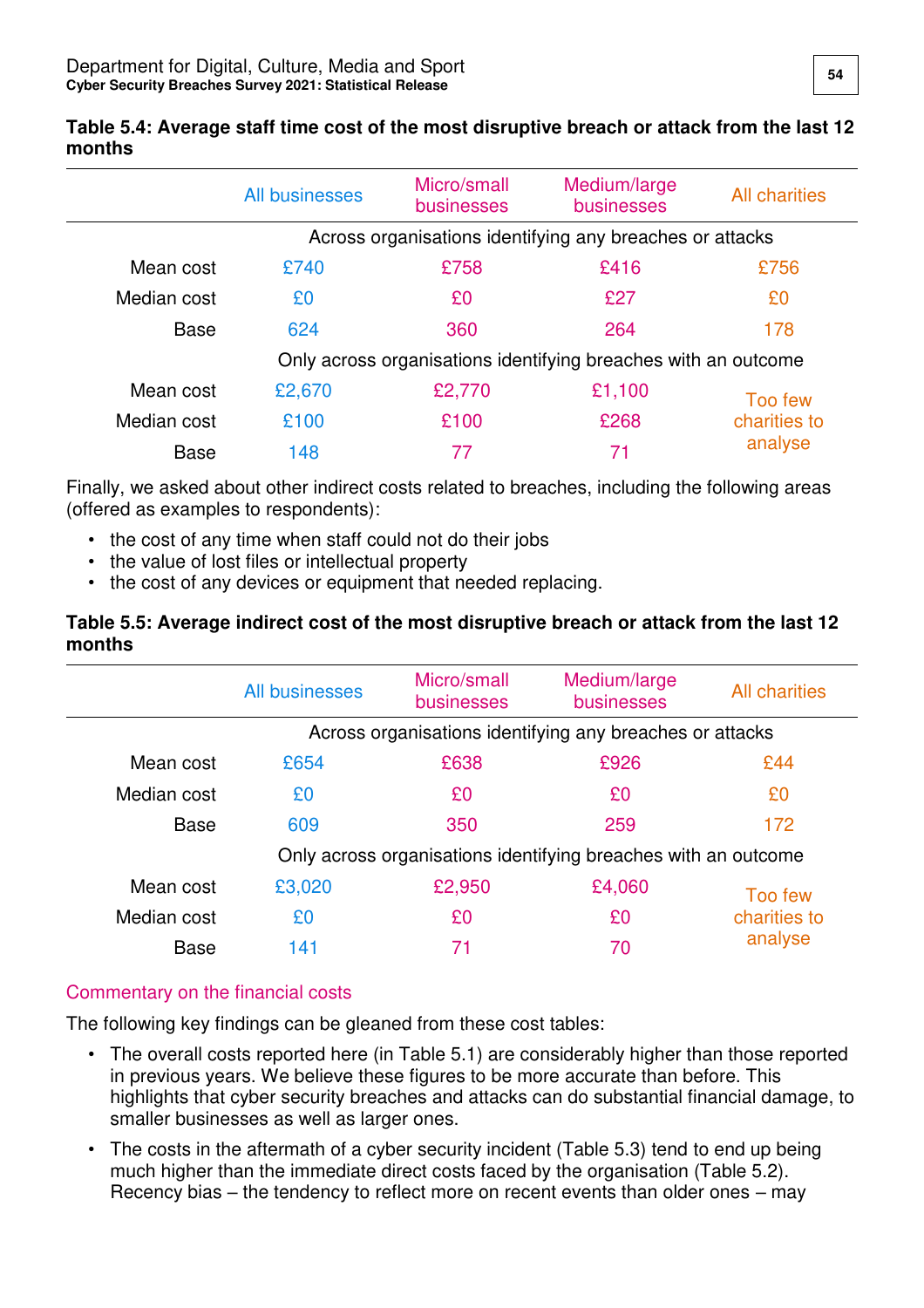mean that organisations do not reflect as much on these long-term costs as they do on the short-term ones.

- The indirect costs of breaches (Tables 5.4 and 5.5) are on a par with the direct costs. The 2020 study on [the full cost of cyber security breaches](https://www.gov.uk/government/publications/cyber-security-incentives-regulation-review-government-response-to-the-call-for-evidence) showed that organisations find it harder to consider the indirect costs. Therefore, this may be another area where organisations are significantly undervaluing the overall cost of breaches and attacks.
- While not directly comparable to previous years, there is a similar pattern to this year's findings, in that businesses tend to identify higher costs than charities on average, and smaller organisations generally report higher costs than larger ones. This does not necessarily mean that charities face a lower risk – it could be that they tend to have a less comprehensive understanding of the cost implications, so report lower costs.
- The median cost is typically £0 across businesses and charities also a similar pattern to previous years. This reflects the fact that most breaches or attacks do not have any material outcome (a loss of assets or data), so do not always need a response. By contrast, the typical organisation that has dealt with a negative outcome from breaches or attacks does report non-negligible costs (a median cost across the year of £500 for businesses overall, and £2,280 for larger businesses). Organisations that are breached, but are fortunate enough not to lose data or assets, therefore run the risk of systematically underappreciating the seriousness of cyber security breaches and attacks.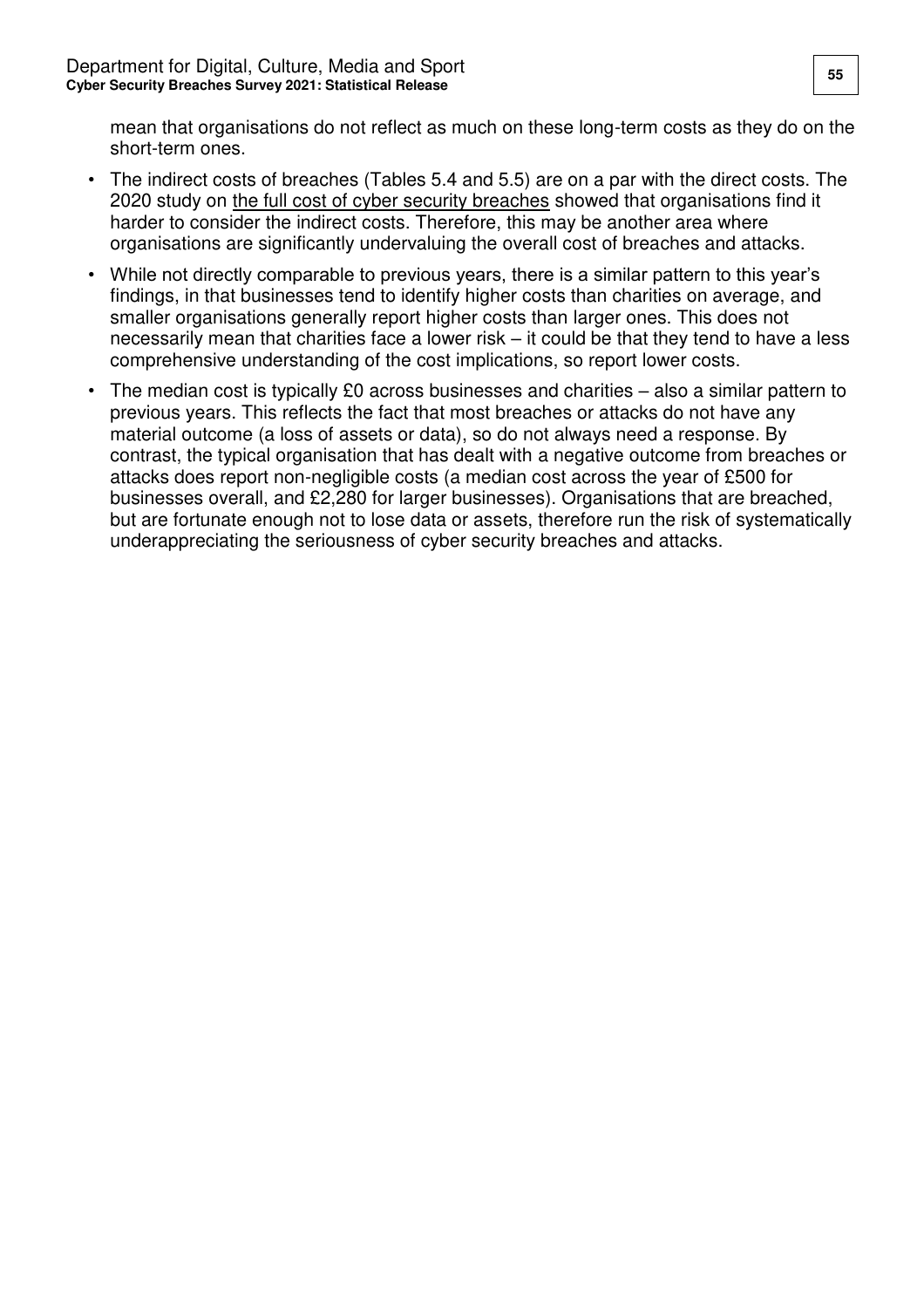# <span id="page-57-0"></span>Chapter 6: Dealing with breaches or attacks

This chapter explores how well businesses and charities deal with breaches or attacks, including identification, response, reporting and adaptation to prevent future cases.

In the survey, questions on this topic were generally framed in terms of the most disruptive breach or attack an organisation had faced in the last 12 months. These questions are asked of the 39 per cent of business and 26 per cent of charities that have identified breaches or attacks, rather than the full sample. The size and sector subgroups therefore tend to have very small sample sizes. As such, subgroup analysis does not tend to show statistically significant differences and is featured much less in this chapter.

The questions on incident response in the first section are, however, asked of the full sample.

#### <span id="page-57-1"></span>**6.1 Incident response**

Figure 6.1 shows the actions organisations typically say they take in response to a cyber security incident. Most organisations (66% of businesses and 59% of charities) do report having some sort of formalised incident response process, i.e. doing at least one of the things mentioned here.

However, approaches to incident response are often not very comprehensive. Just under twofifths of businesses (37%) and two-fifths of charities (41%) say they take at least four of the listed actions in the chart when they experience a cyber security incident.

#### **Figure 6.1: Percentage of organisations that take the following actions, or have these measures in place, for when they experience a cyber security incident**

![](_page_57_Figure_9.jpeg)

Bases: 1,419 UK businesses; 487 charities \*New code for 2021

Formalised and multifaceted incident response processes are much more the norm among larger organisations. A clear majority of medium businesses, large businesses and high-income charities (with £500,000 or more) do all the processes listed in the chart, with the exception of communications and public engagement plans. For example, similarly high proportions of large businesses (75%), medium businesses (68%) and high-income charities (73%) say they formally log cyber security incidents.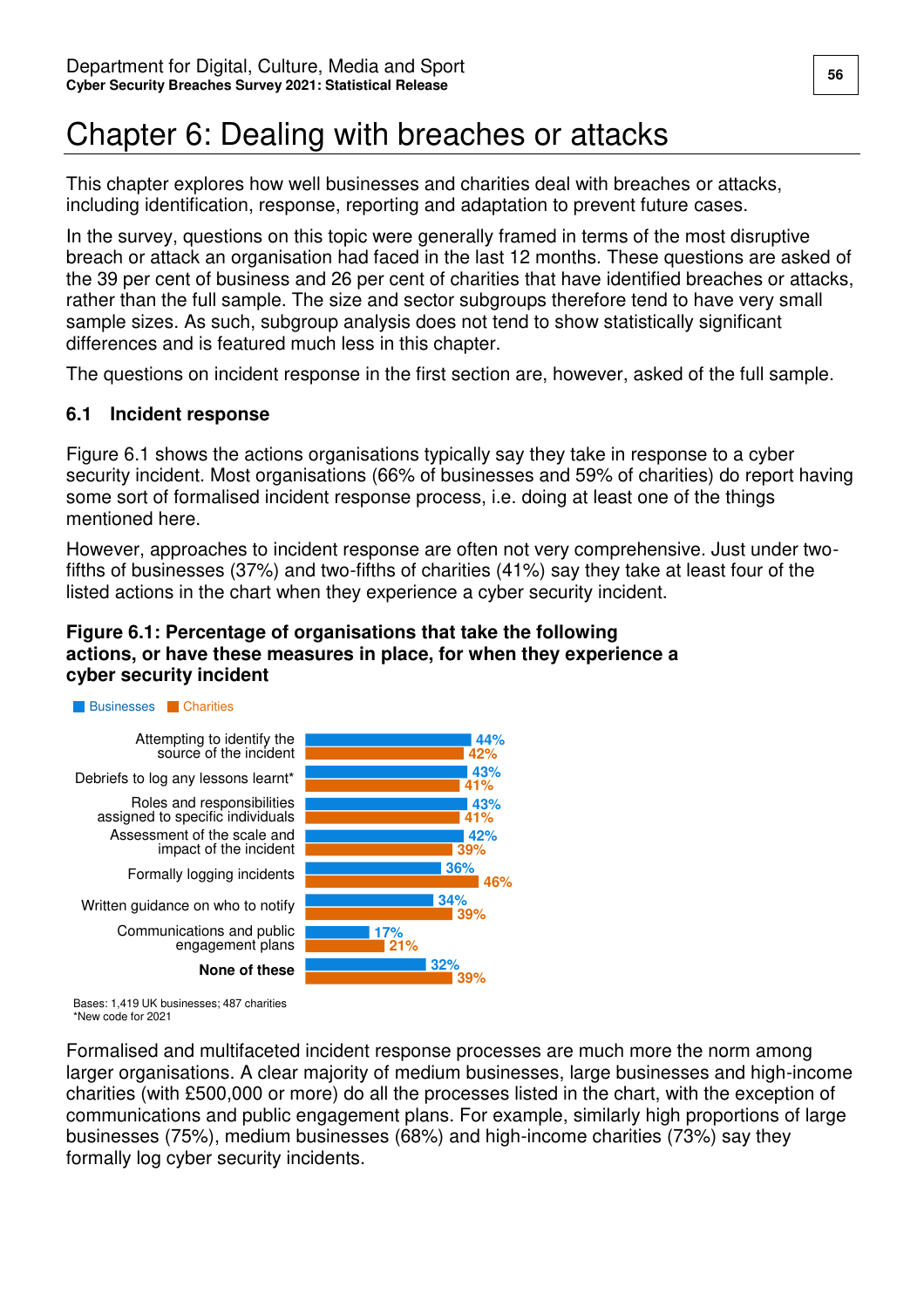Communications and public engagement plans are far less widespread than the other actions, even among large businesses (45% have plans of this sort). They are more common in three sectors – the ones in which boards tend to place the highest priority on cyber security:

- Information and communications (36%, vs. 17% overall)
- finance and insurance (35%)
- health, social care and social work (28%).

Alongside these standout sectors, businesses in the administration and real estate sector are also more likely than average to have certain processes in place, including debriefs to log lessons learnt (55%, vs. 43% overall) and formal logging of cyber security incidents (47%, vs. 36% overall).

#### <span id="page-58-0"></span>**6.2 Reporting breaches or attacks**

#### Internal reporting to senior managers

Among the businesses that identified any breaches or attacks, the vast majority (93% of businesses) informed their senior managers or directors of their most disruptive breach.

When excluding micro and small firms, where senior managers are more likely to have been aware in any case given the smaller working environment, this remains at only a slightly lower level for medium businesses (87%) and large businesses (83%).

A much lower proportion of charities (59%) informed their senior management or trustees in cases where they were breached. In high-income charities, fewer than half (47%) say that senior managers or trustees were informed.

These findings are very similar to those obtained in 2020, reflecting an ongoing disparity between businesses and charities in how their boards engage with cyber security.

#### External reporting

In contrast to internal upwards reporting, which is very common in businesses, external reporting of breaches has historically been very rare. Only two-fifths of businesses (37%) and three in ten charities (28%) reported their most disruptive breach outside their organisation.

For businesses, many of these cases – as in previous years – simply involve businesses reporting breaches to their external cyber security providers and no one else. When excluding these cases, we find that businesses reported externally only in three in ten cases (29%), and charities in roughly a quarter of cases (23%). The business figure has been relatively consistent since the 2017 survey, and this is also the case for charities, other than an unusually high figure in 2020 (38% – although the difference from the 2021 score is not statistically significant).

Among the 29 per cent of businesses that have reported externally, the top (unprompted) organisations that they tend to report to are banks, internet service providers, the police and clients, as Figure 6.2 shows. These findings are largely consistent with previous years, with few mentions of specific organisations like the National Cyber Security Centre (NCSC) or Action Fraud.

There are too few charities in the sample (ones that have reported breaches externally) to analyse in this way.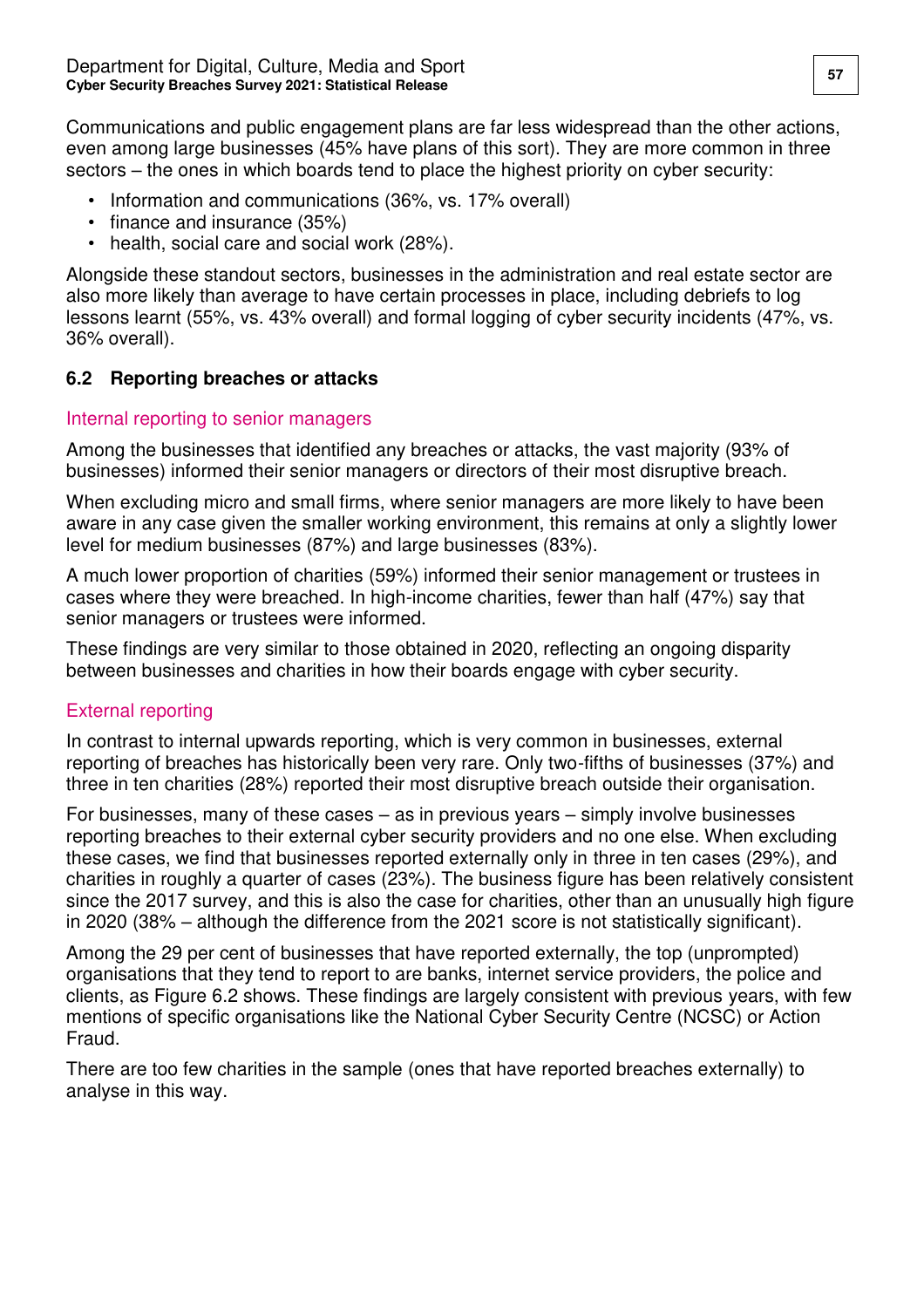#### **Figure 6.2: Percentage of organisations that report their most disruptive breach or attack of the last 12 months, excluding those that only report to their outsourced cyber security provider**

![](_page_59_Figure_2.jpeg)

Bases: 627 businesses that recalled their most disruptive breach or attack in the last 12 months (\*185 that reported the breach, excluding those who reported only to their outsourced cyber security provider); 182 charities

#### <span id="page-59-0"></span>**6.3 Actions taken to prevent future breaches or attacks**

Among those that have identified any breaches or attacks, most businesses (62%) and charities (69%) take action to prevent further breaches. Around one-third of businesses (36%) and onequarter of charities (28%) have taken no action since their most disruptive breach. These findings are similar to previous surveys in this series.

As Figure 6.3 shows, the most common (unprompted) actions taken are a mixture of additional staff training or communications, and new technical controls.

#### **Figure 6.3: Percentage of organisations that have done any of the following since their most disruptive breach or attack of the last 12 months**

![](_page_59_Figure_8.jpeg)

Bases: 627 businesses that recalled their most disruptive breach or attack in the last 12 months; 182 charities \*New code for 2021

We can further categorise the answers into changes of a technical nature, people-related changes (e.g. to training or staffing) and governance changes (e.g. updates to policies or other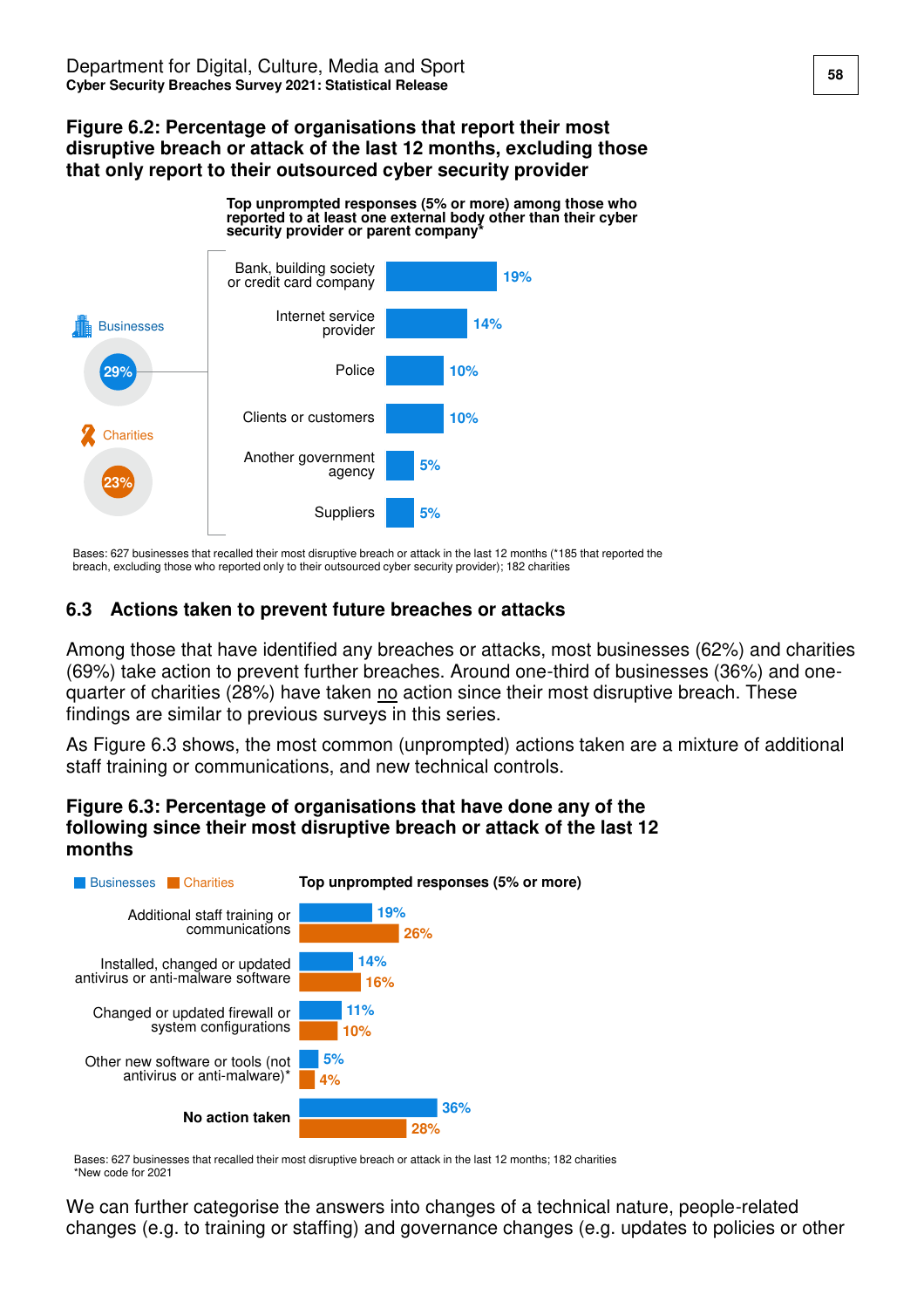documentation). When viewed in this way, a greater proportion of businesses have made technical changes (36%) compared to people-related changes (23%). In charities, this is more evenly balanced (31% report making technical changes and 33% say they made people-related changes). For both groups, fewer decided to made changes to their governance processes (10% of businesses and 11% of charities).

Medium firms (78%) and large firms (79%) are the most likely to have taken any actions to prevent further breaches or attacks (vs. a 62% average).

As may be expected, the picture in Figure 6.3 changes slightly when looking only at businesses whose most disruptive breach resulted in a material outcome (e.g. the loss of files, money or other assets). This is shown in Figure 6.4. In these cases, businesses are even more likely to focus on technical changes, and fewer say they took no action at all.

#### **Figure 6.4: Percentage of organisations that have done any of the following since their most disruptive breach or attack of the last 12 months, in cases where breaches had material outcomes**

![](_page_60_Figure_5.jpeg)

Base: 149 businesses that recalled their most disruptive breach or attack with an outcome in the last 12 months \*New codes for 2021

There are too few charities in our sample that identified breaches with material outcomes to break down at this question.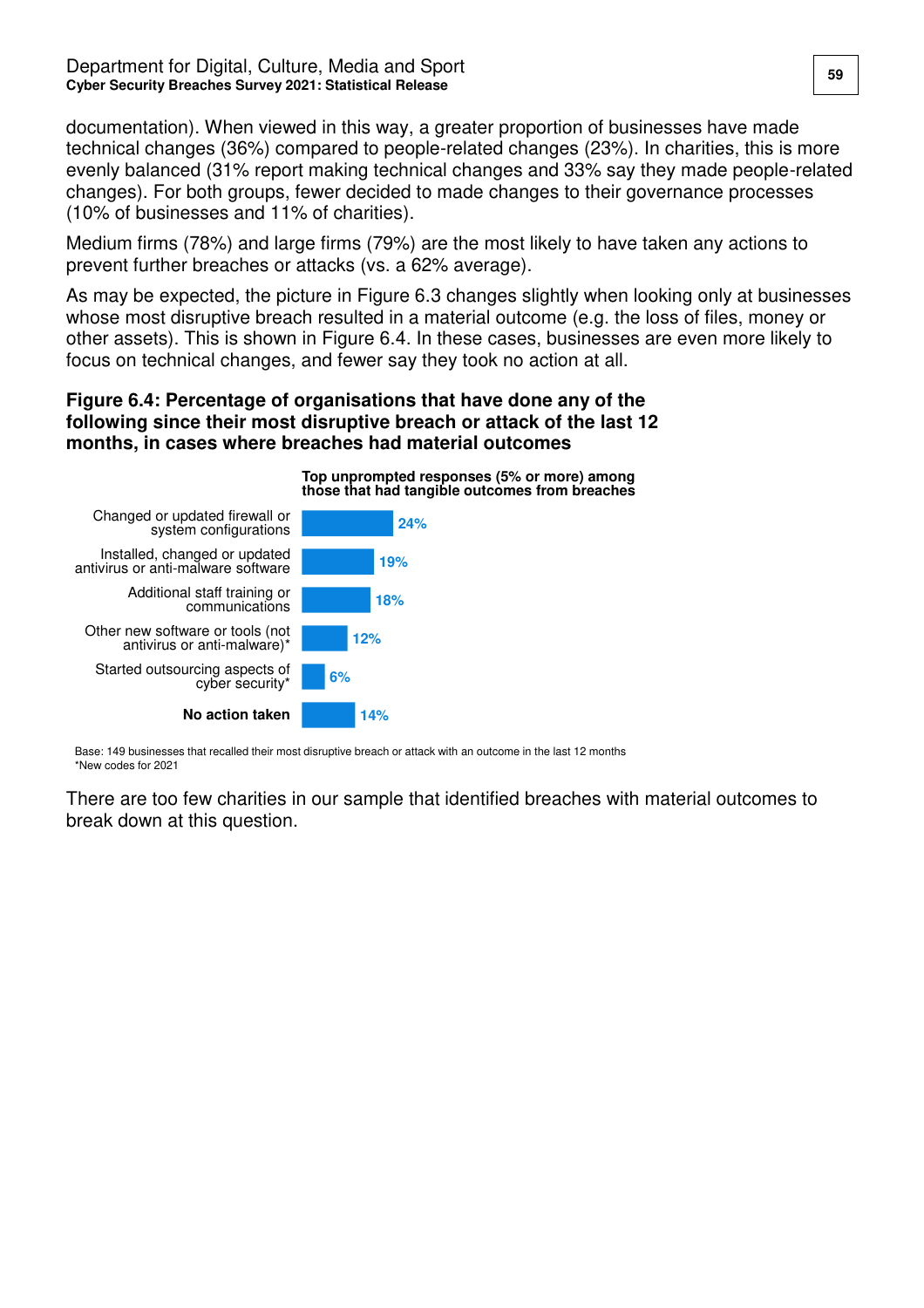# <span id="page-61-0"></span>Chapter 7: Conclusions

This is the first Cyber Security Breaches Survey to take place since the start of the COVID-19 pandemic. As such, it presents a unique opportunity to see how organisations' cyber security has fared under the pandemic, which has brought about significant changes in ways of working. This includes home working, video conferencing, moves from paper to digital filing and record keeping, and, in some cases, increased use of social media.

Considering these trends, there are several encouraging results in the survey:

- The prioritisation of cyber security has held steady across the last three years. Management boards in businesses and charities continue to place more importance on cyber security than they did in the baseline surveys for both groups (in 2016 and 2018 respectively). The frequency with which boards receive cyber security updates has also been, broadly, steady this year, though there has been an increase in charities that say they never updated their boards on cyber security in the last 12 months.
- There is evidence from the qualitative interviews that the pandemic has sometimes spurred investment in cyber security and led to planned security upgrades being accelerated. The separate [2021 DCMS research on cyber skills](https://www.gov.uk/government/publications/cyber-security-skills-in-the-uk-labour-market-2021) reported similar findings, with some IT and cyber leads using the pandemic to make the case for extra recruitment.
- This year, there has been an increase in the proportion of businesses with some form of cyber insurance. The qualitative research highlights that one of the drivers behind this uptake is the framing of cyber security breaches as an existential threat to organisations – they recognise that they may not have enough money in the bank to fund a recovery, or the specialist skills to deal with incidents or reputational damage on their own.
- The prevalence of many other positive cyber security practices remains above the baseline results for businesses (in 2016) and charities (first surveyed in 2018) respectively. This includes, for instance, having cyber security policies in place and carrying out cyber security risk assessments.

However, the results also clearly show the challenges raised by the pandemic. In many cases, COVID-19 seems to have made cyber security harder for organisations:

- Fewer businesses this year have identified cyber security breaches or attacks. This could be a temporary situation, reflecting the reduction in trading activity during the COVID-19 pandemic. The findings from the rest of the study indicate that it is unlikely to be due to an increase in defensive behaviours or a reduction in the overall frequency of attacks.
- Moreover, under the pandemic, organisations are perhaps less aware of the breaches and attacks they are facing. This narrative aligns with the falls in the proportion of organisations carrying out security monitoring and user monitoring. A key finding in the qualitative research is that direct monitoring has become more difficult in organisations where staff are working remotely – it is harder for organisations to know if staff are following the agreed policies and processes.
- Upgrading hardware, software and systems has also become more difficult. With staff working at home, there are more endpoints for organisations to keep track of. In this environment, we have seen falls in the proportions of businesses and charities taking more basic actions like updating their anti-malware across devices and setting up network firewalls. The qualitative research highlights the logistical issues that large organisations in particular face when trying to patch hardware and software remotely.
- The emphasis on more immediate service continuity needs at the outset of the pandemic has left a backlog of cyber security tasks and projects in some organisations. This has led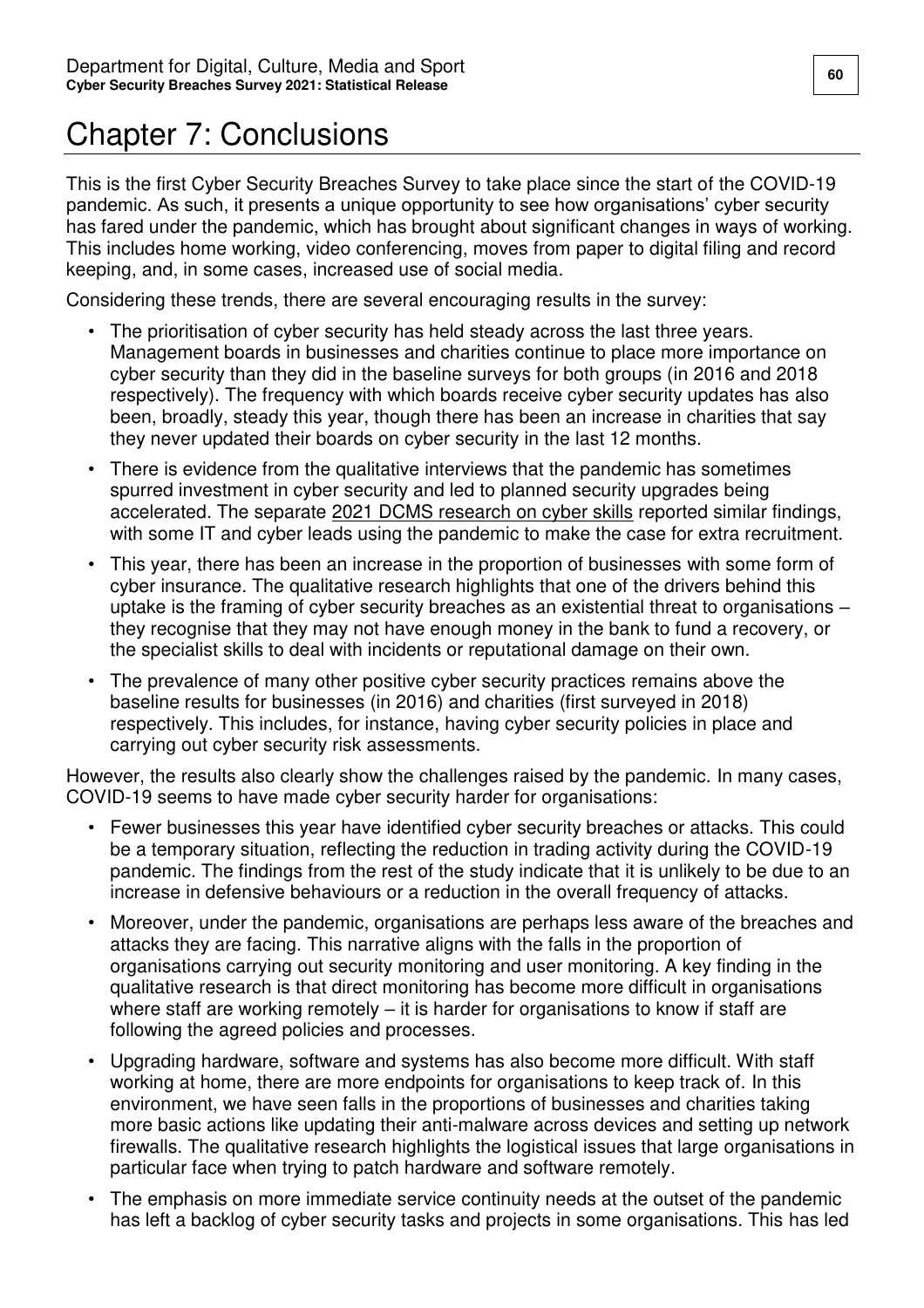to cyber security teams facing competing priorities. In some cases, organisations have had to choose between prioritising IT service continuity and maintenance work, and aspects of cyber security such as patching software. Moreover, the study highlights that in a new "blended" working environment post-pandemic, end users may be less receptive to any cyber security approaches that involve locking down user activity, and instead expect IT and cyber security staff to place more emphasis on functionality and flexibility.

Finally, the qualitative research finds that organisations are keen to make continuous improvements to their approach to cyber security management. They are also open to government guidance on the steps they can take and what good looks like.

As in previous years, there are several areas where organisations of all sizes could potentially take more action, including around supply chain risk management, and staff awareness and training. There are also emerging technologies and approaches that more organisations are engaging with, including multi-factor authentication, Software as a Service (SaaS) and smart devices. These are all areas where organisations may benefit from specific cyber security guidance or incentives in the future.

Moreover, it is important for organisations, management boards and IT teams to recognise that good cyber security facilitates better business resilience. This has not always been appreciated during the pandemic, when the focus on short-term business and IT service continuity has sometimes overshadowed discussions on cyber security. When emerging from the pandemic, there may be an opportunity for cyber security teams to reframe these discussions, to show that cyber security is an integral component of business resilience.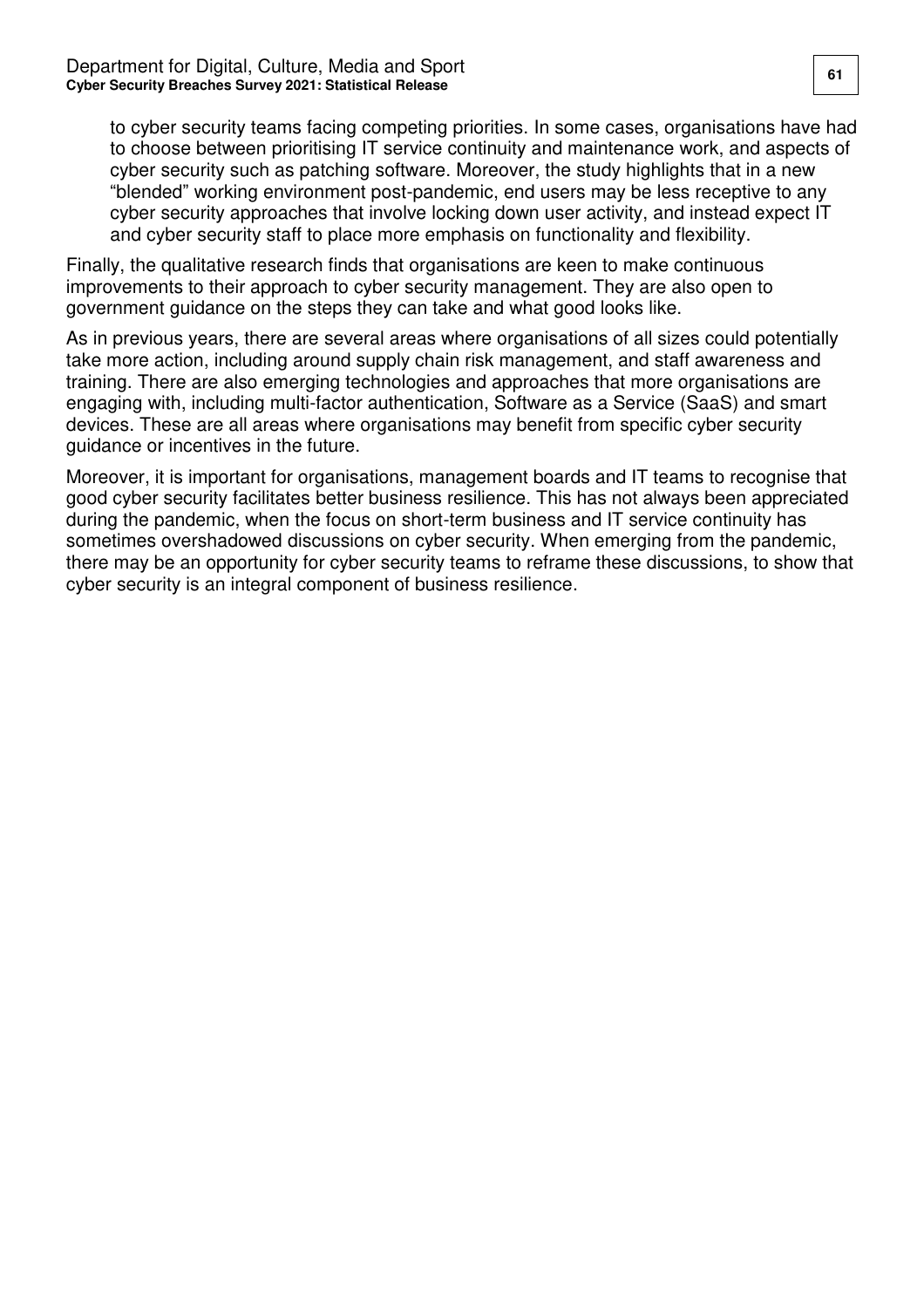# <span id="page-63-0"></span>Annex A: Further information

- 1. The Department for Digital, Culture, Media and Sport would like to thank the following people for their work in the development and carrying out of the survey and for their work compiling this report.
	- Harry Williams, Ipsos MORI
	- Orla Leggett, Ipsos MORI
	- Nick Coleman, Ipsos MORI
	- Jayesh Navin Shah, Ipsos MORI
	- Professor Steven Furnell, University of Nottingham.
- 2. The Cyber Security Breaches Survey was [first published in 2016](https://www.gov.uk/government/publications/cyber-security-breaches-survey-2016) as a research report, and became an Official Statistic in 2017. The previous reports can be found at [https://www.gov.uk/government/collections/cyber-security-breaches-survey.](https://www.gov.uk/government/collections/cyber-security-breaches-survey) This includes the full report, infographics and the technical and methodological information for each year.
- 3. The responsible DCMS analyst for this release is Emma Johns. The responsible statistician is Harry Smart. For enquiries on this release, from an official statistics perspective, please contact Harry at [evidence@dcms.gov.uk.](mailto:evidence@dcms.gov.uk)
- 4. For general enquiries contact:

Department for Digital, Culture, Media and Sport 100 Parliament Street London SW1A 2BQ

Telephone: 020 7211 6000

- 5. DCMS statisticians can be followed on Twitter via [@DCMSinsight.](http://www.twitter.com/DCMSInsight)
- 6. The Cyber Security Breaches Survey is an official statistics publication and has been produced to the standards set out in the Code of Practice for Official Statistics. For more information, see [https://www.statisticsauthority.gov.uk/code-of-practice/.](https://www.statisticsauthority.gov.uk/code-of-practice/) Details of the prerelease access arrangements for this dataset have been published alongside this release.
- 7. This work was carried out in accordance with the requirements of the international quality standard for Market Research, ISO 20252, and with the Ipsos MORI Terms and Conditions which can be found at [http://www.ipsos-mori.com/terms.](http://www.ipsos-mori.com/terms)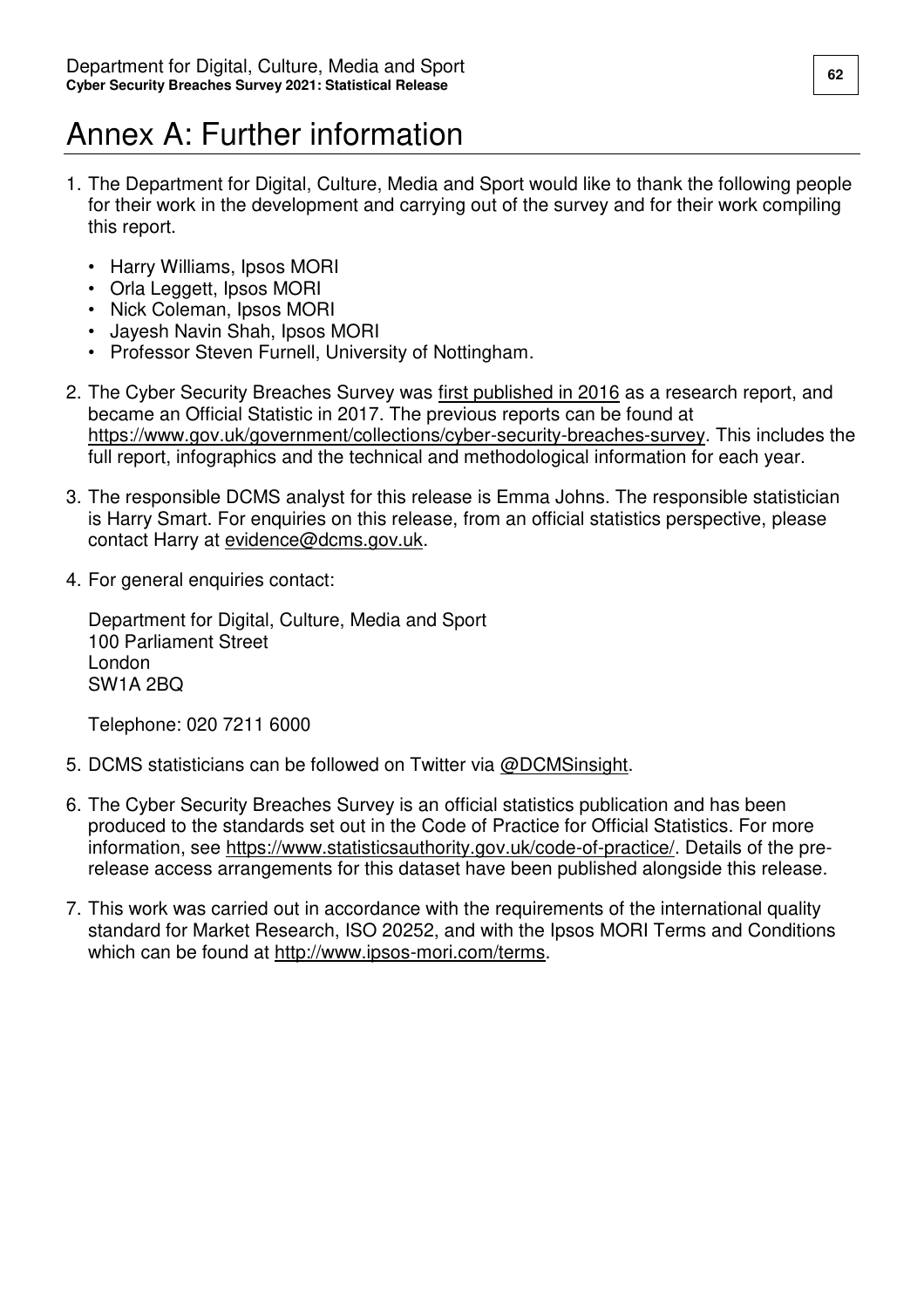# <span id="page-64-0"></span>Annex B: Guide to statistical reliability

The final data from the survey are based on weighted samples, rather than the entire population of UK businesses or charities. Percentage results are therefore subject to margins of error, which vary with the size of the sample and the percentage figure concerned.

For example, for a question where 50% of the 1,419 businesses sampled in the survey give a particular answer, the chances are 95 in 100 that this result would not vary more or less than 3.5 percentage points from the true figure – the figure that would have been obtained had the entire UK business population responded to the survey. The margins of error that are assumed to apply in this report are given in the following table.<sup>10</sup>

|                  | 10% or 90% | 30% or 70% | 50%  |
|------------------|------------|------------|------|
| 1,419 businesses | ±2.0       | ±3.0       | ±3.3 |
| 741 micro firms  | ±2.8       | ±3.5       | ±3.8 |
| 265 small firms  | ±3.9       | ±6.0       | ±6.5 |
| 210 medium firms | ±4.3       | ±6.5       | ±7.1 |
| 203 large firms  | ±4.3       | ±6.6       | ±7.2 |
| 487 charities    | ±3.3       | ±5.1       | ±5.5 |
|                  |            |            |      |

#### **Margins of error (in percentage points) applicable to percentages at or near these levels**

There are also margins of error when looking at subgroup differences. A difference from the average must be of at least a certain size to be statistically significant. The following table is a guide to these margins of error for the subgroups that we have referred to several times across this report.

|                                | 10% or 90% | 30% or 70% | 50%   |  |
|--------------------------------|------------|------------|-------|--|
| 741 micro firms                | ±1.2       | ±1.8       | ±2.0  |  |
| 265 small firms                | ±3.5       | ±5.3       | ±5.9  |  |
| 210 medium firms               | ±3.8       | ±5.8       | ±6.3  |  |
| 203 large firms                | ±3.9       | ±6.0       | ±6.5  |  |
| 160 high-income charities      | ±4.4       | ±6.7       | ±7.1  |  |
| 94 finance and insurance firms | ±6.7       | ±10.3      | ±11.2 |  |

#### **Differences required (in percentage points) from overall (business or charity) result for significance at or near these percentage levels**

 $\overline{a}$ 

<sup>&</sup>lt;sup>10</sup> In calculating these margins of error, the design effect of the weighting has been taken into account. This lowers the effective base size used in the statistical significance testing. The overall effective base size was 901 for businesses (vs. 763 in 2020) and 312 for charities (vs. 181 in 2020).